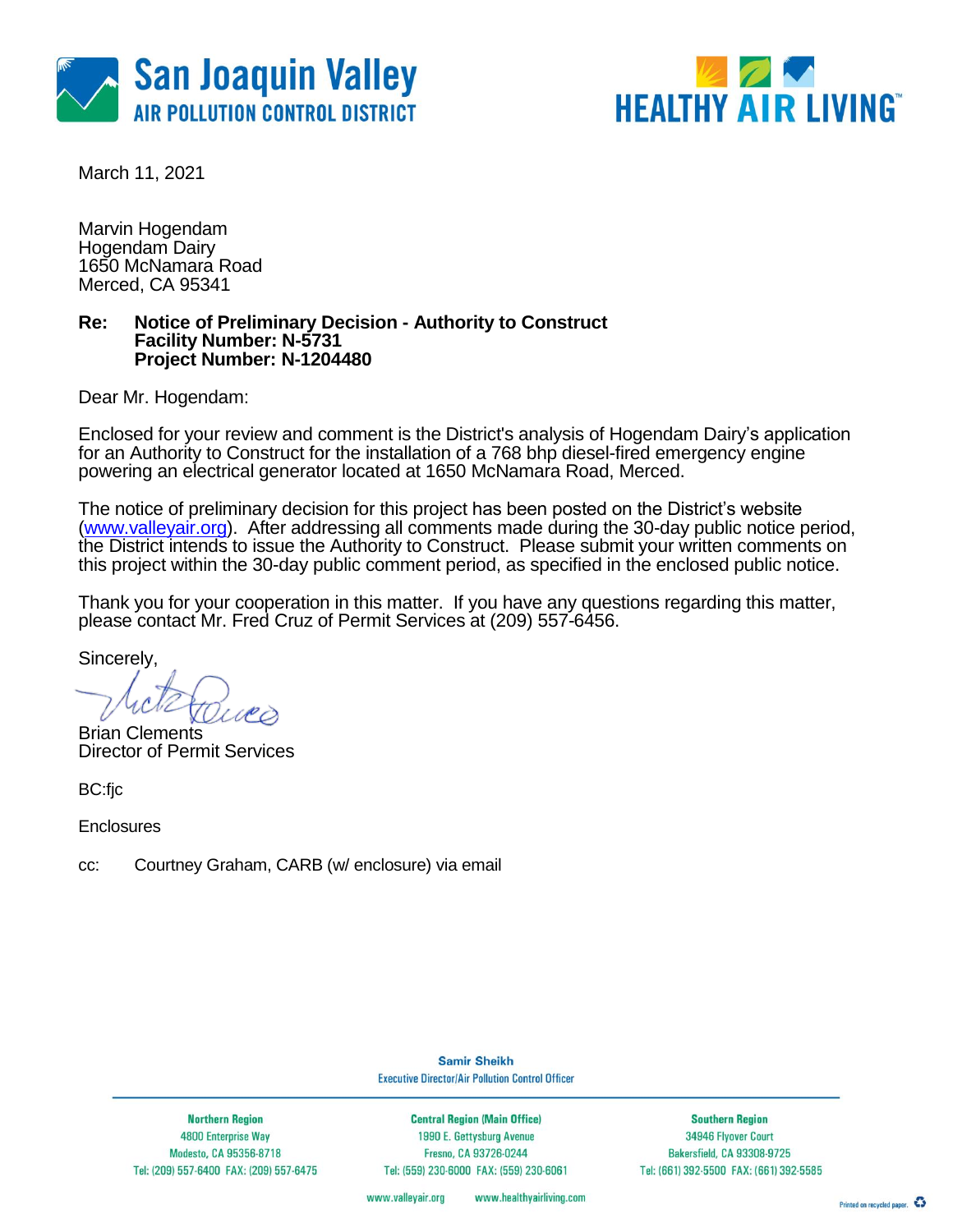# **San Joaquin Valley Air Pollution Control District**

Authority to Construct Application Review Emergency Standby IC Engine

|                            | Facility Name: Hogendam Dairy                           |                              | Date: March 5, 2021 |
|----------------------------|---------------------------------------------------------|------------------------------|---------------------|
|                            | Mailing Address: 1650 McNamara Road<br>Merced, CA 95341 |                              | Engineer: Fred Cruz |
|                            | Contact Person: Mary Hogendam Tristan Riordan           | Lead Engineer: James Harader |                     |
|                            | Telephone: 209-564-6285 559-355-7853                    |                              |                     |
| Email:                     | triordan@fragservices.com                               |                              |                     |
| Application No: N-5731-8-0 |                                                         |                              |                     |
|                            | Project No: N-1204480                                   |                              |                     |
|                            | Deemed Complete: December 30, 2020                      |                              |                     |
|                            |                                                         |                              |                     |

### **I. Proposal:**

Hoogendam Dairy submitted an Authority to Construct application to install a 768 bhp dieselfired emergency engine powering a 500 kW electrical generator.

### **II. Applicable Rules:**

- Rule 2201 New and Modified Stationary Source Review Rule (8/15/2019)
- Rule 2410 Prevention of Significant Deterioration (6/16/2011)
- Rule 2520 Federally Mandated Operating Permits (8/15/2019)
- Rule 4001 New Source Performance Standards (4/14/1999)
- Rule 4002 National Emission Standards for Hazardous Air Pollutants (5/20/2004)
- Rule 4101 Visible Emissions (2/17/2005)
- Rule 4102 Nuisance (12/17/1992)
- Rule 4201 Particulate Matter Concentration (12/17/1992)
- Rule 4701 Stationary Internal Combustion Engines Phase 1 (8/21/2003)
- Rule 4702 Stationary Internal Combustion Engines Phase 2 (11/14/2013)

Rule 4801 Sulfur Compounds (12/17/1992)

CH&SC 41700 Health Risk Assessment

CH&SC 42301.6 School Notice

- Title 17 CCR, Section 93115 Airborne Toxic Control Measure (ATCM) for Stationary Compression-Ignition (CI) Engines
- California Environmental Quality Act (CEQA)
- Public Resources Code 21000-21177: California Environmental Quality Act (CEQA)

California Code of Regulations, Title 14, Division 6, Chapter 3, Sections 15000-15387: CEQA Guidelines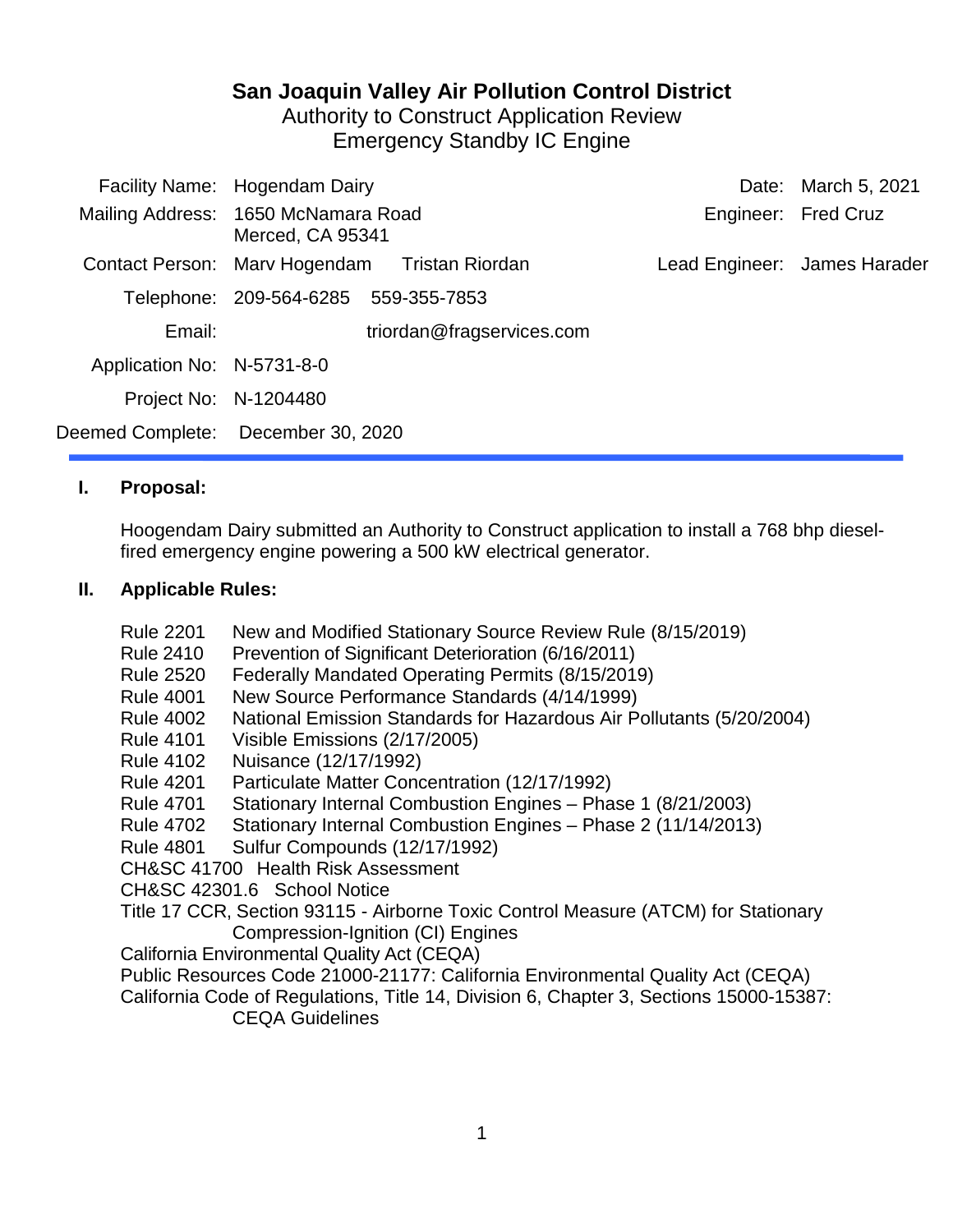#### **III. Project Location:**

The facility is located at 1650 McNamara Road, Merced, CA. The project is not located within 1,000 feet of a K-12 school. Therefore, the school notification requirements of CH&SC Section 42301.6 are not required.

#### **IV. Process Description:**

The 768 bhp Volvo diesel-fired emergency engine powers a 500 kW electrical generator.

#### **V. Equipment Listing:**

#### **VI. Emission Control Technology Evaluation:**

The applicant has proposed to install a Tier 2 certified diesel-fired IC engine that is fired on very low-sulfur diesel fuel.

The proposed engine meets the latest Tier Certification requirements for emergency standby engines. Therefore, this engine meets the latest ARB/EPA emissions standards for diesel particulate matter, hydrocarbons, nitrogen oxides, and carbon monoxide.

The use of very low-sulfur diesel fuel (0.0015% by weight sulfur maximum) reduces  $SO_{\rm X}$ emissions by over 99% from standard diesel fuel.

#### **VII. Emission Calculations:**

#### **A. Assumptions:**

Operating schedule: 24 hours/day, 50 hours/year Density of diesel fuel: 7.1 lb/gal EPA F-factor: **EPA F-factor:** 9051 dscf/MMBtu (corrected to 60<sup>o</sup> F) PM10 fraction of diesel exhaust is 96% (Reference - CARB, 1988) Fuel heating value: 137,000 Btu/gal BHP to Btu/hr conversion: 2542.5 Btu/hp-hr Thermal efficiency of engine commonly  $\approx 35\%$ Fuel rate: 36.8 gal/hr @ 100% load

#### **B. Emission Factors:**

The engine manufacturer supplied the emissions factor for  $NO<sub>X</sub>$ , CO, VOC and  $PM<sub>10</sub>$ emissions.

N-5731-8-0: 768 BHP VOLVO PENTA MODEL TAD1641GE DIESEL-FIRED EMERGENCY ENGINE (TIER 2 CERTIFIED) POWERING A 500 KW ELECTRICAL GENERATOR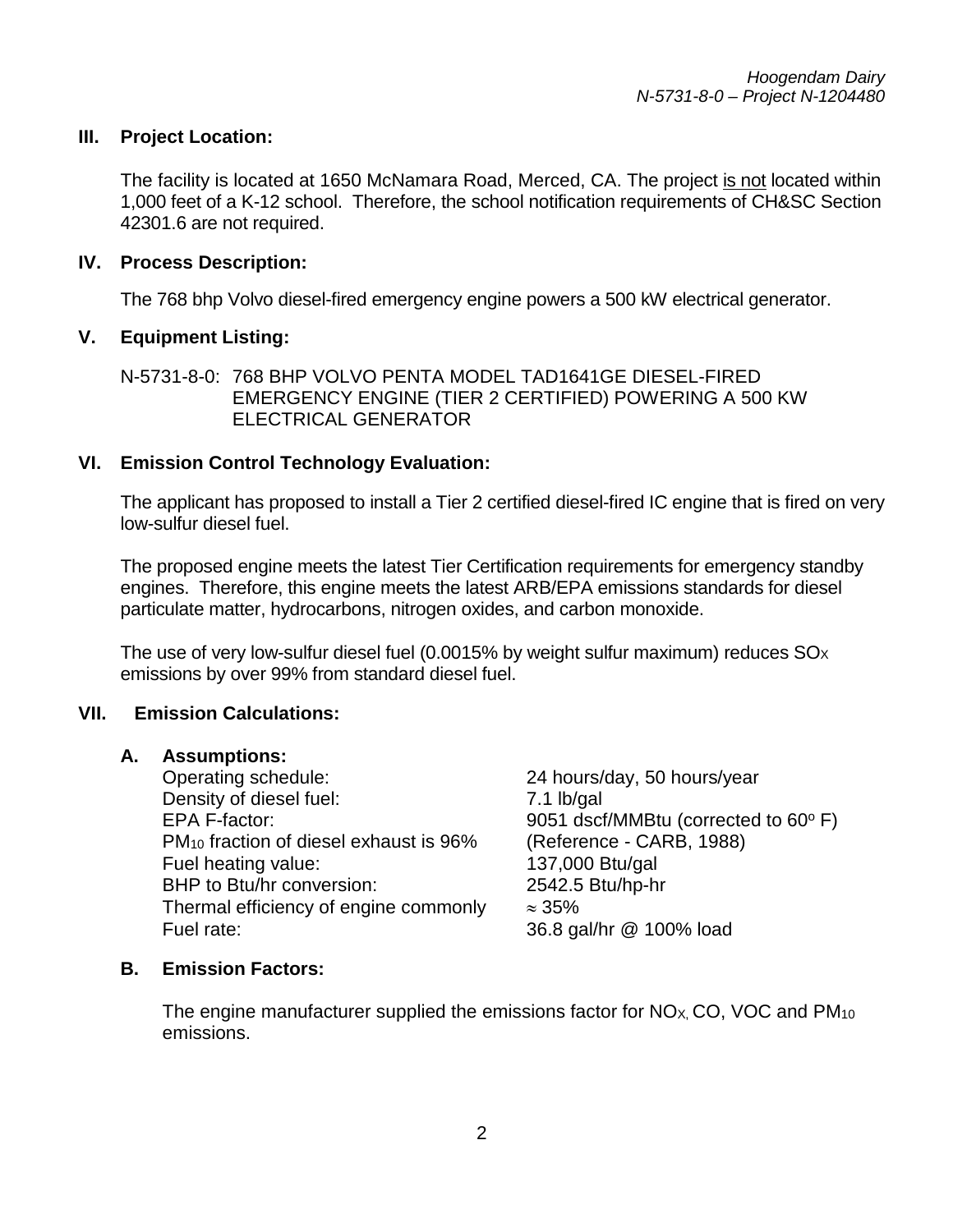| Pollutant             | <b>Emission Factor</b><br>$(g/bhp-hr)$ | Source                |
|-----------------------|----------------------------------------|-----------------------|
| <b>NO<sub>x</sub></b> | 3.872                                  | Engine manufacturer   |
| CO                    | 0.515                                  | Engine manufacturer   |
| VOC                   | 0.119                                  | Engine manufacturer   |
| $PM_{10}$             | 0.084                                  | Engine manufacturer   |
| SOx                   | 0.0051                                 | See calculation below |

The emission factor for SOx may be calculated based on the current CARB standard for diesel sulfur content, which is 15 ppm by weight.

 $\times$   $\frac{c}{c}$  = −  $x \xrightarrow{c} x \xrightarrow{c} x$ −  $\times \frac{7.1 \text{ lb} - \text{fuel}}{\times} \times \frac{2 \text{ lb} -$ − − *lb g bhp hr Btu bhp out bhp input Btu gal lb S lb SO gallon lb fuel lb fuel lb*  $-S$  7.1*lb*  $-$  *fuel*  $21b - SO_2$  1 gal 1 *bhp input* 2,542.5 *Btu* 453.6 0.35 1 137,000 1 1  $\frac{0.000015 \, lb - S}{lb - fuel} \times \frac{7.1 \, lb - fuel}{\text{gallon}} \times \frac{2 \, lb - SO_2}{11 \, lb - S} \times \frac{1 \, gal}{137,000 \, Btu} \times \frac{1 \, bhp \, input}{0.35 \, bhp \, out} \times \frac{2,542.5 \, Btu}{bhp - hr} \times \frac{453.6 \, g}{lb} = 0.0051$  $g$  *sO*<sub> $x$ </sub> − −

#### **C. Calculations:**

#### **1. Pre-Project Emissions (PE1)**

This emergency engine is considered as new emission units and PE1 will equal zero for all pollutants.

#### **2. Post Project PE (PE2)**

The potential to emit emissions from each emergency IC engine is based on the maximum operating capacity of the engine for 24 hours per day. The following calculation for NOx emissions is representative of emission calculations for all pollutants. Annual emissions are calculated using 50 hours per year for nonemergency operation for this engine.

| $NOx$ : | 3.872 g/hp-hr $\times$ 768 bhp $\times$ lb/453.6 g |  |
|---------|----------------------------------------------------|--|
|         |                                                    |  |

| $NOx$ : |  | 6.56 lb/hr, 157.3 lb/day, 328 lb/yr |  |
|---------|--|-------------------------------------|--|
|---------|--|-------------------------------------|--|

| CO: | 0.87 lb/hr, 20.9 lb/day, 44 lb/yr |  |
|-----|-----------------------------------|--|
|     |                                   |  |

- VOC: 0.20 lb/hr, 4.8 lb/day, 10 lb/yr
- PM10: 0.14 lb/hr, 3.4 lb/day, 7 lb/yr
- SOx: 0.01 lb/hr, 0.2 lb/day, 0.4 lb/yr [1](#page-3-0)

|                  | NO <sub>x</sub> | CO   | <b>VOC</b> | $PM_{10}$ | SO <sub>x</sub> |
|------------------|-----------------|------|------------|-----------|-----------------|
| <b>Daily PE</b>  | 157.3           | 20.9 | 4.8        | 3.4       | 0.4             |
| <b>Annual PE</b> | 328             | 44   | 10         |           |                 |

<span id="page-3-0"></span> <sup>1</sup> Per District practice, annual emissions less than 0.5 lbs are considered de minimus values are set to zero.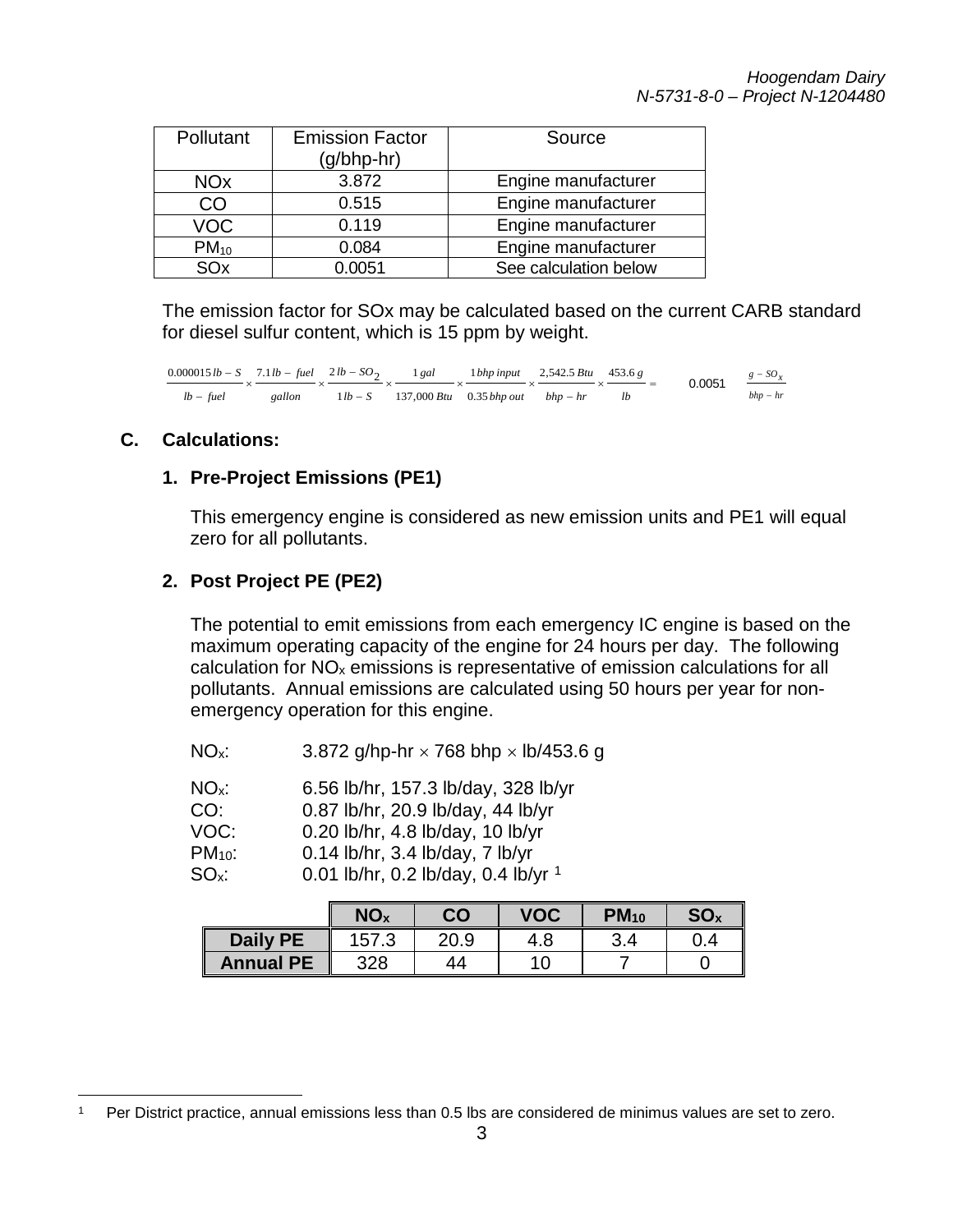# **3. Pre-Project Stationary Source Potential to Emit (SSPE1):**

Pursuant to Section 4.9 of District Rule 2201, the Pre-Project Stationary Source Potential to Emit (SSPE1) is the Potential to Emit (PE) from all units with valid ATCs or PTOs at the Stationary Source and the quantity of Emission Reduction Credits (ERCs) which have been banked since September 19, 1991 for Actual Emissions Reductions that have occurred at the source, and which have not been used onsite. This is an existing facility and SSPE1 emissions are from project N-1191783, unless otherwise noted.

| SSPE1 (lb/year)                     |                 |                 |           |           |            |                 |                  |  |
|-------------------------------------|-----------------|-----------------|-----------|-----------|------------|-----------------|------------------|--|
| <b>Permit Units</b>                 | NO <sub>X</sub> | SO <sub>x</sub> | $PM_{10}$ | <b>CO</b> | <b>VOC</b> | NH <sub>3</sub> | H <sub>2</sub> S |  |
| N-5731-1 through -4<br>and N-5731-7 | 0               | 0               | 18,284    | 0         | 90,750     | 97,276          | 398              |  |
| N-5731-6-0                          | 772             |                 | 37        | 235       | 88         | $- -$           |                  |  |
| SSPE1                               | 772             |                 | 18,321    | 235       | 90,838     | 97,276          | 398              |  |

### **4. Post Project Stationary Source Potential to Emit (SSPE2):**

Pursuant to Section 4.10 of District Rule 2201, the Post Project Stationary Source Potential to Emit (SSPE2) is the Potential to Emit (PE) from all units with valid ATCs or PTOs, except for emissions units proposed to be shut down as part of the Stationary Project, at the Stationary Source and the quantity of Emission Reduction Credits (ERCs) which have been banked since September 19, 1991 for Actual Emissions Reductions that have occurred at the source, and which have not been used on-site.

| SSPE2 (lb/year)                     |                 |                 |           |           |            |                 |                  |  |
|-------------------------------------|-----------------|-----------------|-----------|-----------|------------|-----------------|------------------|--|
| <b>Permit Units</b>                 | NO <sub>X</sub> | SO <sub>x</sub> | $PM_{10}$ | <b>CO</b> | <b>VOC</b> | NH <sub>3</sub> | H <sub>2</sub> S |  |
| N-5731-1 through -4<br>and N-5731-7 | 0               | 0               | 18,284    | 0         | 90,750     | 97,276          | 398              |  |
| N-5731-6-0                          | 772             | 1               | 37        | 235       | 88         | 0               | 0                |  |
| N-5731-8-0 (ATC)                    | 328             | 0               | 7         | 44        | 10         | 0               | 0                |  |
| SSPE <sub>2</sub>                   | 1100            | 1               | 18,328    | 279       | 90,848     | 97,276          | 398              |  |

#### **5. Major Source Determination:**

Pursuant to District Rule 2201, a Major Source is a stationary source with a SSPE2 equal to or exceeding one or more of the following threshold values. For the purposes of determining major source status the following shall not be included:

• Any ERCs associated with the stationary source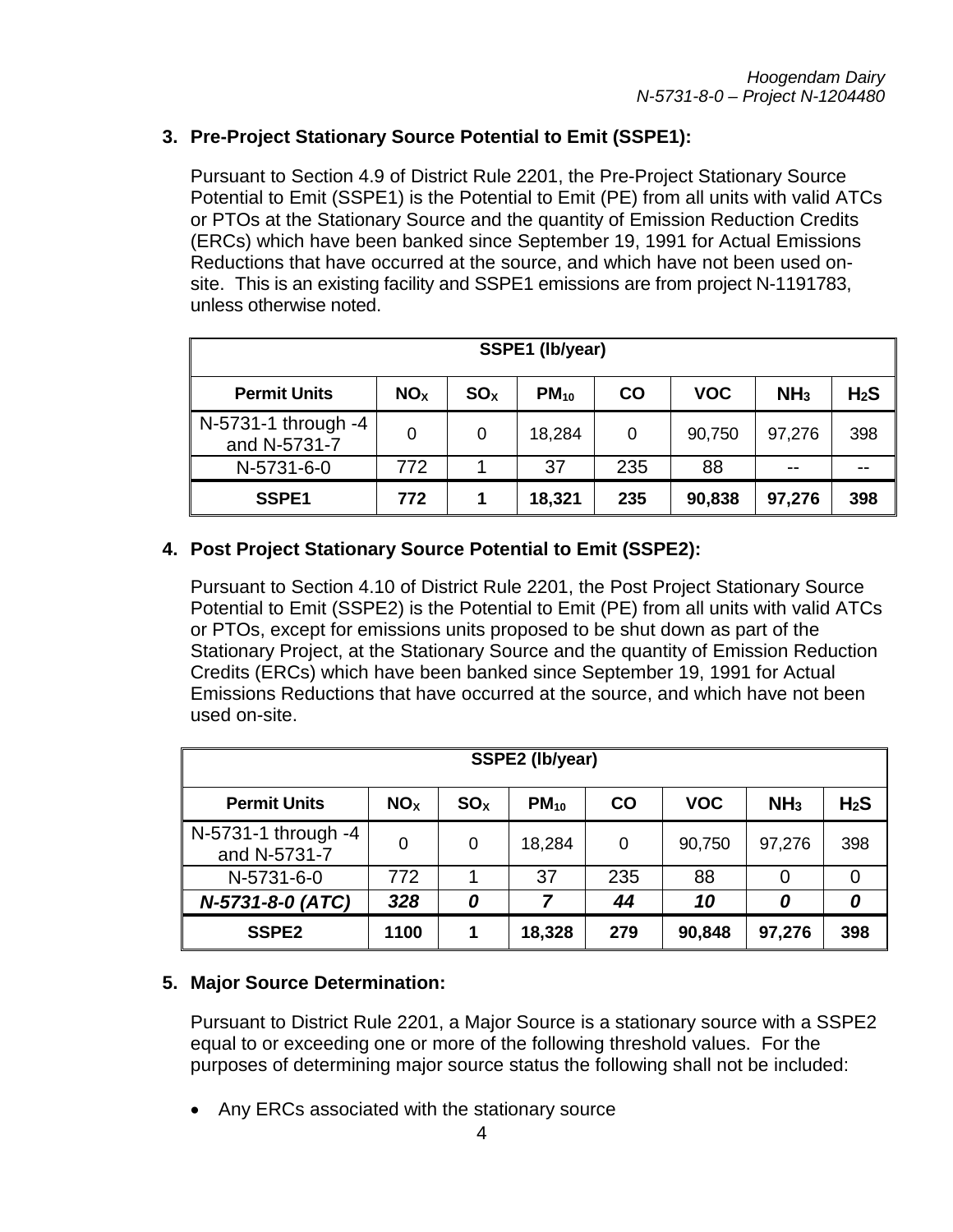- Emissions from non-road IC engines (i.e. IC engines at a particular site at the facility for less than 12 months)
- Fugitive emissions, except for the specific source categories specified in 40 CFR 51.165

Since emissions at a dairy, besides the covered lagoon, are not actually collected, a determination of whether emissions could be reasonably collected must be made by the permitting authority. The California Air Pollution Control Association (CAPCOA) prepared guidance in 2005 for estimating potential to emit of Volatile Organic Compounds from dairy farms. The guidance states that *"VOC emissions from the milking centers, cow housing areas, corrals, common manure storage areas, and land application of manure are not physically contained and could not reasonably pass through a stack, chimney, vent, or other functionally-equivalent opening. No collection technologies currently exist for VOC emissions from these emissions units. Therefore, the VOC emissions from these sources are considered fugitive."*  The guidance also concludes that, because VOC collection technologies do exist for liquid waste systems at dairies, *"… the VOC emissions from waste lagoons and storage ponds are considered non-fugitive."* The District has researched this issue and concurs with the CAPCOA assessment, as discussed in more detail below.

Cow Housing: Although there are smaller dairy farms that have partially enclosed freestall barns, these barns are not fully enclosed and none of the barns have been found to vent the exhaust through a collection device. The airflow requirements through dairy barns are extremely high, primarily for herd health purposes. The airflow requirements will be even higher in the San Joaquin valley, where temperatures reach in excess of 110 degrees in the hot summer. Collection and control of the exhaust including the large amounts of airflow have not yet been achieved by any facility. Due to this difficultly, the District cannot reasonably demonstrate that emissions can pass through a stack, chimney, vent, or other functionally equivalent opening.

It must also be noted that EPA has determined that emissions from open-air cattle  $f$ eedlots are fugitive in nature.<sup>2</sup> In the District's judgment, this determination for emissions from open feedlots necessitates a similar determination for the opensided freestalls (usually with open access to corrals or pens and free movement of cattle in and out of the covered area) typical of the San Joaquin Valley since the typical open freestall barn in the San Joaquin Valley bears a far greater resemblance to an extensive shade structure located in a large open lot than an actual enclosed building. Therefore, emissions from open freestall barns are most appropriately treated as fugitive.

Manure Storage Areas: Many dairies have been found to cover dry manure piles. Covering dry manure piles is also a mitigation measure included in District Rule

<span id="page-5-0"></span><sup>&</sup>lt;sup>2</sup> Letter from William Wehrum, EPA Acting Administrator, to Terry Stokes, CEO – National Cattlemen's Beef Association (November 2, 2006) [\(http://www.epa.gov/Region7/programs/artd/air/nsr/nsrmemos/cowdust.pdf\)](http://www.epa.gov/Region7/programs/artd/air/nsr/nsrmemos/cowdust.pdf)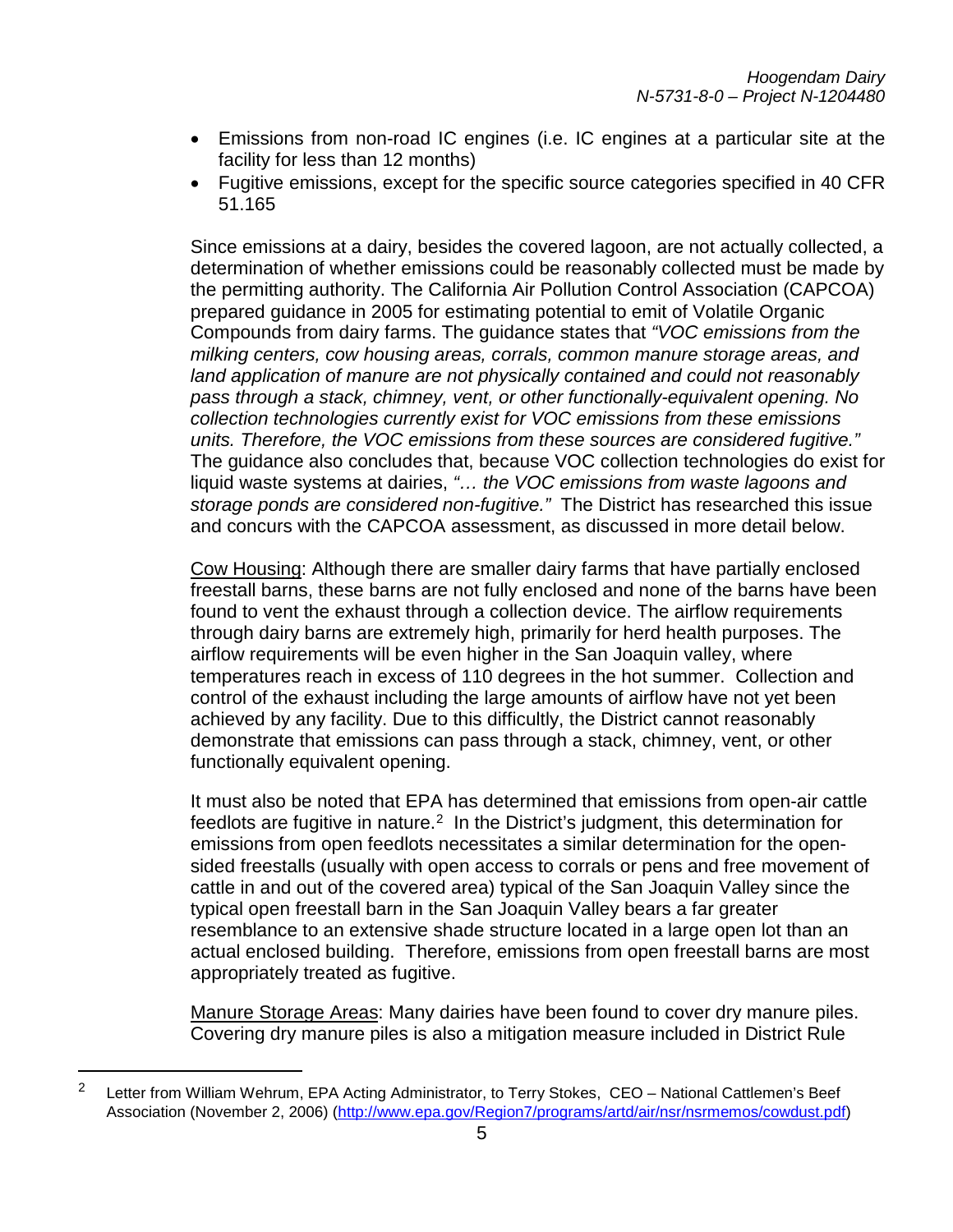4570. However, the District was not able to find any facility, which currently captures the emissions from the storage or handling of manure piles. Although some of these piles are covered, the emissions cannot reasonably be captured. Therefore, the District cannot reasonably demonstrate that these emissions can pass through a stack, chimney, vent, or other functionally equivalent opening. In addition, emissions from manure piles have been shown to be insignificant in recent studies.

Land Application: Emissions generated from the application of manure on land cannot reasonably be captured due to the extremely large areas, in some cases thousands of acres, of cropland at dairies. Therefore, the District cannot reasonably demonstrate that these emissions can pass through a stack, chimney, vent, or other functionally equivalent opening.

Feed Handling and Storage: The majority of dairies store the silage piles underneath a tarp or in an Ag-bag. The entire pile is covered except for the face of the pile. The face of the pile is kept open due to the continual need to extract the silage for feed purposes. The silage pile is disturbed 2-3 times per day. Because of the ongoing disturbance to these piles, it makes it extremely difficult to design a system to capture the emissions from these piles. In fact, as far as the District is aware, no system has been designed to successfully extract the gases from the face of the pile to capture them, and, as important, no study has assessed the potential impacts on silage quality of a continuous air flow across the silage pile, as would be required by such a collection system. Therefore, the District cannot demonstrate that these emissions can be reasonably expected to pass through a stack, chimney, vent, or other functionally equivalent opening.

As discussed above, the VOC emissions from the cow housing, manure storage areas, land application of manure and feed handling and storage are considered fugitive. The District has determined that control technology to capture emissions from lagoons (biogas collection systems, for instance) is in use; therefore, these emissions can be reasonably collected and are not fugitive. Therefore, only emissions from the non-fugitive sources (emissions are calculated in Appendix C), and existing IC engine (emissions is calculated in Appendix D) will be used to determine if this facility is a major source.

| <b>Non-Fugitive SSPE1 (lb/year)</b>                                                     |     |  |    |     |       |  |  |  |
|-----------------------------------------------------------------------------------------|-----|--|----|-----|-------|--|--|--|
| <b>VOC</b><br>CO<br>PM <sub>10</sub><br><b>NO<sub>x</sub></b><br><b>SO</b> <sub>x</sub> |     |  |    |     |       |  |  |  |
| $N-5731 -$ Lagoon only                                                                  |     |  |    |     | 4,189 |  |  |  |
| N-5731-6-0 - Engine                                                                     | 772 |  | 37 | 235 | 88    |  |  |  |
| <b>Non-Fugitive SSPE1</b>                                                               | 772 |  | 37 | 235 |       |  |  |  |

The facility's non-fugitive stationary source potential emissions are summarized in the following table: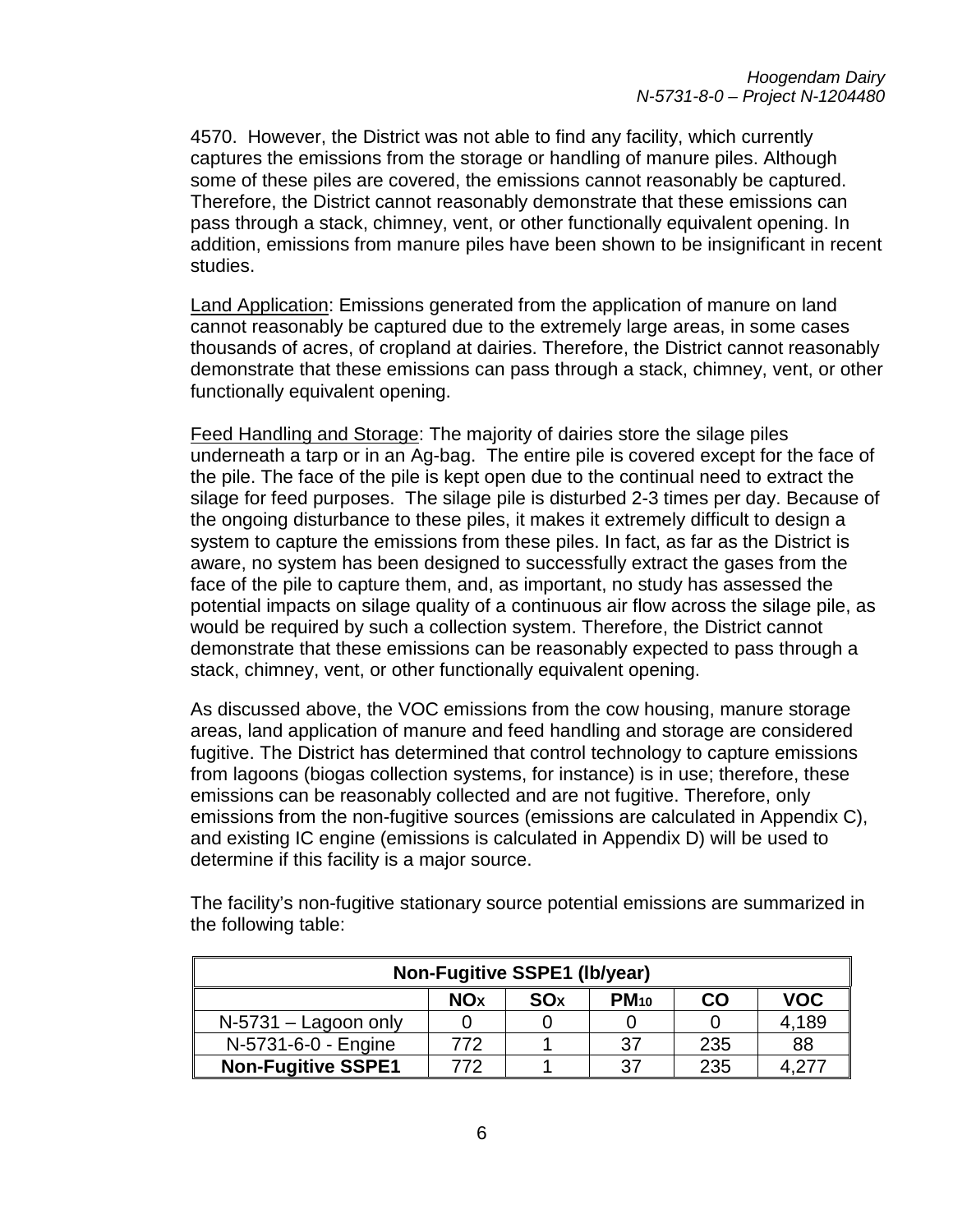Since this project does not result in any change in emissions, the non-Fugitive SSPE2 = non-fugitive SSPE1.

| <b>Rule 2201 Major Source Determination (Ib/year)</b> |                                                                                                             |         |         |         |           |        |  |  |  |  |
|-------------------------------------------------------|-------------------------------------------------------------------------------------------------------------|---------|---------|---------|-----------|--------|--|--|--|--|
|                                                       | PM <sub>2.5</sub><br><b>VOC</b><br><b>NO<sub>x</sub></b><br>$PM_{10}$<br><b>SO<sub>x</sub></b><br><b>CO</b> |         |         |         |           |        |  |  |  |  |
| SSPE1                                                 | 772                                                                                                         |         | 37      | -37     | 235       | 4,277  |  |  |  |  |
| SSPE <sub>2</sub>                                     | 1,100                                                                                                       |         | 44      | 44      | 279       | 4,287  |  |  |  |  |
| <b>Major Source</b><br>Threshold                      | 20,000                                                                                                      | 140,000 | 140,000 | 140,000 | 200,000   | 20,000 |  |  |  |  |
| Major Source?                                         | No.                                                                                                         | No      | No      | No      | <b>No</b> | No     |  |  |  |  |

The major source determination is as summarized in the following table:

Note: PM2.5 assumed to be equal to PM10

As seen in the table above, the facility is not an existing Major Source and is not becoming a Major Source as a result of this project.

#### **Rule 2410 Major Source Determination:**

The facility or the equipment evaluated under this project is not listed as one of the categories specified in 40 CFR 52.21 (b)(1)(iii). Therefore the PSD Major Source threshold is 250 tpy for any regulated NSR pollutant.

Note that fugitive emissions are not included here, as dairies are not one of the source categories listed in 40 CFR 52.21 (b)(1)(iii).

| <b>PSD Major Source Determination (tons/year)</b>                         |     |     |     |     |     |     |  |  |
|---------------------------------------------------------------------------|-----|-----|-----|-----|-----|-----|--|--|
| $PM_{10}$<br>VOC<br><b>PM</b><br>NO <sub>2</sub><br>SO <sub>2</sub><br>CO |     |     |     |     |     |     |  |  |
| <b>Estimated Facility PE before</b><br>Project Increase                   | 0.4 | 2.1 | 0.0 | 0.1 | 0.0 | 0.0 |  |  |
| <b>PSD Major Source Thresholds</b>                                        | 250 | 250 | 250 | 250 | 250 | 250 |  |  |
| PSD Major Source? (Y/N)                                                   | N   | N   | N   | N   | N   |     |  |  |

As shown above, the facility is not an existing PSD major source for any regulated NSR pollutant expected to be emitted at this facility.

#### **6. Baseline Emissions (BE):**

The BE calculation (in lb/year) is performed on a pollutant-by-pollutant basis to determine the amount of offsets required, where necessary. However, agricultural operations that are not major sources are exempt from offsets pursuant to Section 4.6.9 of District Rule 2201. Therefore, BE calculations are not required for the dairy permits.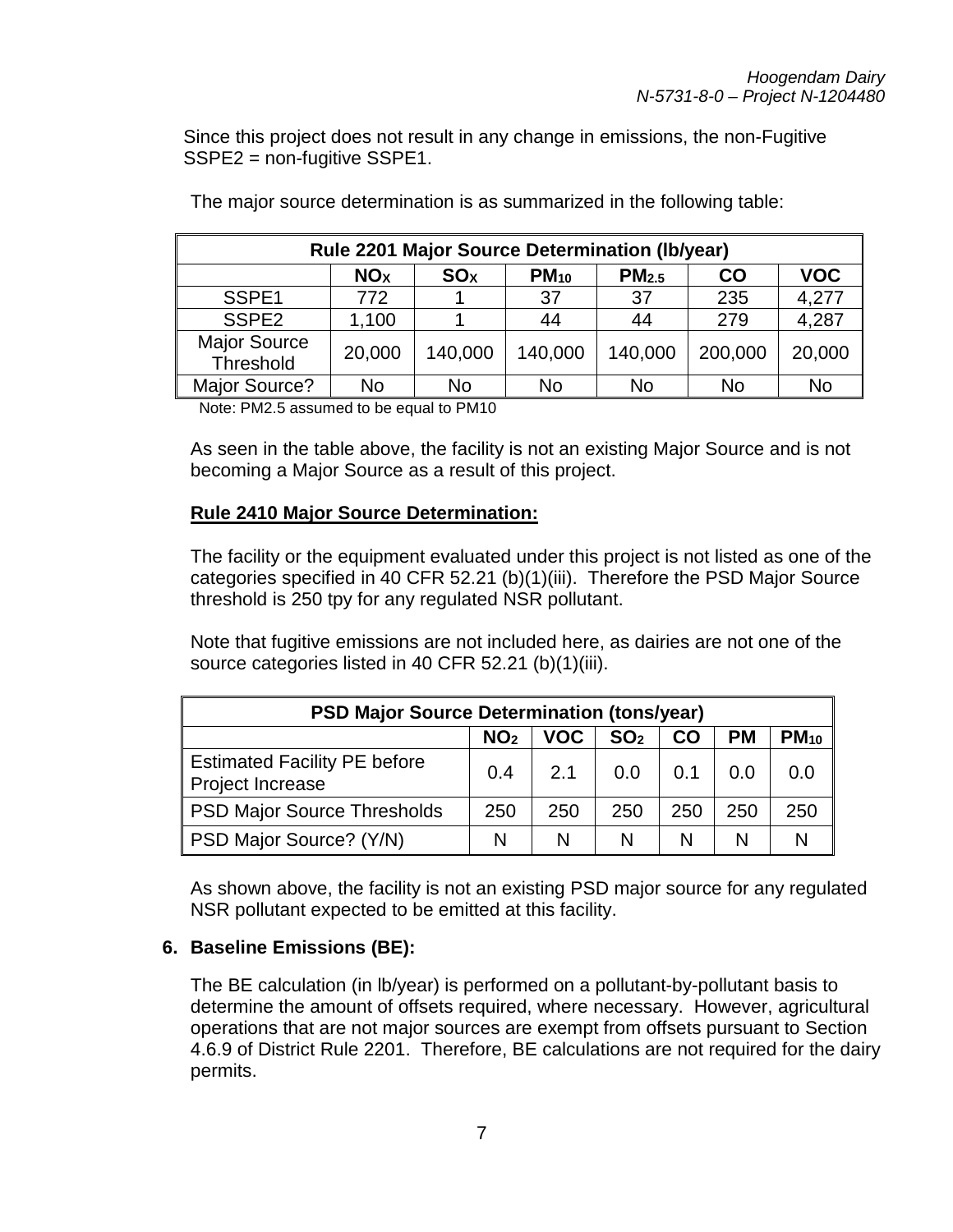## **7. SB 288 Major Modification:**

SB 288 Major Modification is defined in 40 CFR Part 51.165 as "any physical change in or change in the method of operation of a major stationary source that would result in a significant net emissions increase of any pollutant subject to regulation under the Act." Since this facility is not a major source for any of the pollutants addressed in this project, this project does not constitute a SB 288 major modification.

#### **8. Federal Major Modification:**

District Rule 2201 states that a Federal Major Modification is the same as a "Major Modification" as defined in 40 CFR 51.165 and part D of Title I of the CAA. Since this source is not included in the 28 specific source categories specified in 40 CFR 51.165, the increases in fugitive emissions are not included in the Federal Major Modification determination. Since this facility is not a Major Source for any pollutants, this project does not constitute a Federal Major Modification.

#### **9. Rule 2410 – Prevention of Significant Deterioration (PSD) Applicability Determination**

Rule 2410 applies to pollutants for which the District is in attainment or for unclasssified pollutants. The pollutants addressed in the PSD applicability determination are listed as follows:

- NO<sub>2</sub> (as a primary pollutant)
- $SO<sub>2</sub>$  (as a primary pollutant)
- CO
- PM
- $\bullet$  PM<sub>10</sub>
- Greenhouse gases (GHG):  $CO<sub>2</sub>$ , N<sub>2</sub>O, CH<sub>4</sub>, HFCs, PFCs, and SF<sub>6</sub>

The first step of this PSD applicability evaluation consists of determining whether the facility is an existing PSD Major Source. This facility is not an existing PSD Major source (See Section Vll.C.5 of this document). In the case the facility is NOT an existing PSD Major Source, the second step of the PSD evaluation is to determine if the project, by itself, would be a PSD major source.

#### **I. Project Emissions Increase - New Major Source Determination**

The post-project potentials to emit from all new and modified units are compared to the PSD major source thresholds to determine if the project constitutes a new major source subject to PSD requirements.

The facility or the equipment evaluated under this project is not listed as one of the categories specified in 40 CFR 52.21 (b)(1)(i). The PSD Major Source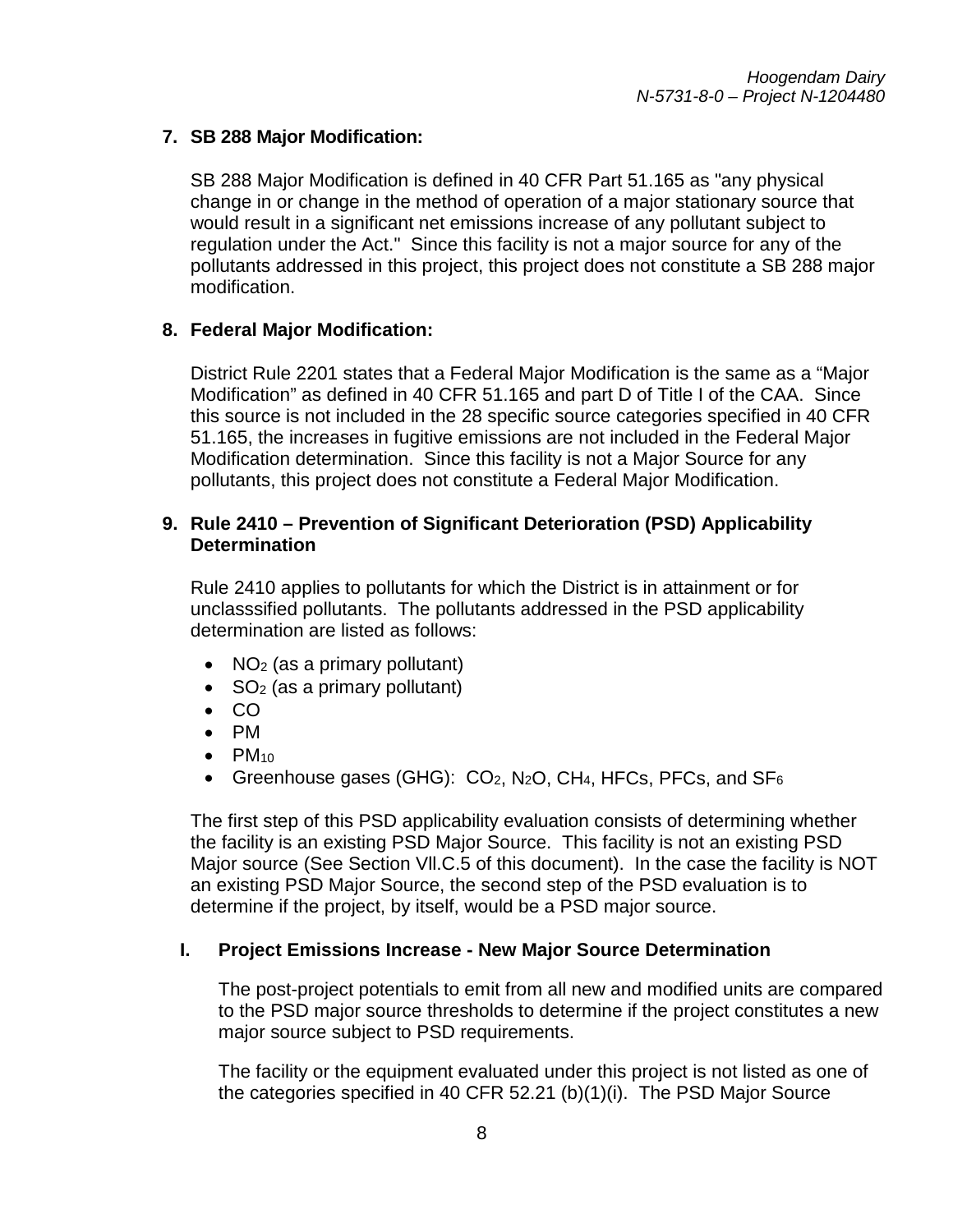threshold is 250 tpy for any regulated NSR pollutant. Note that fugitive emissions are not included here, as dairies are not one of the source categories listed in 40 CFR 52.21(b)(1)(iii).

| <b>PSD Major Source Determination: Potential to Emit</b><br>(tons/yr) |                 |       |                 |                 |       |           |  |  |
|-----------------------------------------------------------------------|-----------------|-------|-----------------|-----------------|-------|-----------|--|--|
|                                                                       | NO <sub>2</sub> | VOC   | SO <sub>2</sub> | CO <sub>1</sub> | PM    | $PM_{10}$ |  |  |
| Total PE from New and<br><b>Modified Units</b>                        | 0.16            | 0.005 | 0.0002          | 0.02            | 0.004 | 0.004     |  |  |
| <b>PSD Major Source</b><br>threshold                                  | 250             | 250   | 250             | 250             | 250   | 250       |  |  |
| New PSD Major Source?                                                 | N               | N     | N               | N               | N     | N         |  |  |

As demonstrated above, because the project has a total potential to emit from all new and modified emission units below the PSD significant emission increase thresholds, this project is not subject to the requirements of Rule 2410 due to a significant emission increase and no further discussion is required.

#### **10. Quarterly Net Emissions Change (QNEC):**

The QNEC is calculated solely to establish emissions that are used to complete the District's PAS emissions profile screen. Detailed QNEC calculations are included in Appendix C.

#### **VII. Compliance**

#### **Rule 2201 New and Modified Stationary Source Review Rule**

#### **A. Best Available Control Technology (BACT):**

#### **1. BACT Applicability:**

BACT requirements are triggered on a pollutant-by-pollutant basis and on an emissions unit-by-emissions unit basis for the following\*:

- a) Any new emissions unit with a potential to emit exceeding 2.0 pounds per day,
- b) The relocation from one Stationary Source to another of an existing emissions unit with a potential to emit exceeding 2.0 pounds per day,
- c) Modifications to an existing emissions unit with a valid Permit to Operate resulting in an AIPE exceeding 2.0 pounds per day, and/or
- d) Any new or modified emissions unit, in a stationary source project, which results in a Major Modification. \*Except for CO emissions from a new or modified emissions unit at a Stationary Source with an SSPE2 of less than 200,000 pounds per year of CO.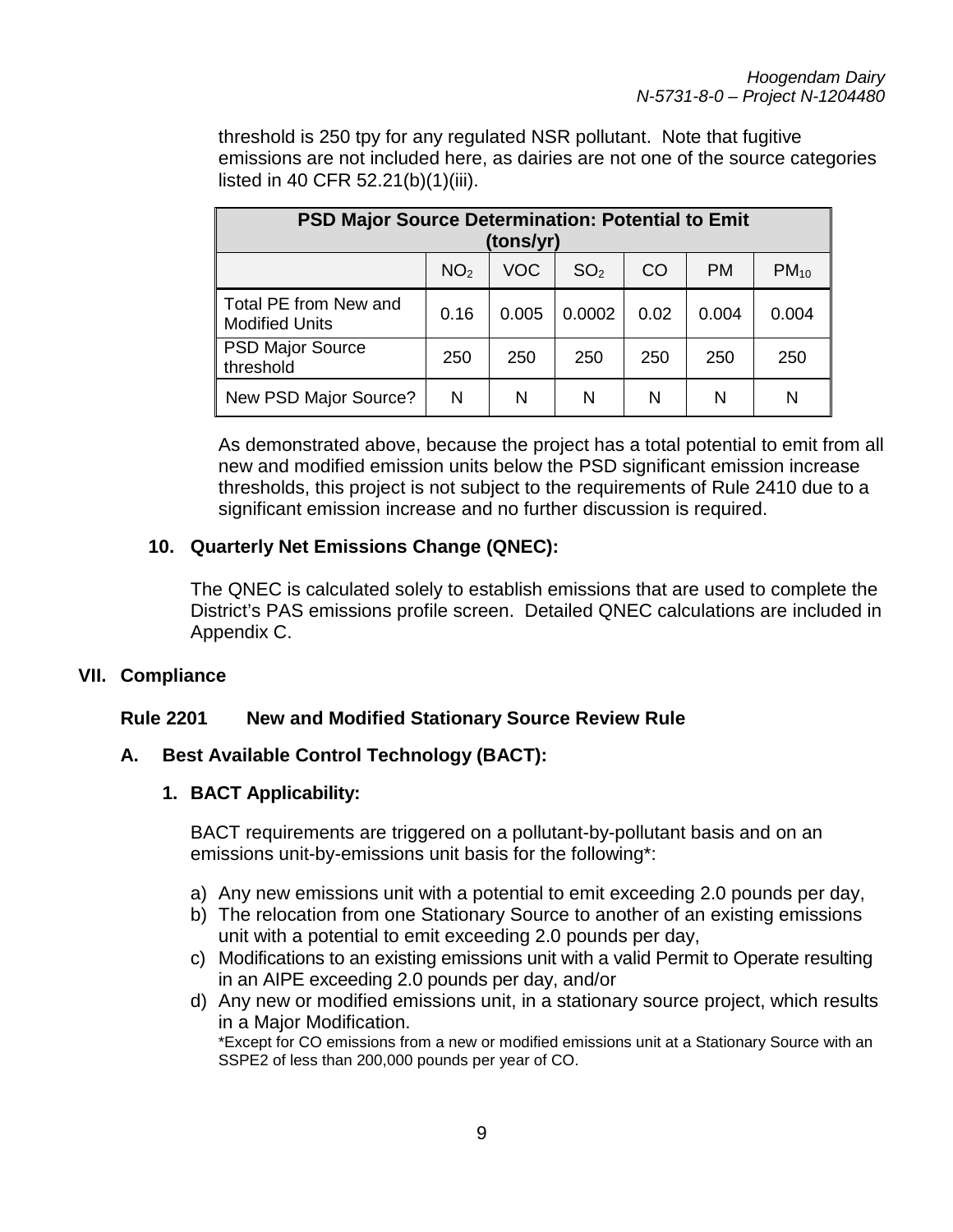#### **a. New emissions units – PE > 2.0 lb/day**

This engine is considered as new emission units at the time of installation and the daily emissions from this engine is compared to the BACT thresholds in the following table:

| <b>New Emissions Unit BACT Applicability</b> |                                                |                                      |                              |                           |  |
|----------------------------------------------|------------------------------------------------|--------------------------------------|------------------------------|---------------------------|--|
| Pollutant                                    | Daily Emissions for<br>unit $-8-0$<br>(lb/day) | <b>BACT Threshold</b><br>(lb/day)    | SSPE <sub>2</sub><br>(lb/yr) | <b>BACT</b><br>Triggered? |  |
| NO <sub>X</sub>                              | 157.3                                          | > 2.0                                | N/A                          | Yes                       |  |
| SO <sub>X</sub>                              | 0.2                                            | > 2.0                                | N/A                          | No                        |  |
| $PM_{10}$                                    | 3.4                                            | > 2.0                                | N/A                          | Yes                       |  |
| CO                                           | 20.9                                           | $> 2.0$ and<br>SSPE2 ≥ 200,000 lb/yr | 279                          | No                        |  |
| VOC                                          | 4.8                                            | > 2.0                                | N/A                          | Yes                       |  |

BACT will be triggered for  $NO<sub>x</sub>$ , VOC and  $PM<sub>10</sub>$  emissions for this engine.

#### **b. Relocation of emissions units – PE > 2.0 lb/day**

This engine is not being relocated from one stationary source to another stationary source as a result of this project.

#### **c. Modification of emissions units – Adjusted Increase in Permitted Emissions (AIPE) > 2.0 lb/day**

This engine is not being modified. Therefore, BACT is not triggered for the modification of emissions units with an AIPE > 2.0 lb/day.

#### **d. Major Modification**

This project does not constitute a Major Modification. Therefore, BACT is not triggered for a Major Modification.

#### **2. BACT Guideline:**

BACT Guideline 3.1.1, which appears in Appendix D of this report, covers dieselfired emergency IC engines.

#### **3. Top Down BACT Analysis:**

Per District Policy APR 1305, Section IX, "A top down BACT analysis shall be performed as a part of the Application Review for each application subject to the BACT requirements pursuant to the District's NSR Rule for source categories or classes covered in the BACT Clearinghouse, relevant information under each of the following steps may be simply cited from the Clearinghouse without further analysis."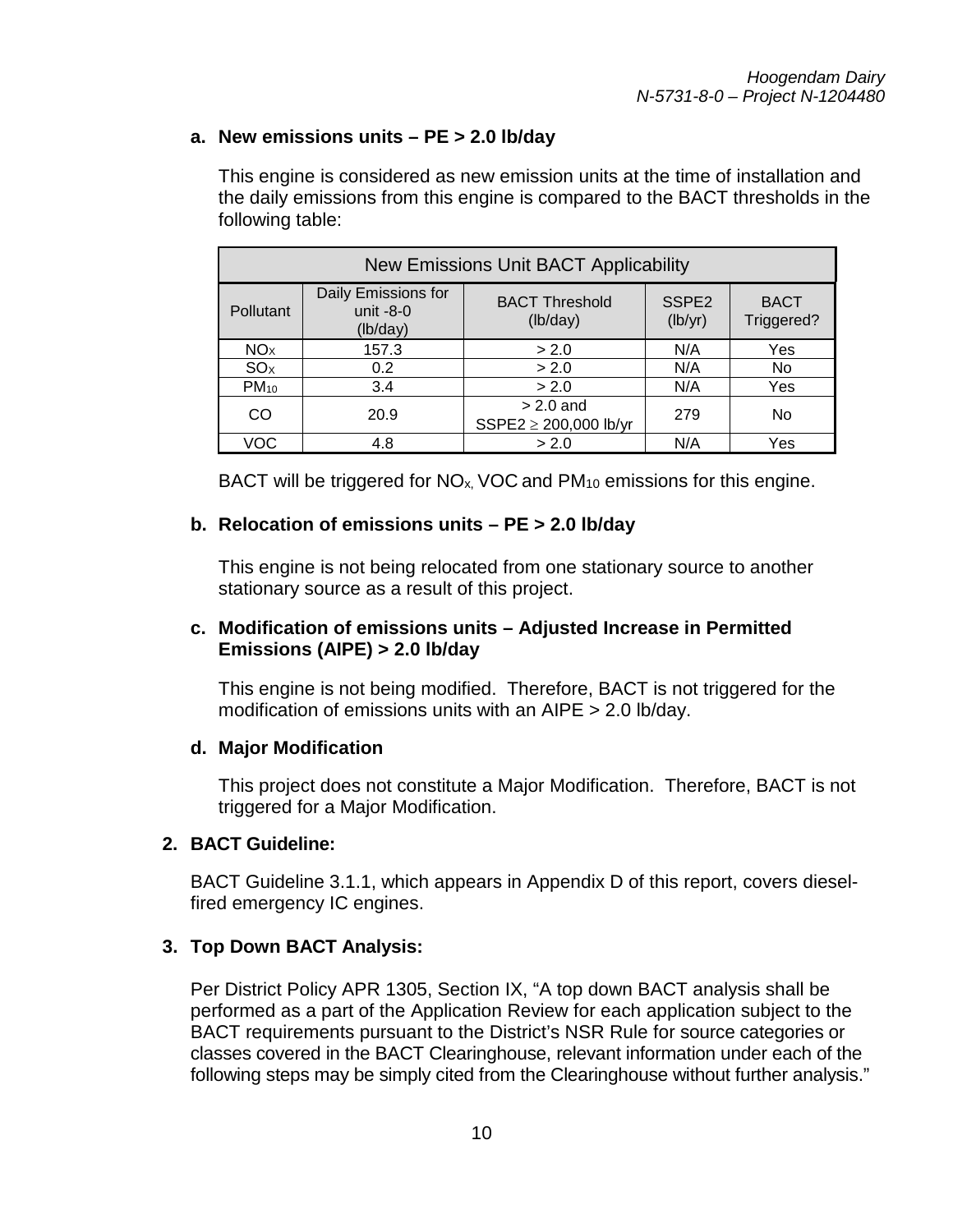Pursuant to the attached top down BACT Analysis, which appears in Appendix D of this report, BACT is satisfied with:

NO<sub>X</sub>, VOC: Latest Available Tier Certification level for applicable horsepower PM<sub>10</sub>: 0.15 g/bhp-hr, or less

The applicant has proposed to install a 768 bhp Tier 2 certified IC engine (with a PM<sub>10</sub> emissions rate of 0.084 g/bhp-hr). Therefore, BACT is satisfied for NO<sub>x</sub>, VOC and PM<sub>10</sub>.

#### **B. Offsets:**

#### **1. Offset Applicability:**

Pursuant to Section 4.6.2 of this rule, offsets are not required for emergency IC engines. The engine in this project is an emergency IC engine; therefore, this exemption is applicable to this project.

However, even when there is an applicable exemption, the SSPE2 values are compared to the offset threshold to determine if offsets are triggered. In its PAS database, the District keeps track of facilities where offsets are triggered but an exemption applies. The SSPE2 values are compared to the offset trigger thresholds in the following table:

| <b>Offset Determination (Ib/year)</b>                     |        |        |        |         |        |  |
|-----------------------------------------------------------|--------|--------|--------|---------|--------|--|
| <b>VOC</b><br>$PM_{10}$<br><b>NOx</b><br>CO<br><b>SOx</b> |        |        |        |         |        |  |
| SSPE <sub>2</sub>                                         | 1,100  |        | 18,328 | 279     | 90,848 |  |
| <b>Offset Thresholds</b>                                  | 20,000 | 54,750 | 29,200 | 200,000 | 20,000 |  |
| <b>Offsets Triggered?</b><br>Yes<br>No<br>No.<br>No<br>No |        |        |        |         |        |  |

#### **2. Quantity of Offsets Required:**

Pursuant to Section 4.6.2 of District Rule 2201, emergency standby IC engines that are limited to less than 200 hours/year for non-emergency purposes are exempt from offset requirements. Therefore, offsets are not required and offset calculations are not necessary.

#### **C. Public Notification:**

#### **1. Applicability:**

Public noticing is required for:

- a. New Major Sources, which is a new facility that also becomes a Major Source,
- b. Major Modifications,
- c. Any new emissions unit with a Potential to Emit greater than 100 pounds during any one day for any one pollutant,
- d. Any project which results in the offset thresholds being surpassed, and/or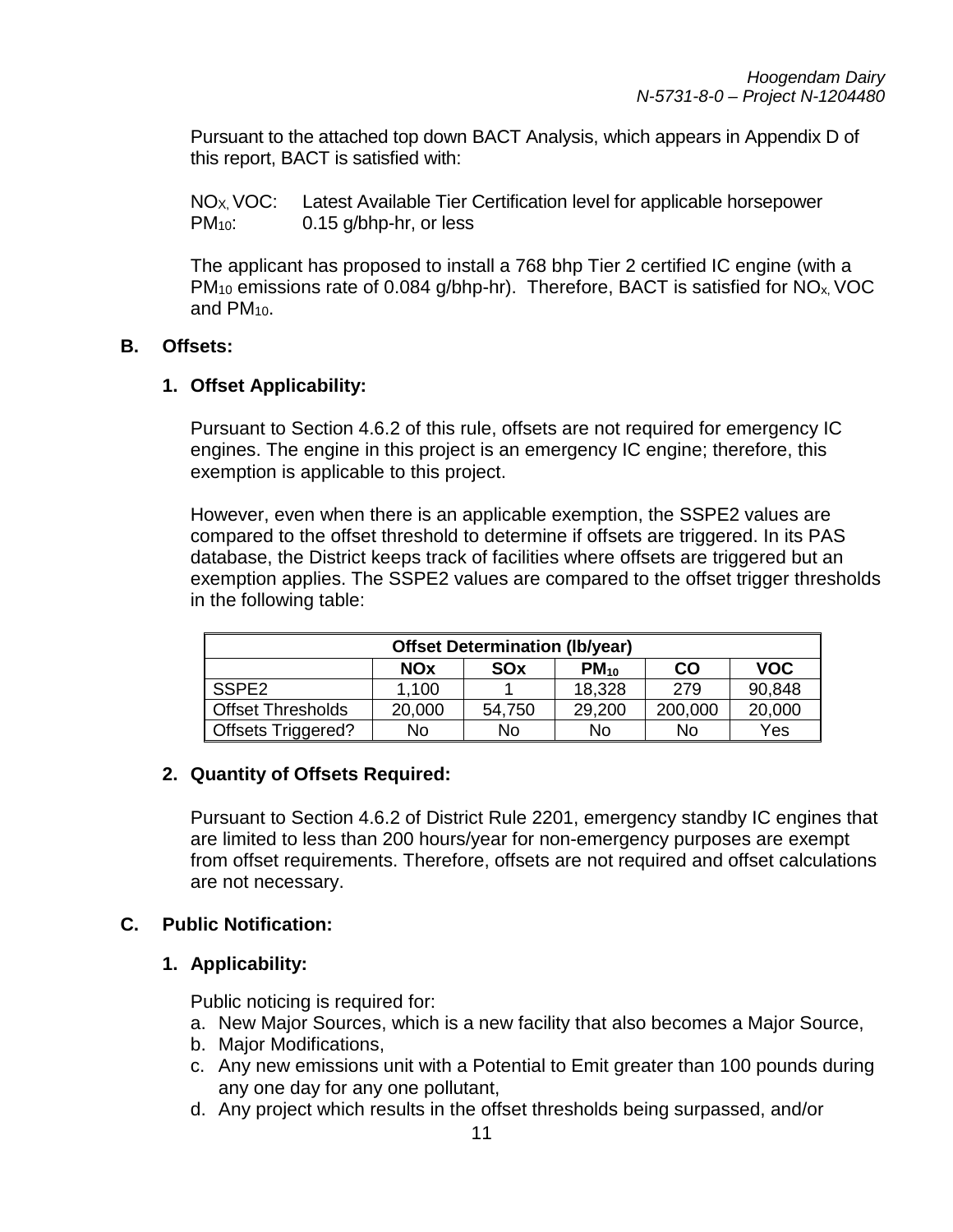- e. Any project with an SSIPE of greater than 20,000 lb/year for any pollutant,
- f. Title V Significant Modification.

#### **a. New Major Source**

A New Major Source is a new facility, which also becomes a major source. This is an existing facility and does not become a Major Source from this project; public noticing is not required for this project for New Major Source purposes.

#### **b. Major Modification**

As demonstrated previously in Sections VII.C.7 and VII.C.8, this project does not constitute a Major Modification. Therefore, public noticing for Major Modification purposes is not required.

#### **c. PE > 100 lb/day**

The Daily PE for this new emissions unit is compared to the daily PE Public Notice Thresholds in the following table:

| PE > 100 lb/day Public Notice Thresholds |                                    |                                               |                                       |  |  |
|------------------------------------------|------------------------------------|-----------------------------------------------|---------------------------------------|--|--|
| Pollutant                                | Daily PE for unit -8-0<br>(lb/day) | <b>Public Notice</b><br>Threshold<br>(lb/day) | Public<br><b>Notice</b><br>Triggered? |  |  |
| NO <sub>x</sub>                          | 157.3                              | 100                                           | Yes                                   |  |  |
| SO <sub>x</sub>                          | 0.2                                | 100                                           | <b>No</b>                             |  |  |
| $PM_{10}$                                | 3.4                                | 100                                           | <b>No</b>                             |  |  |
| <b>CO</b>                                | 20.9                               | 100                                           | <b>No</b>                             |  |  |
| VOC                                      | 4.8                                | 100                                           | <b>No</b>                             |  |  |

As detailed in the preceding table, NOx emissions from this engine exceed the pollutant public notice threshold and public noticing is required for this project.

#### **d. Offset Threshold**

The following table compares the SSPE1 and SSPE2 with the offset thresholds to determine if any offset thresholds have been surpassed.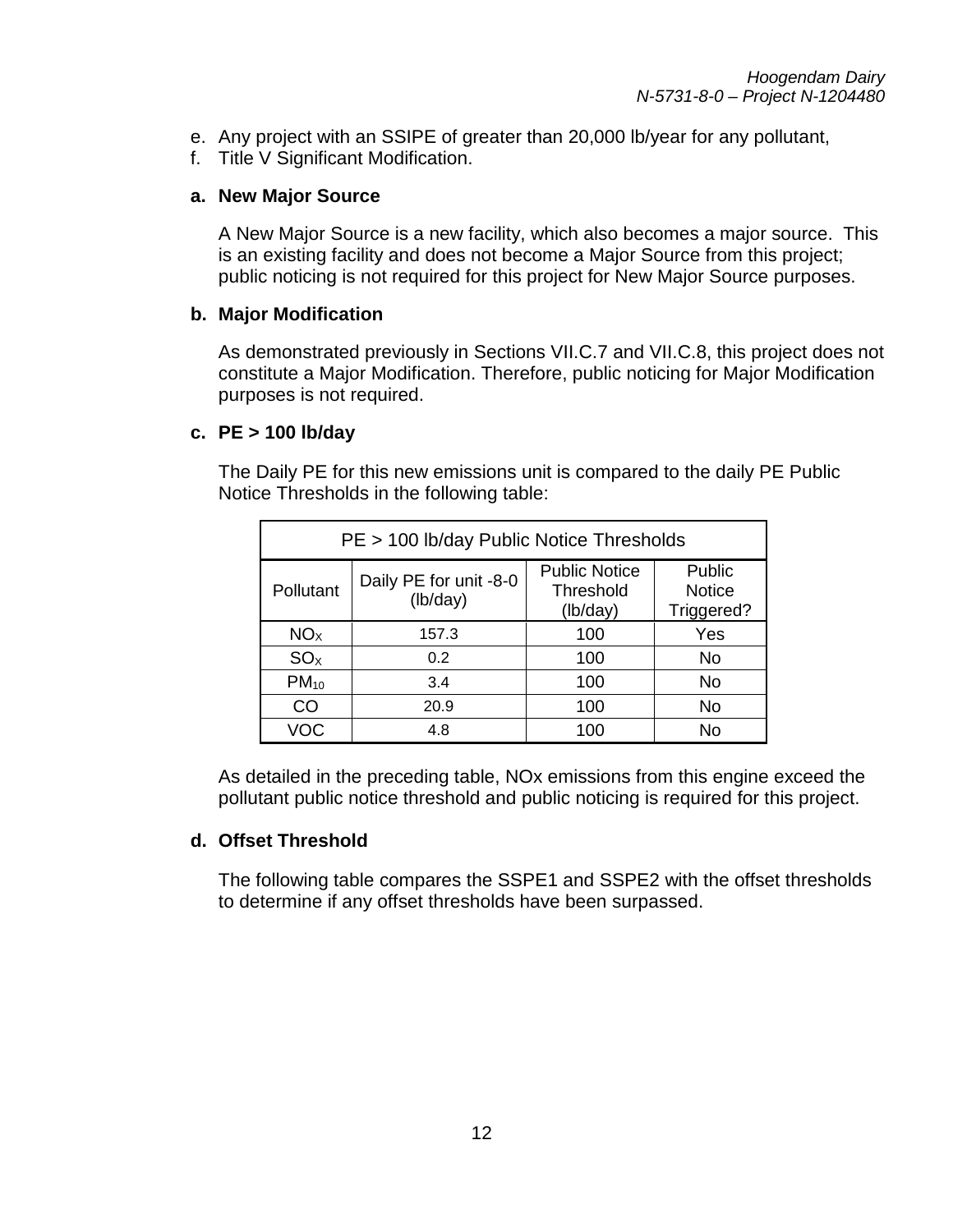| <b>Offset Threshold</b> |                  |                              |                                       |                                   |  |  |
|-------------------------|------------------|------------------------------|---------------------------------------|-----------------------------------|--|--|
| Pollutant               | SSPE1<br>(lb/yr) | SSPE <sub>2</sub><br>(lb/yr) | <b>Offset</b><br>Threshold<br>(lb/yr) | <b>Public Notice</b><br>Required? |  |  |
| NO <sub>x</sub>         | 772              | 1,100                        | 20,000                                | No                                |  |  |
| SO <sub>x</sub>         |                  |                              | 54,750                                | No                                |  |  |
| $PM_{10}$               | 18,321           | 18,328                       | 29,200                                | <b>No</b>                         |  |  |
| CO                      | 235              | 279                          | 200,000                               | No                                |  |  |
| <b>VOC</b>              | 90,838           | 90,848                       | 20,000                                | <b>No</b>                         |  |  |

As detailed in the preceding table, there are no offset thresholds surpassed with this project. Therefore, public noticing is not required for this project

#### **e. SSIPE > 20,000 lb/year**

Public notification is required for any permitting action that results in a Stationary Source Increase in Permitted Emissions (SSIPE) of more than 20,000 lb/year of any affected pollutant. According to District policy, the SSIPE is calculated as the Post Project Stationary Source Potential to Emit (SSPE2) minus the Pre-Project Stationary Source Potential to Emit (SSPE1), i.e. SSIPE will equal SSPE2 – SSPE1. The values for SSPE2 and SSPE1 are calculated according to Rule 2201, Sections 4.9 and 4.10, respectively. The SSIPE is compared to the SSIPE Public Notice thresholds in the following table:

| <b>SSIPE Public Notice Thresholds</b> |                                |                                |                           |                                                |                                          |  |
|---------------------------------------|--------------------------------|--------------------------------|---------------------------|------------------------------------------------|------------------------------------------|--|
| <b>Pollutant</b>                      | SSPE <sub>2</sub><br>(Ib/year) | SSPE <sub>1</sub><br>(Ib/year) | <b>SSIPE</b><br>(Ib/year) | <b>SSIPE Public</b><br><b>Notice Threshold</b> | <b>Public Notice</b><br><b>Required?</b> |  |
| NO <sub>x</sub>                       | 1,100                          | 772                            | 328                       | 20,000 lb/year                                 | <b>No</b>                                |  |
| SO <sub>x</sub>                       |                                | 1                              | 0                         | 20,000 lb/year                                 | <b>No</b>                                |  |
| $PM_{10}$                             | 18,328                         | 18,321                         | 7                         | 20,000 lb/year                                 | <b>No</b>                                |  |
| CO                                    | 279                            | 235                            | 44                        | 20,000 lb/year                                 | <b>No</b>                                |  |
| <b>VOC</b>                            | 90,848                         | 90,838                         | 10                        | 20,000 lb/year                                 | <b>No</b>                                |  |
| NH <sub>3</sub>                       | 97,276                         | 97,276                         | 0                         | 20,000 lb/year                                 | <b>No</b>                                |  |
| H <sub>2</sub> S                      | 398                            | 398                            | 0                         | 20,000 lb/year                                 | No                                       |  |

As detailed in the preceding table, there are no SSIPE thresholds surpassed with this project. Therefore, public noticing is not required for exceeding the SSIPE thresholds.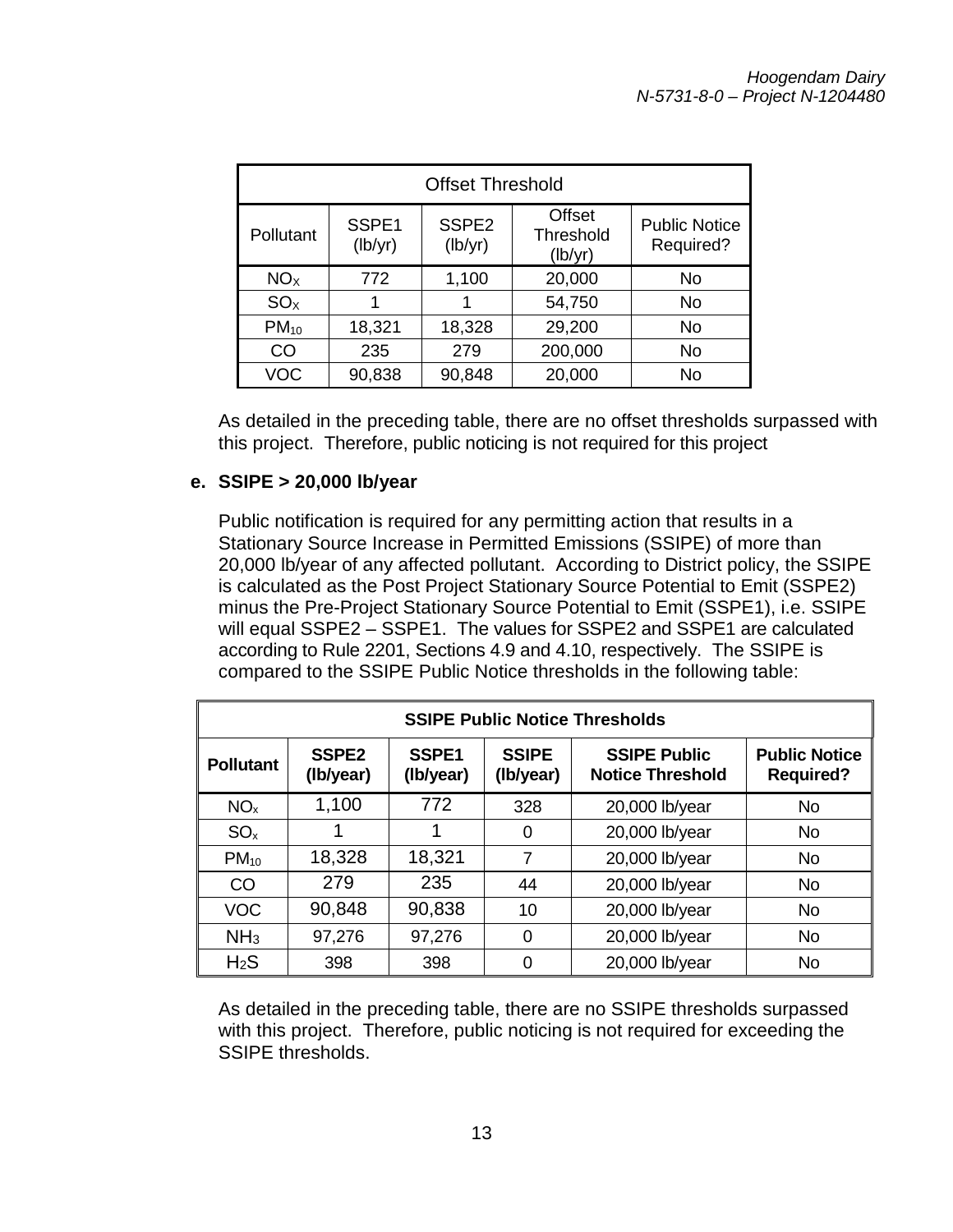### **f. Title V Significant Modification:**

This facility is not a Major Source and has not been issued a Title V permit. Therefore, public noticing for a Title V Significant Modification is not required.

### **2. Public Notice Action**

As discussed above, this project results in emissions exceeding the 100-lb/day threshold for NOx emissions from this emergency engine. Therefore, public notice is required for this project.

### **D. Daily Emissions Limits**

Daily Emissions Limitations (DELs) and other enforceable conditions are required by Section 3.15 to restrict a unit's maximum daily emissions, to a level at or below the emissions associated with the maximum design capacity. Per Sections 3.15.1 and 3.15.2, the DEL must be contained in the latest ATC and contained in or enforced by the latest PTO and enforceable, in a practicable manner, on a daily basis. DELs are also required to enforce the applicability of BACT. For this emergency standby IC engine, the DELs are stated in the form of emission factors, the maximum engine horsepower rating, and the maximum operational time of 24 hours per day. Therefore, the following conditions will be listed on the ATC to ensure compliance:

N-5731-8-0:

- Emissions from this IC engine shall not exceed any of the following limits: 3.872 g-NOx/bhp-hr, 0.515 g-CO/bhp-hr, or 0.119 g-VOC/bhp-hr. [District Rule 2201 and 17 CCR 93115]
- Emissions from this IC engine shall not exceed 0.084 g-PM<sub>10</sub>/bhp-hr based on USEPA certification using ISO 8178 test procedure. [District Rules 2201 and 4102, and 17 CCR 93115]
- Only CARB certified diesel fuel containing not more than 0.0015% sulfur by weight is to be used. [District Rules 2201 and 4801, and 17 CCR 93115]

#### **E. Compliance Assurance:**

#### **1. Source Testing**

Per District Practice, source testing is not required for emergency standby IC engines to demonstrate compliance with Rule 2201.

#### **2. Monitoring**

Monitoring is not required to demonstrate compliance with Rule 2201.

#### **3. Recordkeeping**

Recordkeeping is required to demonstrate compliance with the offset, public notification, and daily emission limit requirements of Rule 2201. As required by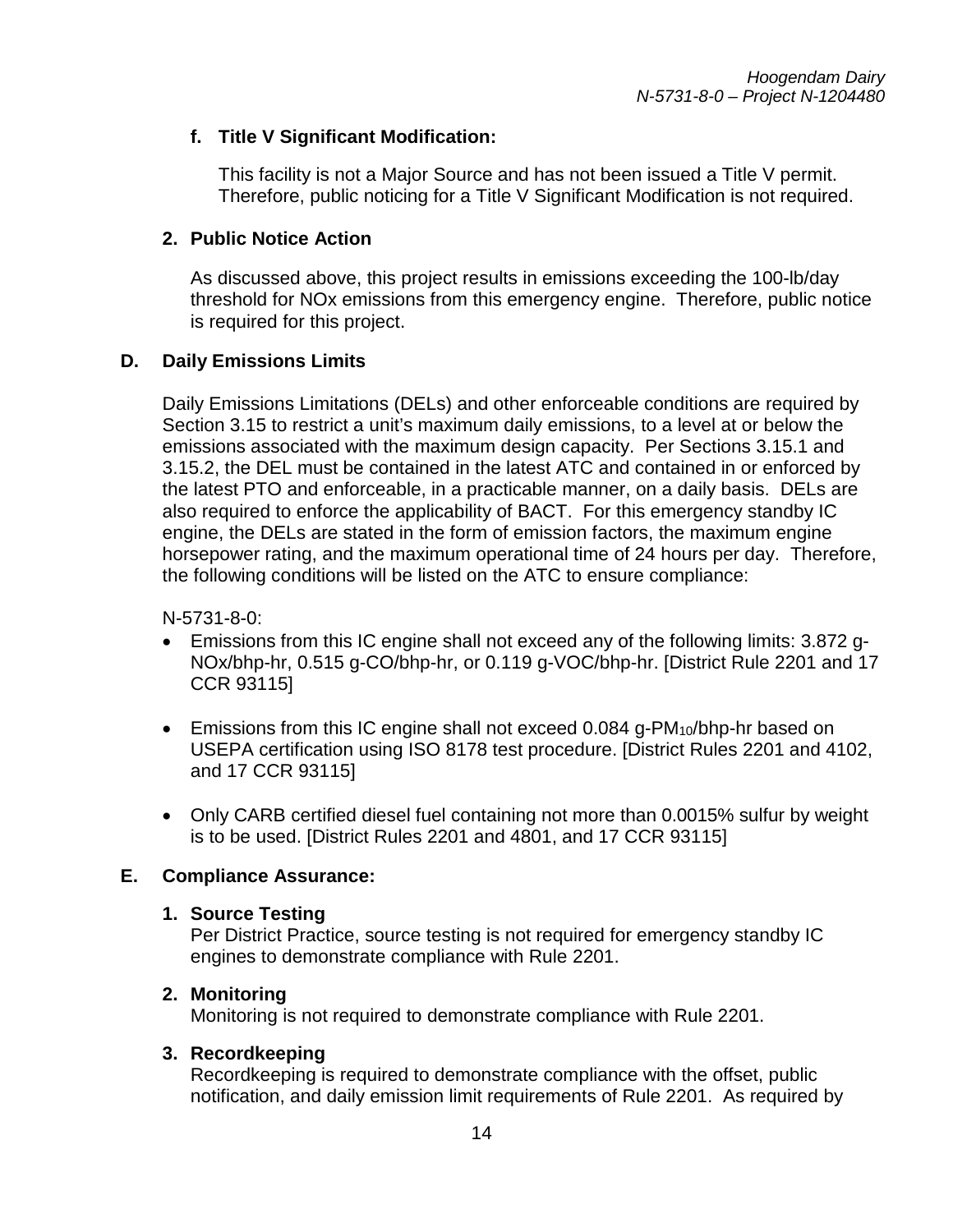*Hoogendam Dairy N-5731-8-0 – Project N-1204480*

District Rule 4702, *Stationary Internal Combustion Engines - Phase 2*, this IC engine is subject to recordkeeping requirements. Recordkeeping requirements, in accordance with District Rule 4702, will be discussed in Section VIII, *District Rule 4702*, of this evaluation.

#### **4. Reporting**

Reporting is not required to ensure compliance with Rule 2201.

### **F. Ambient Air Quality Analysis (AAQA)**

An AAQA shall be conducted for the purpose of determining whether a new or modified Stationary Source will cause or make worse a violation of an air quality standard. The District's Technical Services Division conducted the required analysis. Refer to Appendix E of this document for the AAQA summary sheet.

The proposed location is in an attainment area for  $N_{\text{Ox}}$ , CO, and SO<sub>x</sub>. As shown by the AAQA summary sheet the proposed equipment will not cause a violation of an air quality standard for  $NO<sub>X</sub>$ , CO, or  $SO<sub>X</sub>$ .

The proposed location is in a non-attainment area for the state's  $PM_{10}$  as well as federal and state PM2.5 thresholds. As shown by the AAQA summary sheet the proposed equipment will not cause a violation of an air quality standard for  $PM_{10}$  and  $PM_{2.5}$ .

#### **Rule 2520 Federally Mandated Operating Permits**

Since this facility's potential to emit does not exceed any major source thresholds of Rule 2201, this facility is not a major source and Rule 2520 does not apply.

#### **Rule 4001 New Source Performance Standards (NSPS)**

### **40 CFR 60 Subpart IIII - Standards of Performance for Stationary Compression Ignition Internal Combustion Engines**

The District has not been delegated the authority to implement Subpart IIII requirements for non-Major Sources; therefore, no requirements shall be included on the permit.

# **Rule 4002 National Emission Standards for Hazardous Air Pollutants**

### **40 CFR 63 Subpart ZZZZ - National Emission Standards for Hazardous Air Pollutants for Stationary Reciprocating Internal Combustion Emissions (RICE)**

The District has not been delegated the authority to implement NESHAP regulations for Area Source requirements for non-Major Sources; therefore, no requirements shall be included on the permit.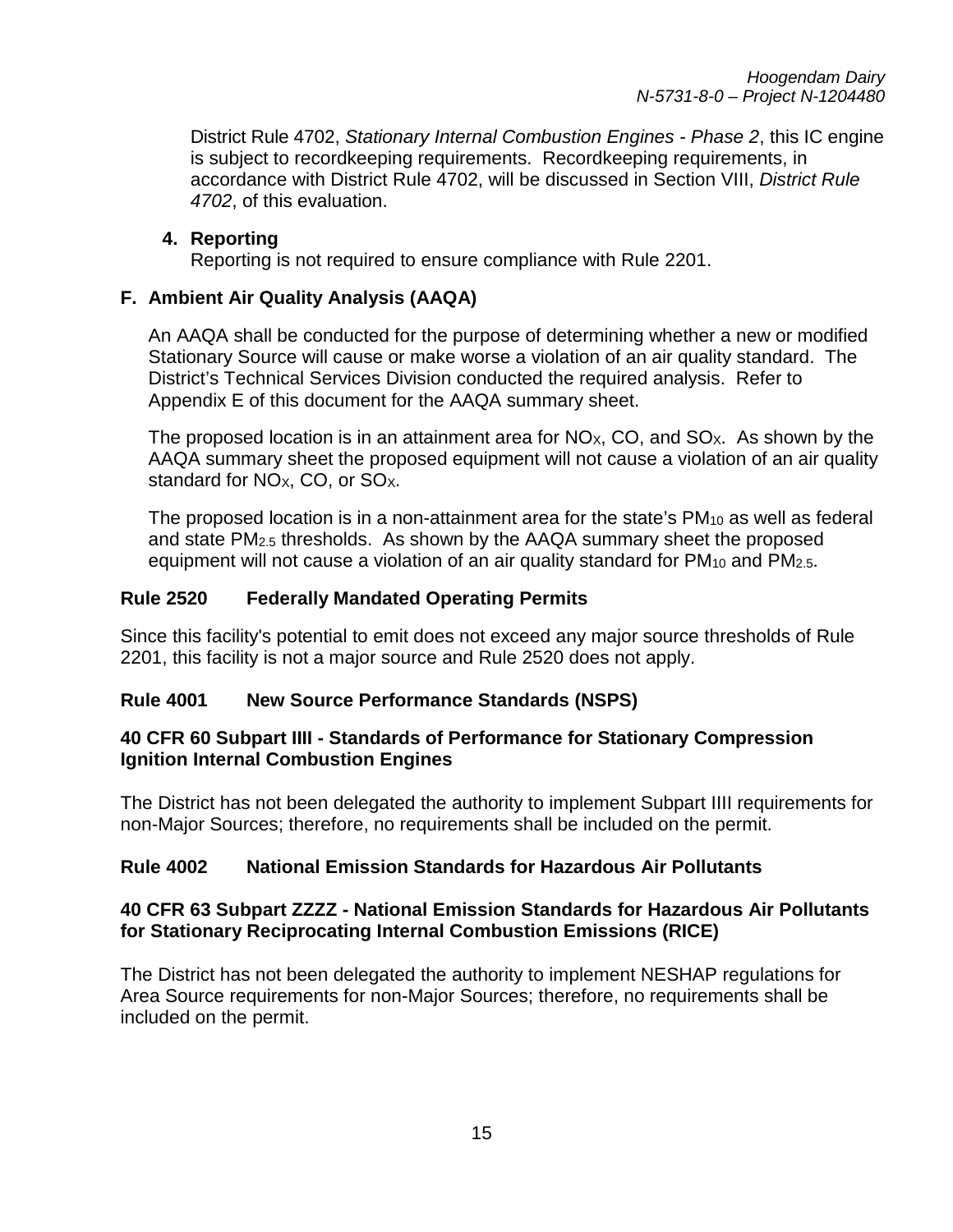### **Rule 4101 Visible Emissions**

Rule 4101 states that no air contaminant shall be discharged into the atmosphere for a period or periods aggregating more than three minutes in any one hour which is as dark as, or darker than, Ringelmann 1 or 20% opacity. Therefore, the following condition will be listed on the ATC to ensure compliance:

• {15} No air contaminant shall be discharged into the atmosphere for a period or periods aggregating more than three minutes in any one hour which is as dark as, or darker than, Ringelmann 1 or 20% opacity. [District Rule 4101]

#### **Rule 4102 Nuisance**

Rule 4102 states that no air contaminant shall be released into the atmosphere, which causes a public nuisance. Public nuisance conditions are not expected as a result of this operation provided the equipment is well maintained. Therefore, the following condition will be listed on the ATC to ensure compliance:

• {98} No air contaminant shall be released into the atmosphere, which causes a public nuisance. [District Rule 4102]

#### **California Health & Safety Code 41700 (Health Risk Assessment)**

District Policy APR 1905 - Risk Management Policy for Permitting New and Modified Sources (dated 3/2/01) specifies that for an increase in emissions associated with a proposed new source or modification, the District perform an analysis to determine the possible impact to the nearest resident or worksite.

The District performed an analysis pursuant to the District's Risk Management Policy for Permitting New and Modified Sources (APR 1905, May 28, 2015) to determine the possible cancer and non-cancer health impact to the nearest resident or worksite. This policy requires that an assessment be performed on a unit by unit basis, project basis, and on a facility-wide basis. If a preliminary prioritization analysis demonstrates that:

- A unit's prioritization score is less than the District's significance threshold and;
- The project's prioritization score is less than the District's significance threshold and;
- The facility's total prioritization score is less than the District's significance threshold

Then, generally no further analysis is required.

The District's significant prioritization score threshold is defined as being equal to or greater than 1.0. If a preliminary analysis demonstrates that either the unit(s) or the project's or the facility's total prioritization score is greater than the District threshold, a screening or a refined assessment is required.

If a refined assessment is greater than one in a million but less than 20 in one million for carcinogenic impacts (Cancer Risk) and less than 1.0 for the Acute and Chronic hazard indices (Non-Carcinogenic) on a unit by unit basis, project basis and on a facility-wide basis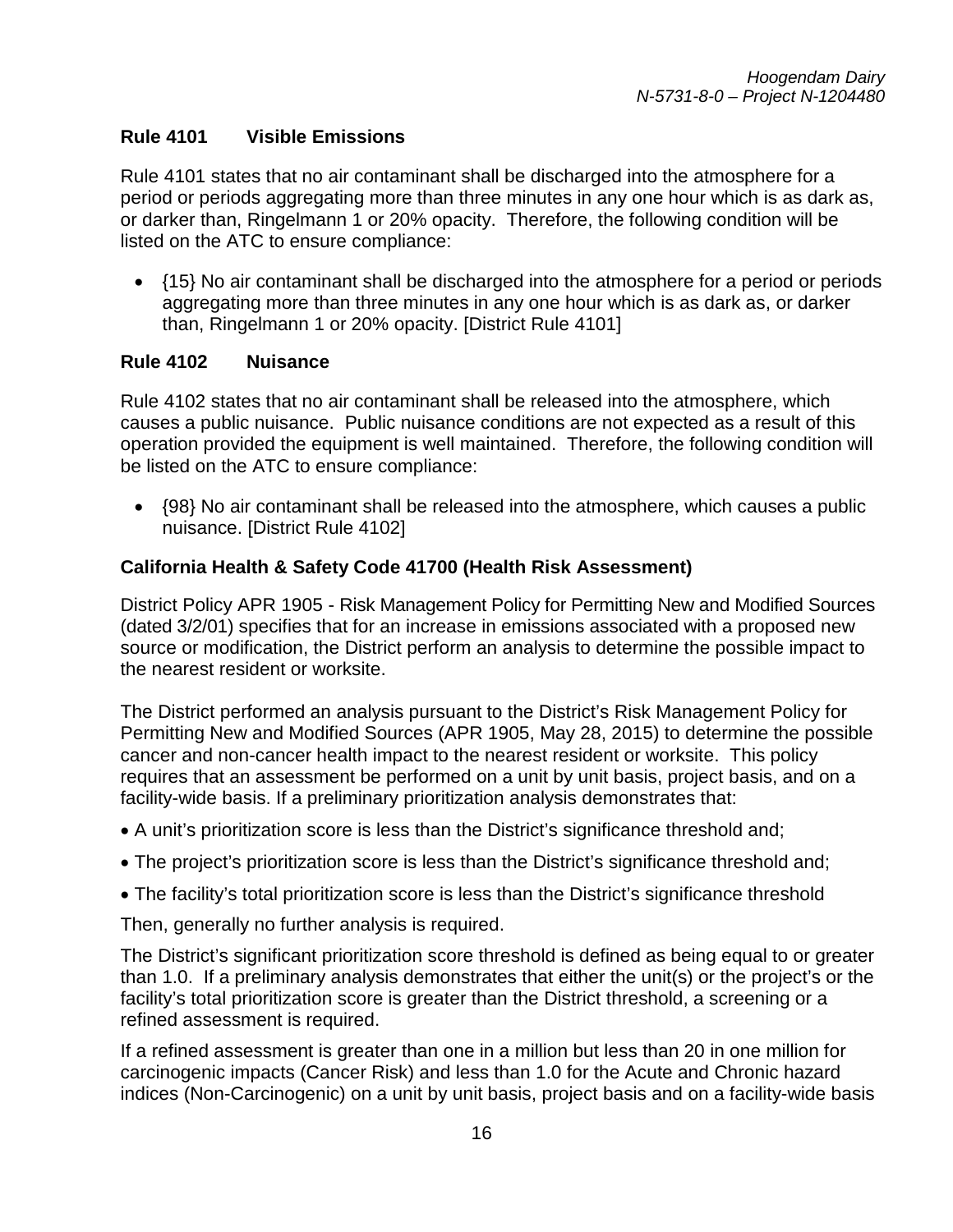the proposed application is considered less than significant. For unit's that exceed a cancer risk of 1 in one million, Toxic Best Available Control Technology (TBACT) must be implemented.

Toxic emissions for this project were calculated using the following methods:

• Toxic emissions for the proposed unit were calculated and provided by the processing engineer.

These emissions were input into the San Joaquin Valley APCD's Hazard Assessment and Reporting Program (SHARP). In accordance with the District's Risk Management Policy, risks from the proposed unit's toxic emissions were prioritized using the procedure in the 2016 CAPCOA Facility Prioritization Guidelines. The prioritization score for this proposed facility was greater than 1.0 (see RMR Summary Table below). Therefore, a refined health risk assessment was required.

The AERMOD model was used, with the parameters outlined below and meteorological data for 2013-2017 from the Merced area to determine the dispersion factors for a receptor grid. These dispersion factors were input into the SHARP Program, which then used the Air Dispersion Modeling and Risk Tool (ADMRT) of the Hot Spots Analysis and Reporting Program Version 2 (HARP 2) to calculate the chronic and acute hazard indices and the carcinogenic risk for the project.

| <b>Units</b>           | Prioritization<br><b>Score</b> | <b>Acute</b><br>Hazard<br><b>Index</b> | <b>Chronic</b><br><b>Hazard</b><br><b>Index</b> | <b>Maximum</b><br><b>Individual</b><br><b>Cancer</b><br><b>Risk</b> | T-BACT<br><b>Required</b> | <b>Special</b><br><b>Permit</b><br><b>Requirements</b> |
|------------------------|--------------------------------|----------------------------------------|-------------------------------------------------|---------------------------------------------------------------------|---------------------------|--------------------------------------------------------|
| -8-0                   | N/A <sup>1</sup>               | N/A <sup>2</sup>                       | 0.00                                            | 8.28E-08                                                            | No                        | Yes                                                    |
| <b>Project Totals</b>  | N/A <sup>1</sup>               | N/A <sup>2</sup>                       | 0.00                                            | 8.28E-08                                                            |                           |                                                        |
| <b>Facility Totals</b> | >1                             | 0.00                                   | 0.00                                            | 8.28E-08                                                            |                           |                                                        |

Notes:

1. Prioritization for this unit was not conducted since it has been determined that all diesel-fired IC engines will result in a prioritization score greater than 1.0.

2. Acute Hazard Indices were not calculated for Unit 8 since there is no risk factor or the risk factor is so low that it has been determined to be insignificant for this type of unit.

The following conditions will be listed on the ATC to ensure compliance with the RMR:

#### Units N-5731-8-0:

- 1. The PM10 emissions rate shall not exceed 0.084 g/bhp-hr based on US EPA certification using ISO 8178 test procedure.
- 2. The exhaust stack shall vent vertically upward. The vertical exhaust flow shall not be impeded by a rain cap (flapper ok), roof overhang, or any other obstruction.
- 3. This engine shall be operated only for testing and maintenance of the engine, required regulatory purposes, and during emergency situations. Operation of the engine for maintenance, testing, and required regulatory purposes shall not exceed 50 hours per calendar year.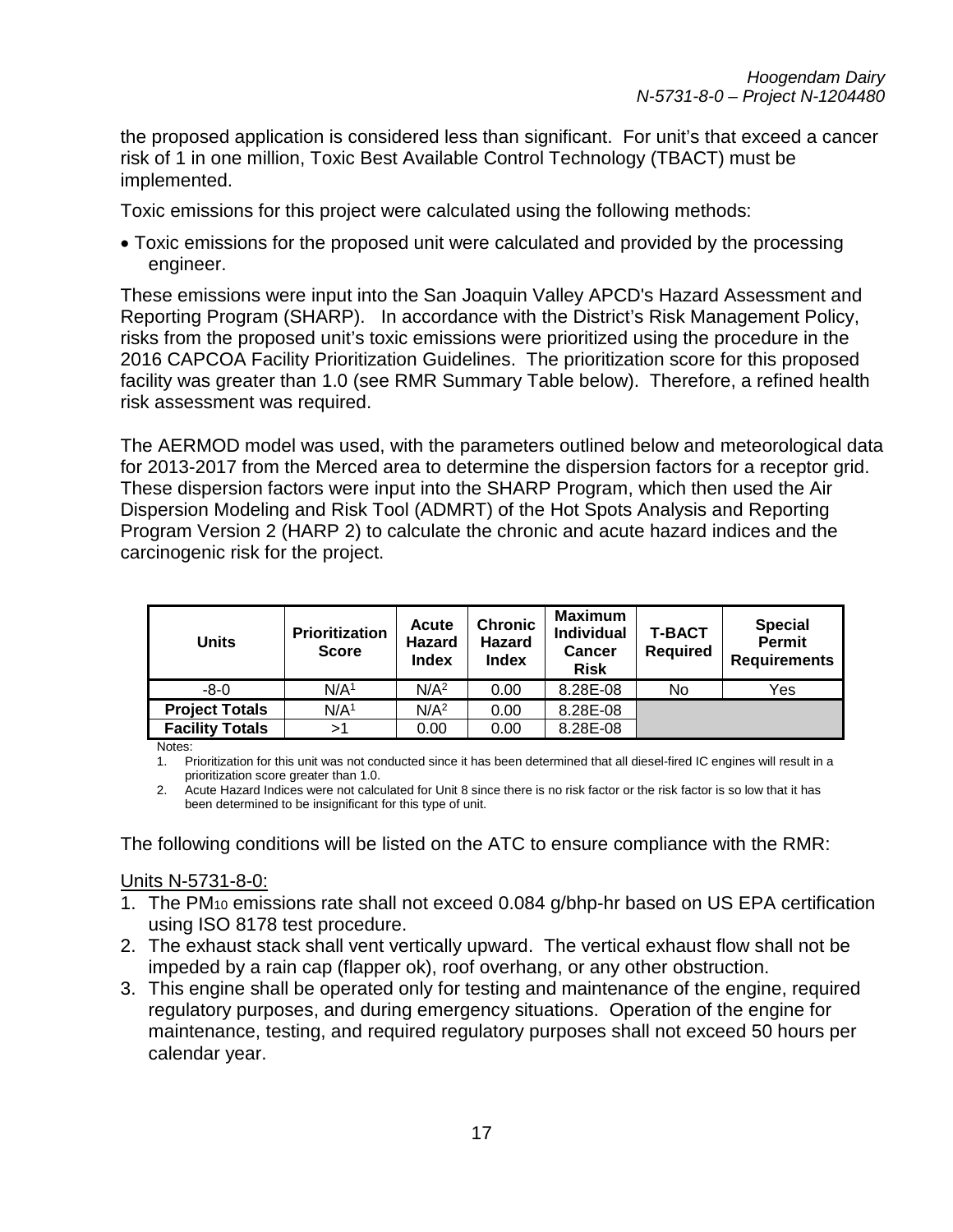# **Rule 4201 Particulate Matter Concentration**

Particulate matter emissions from the engine will be less than or equal to the rule limit of 0.1 grain per cubic foot of gas at dry standard conditions as shown by the following:

0.084  $\frac{g - PM_{10}}{bhp - hr} \times \frac{1 \, bhp - hr}{2,542.5 \, Btu} \times \frac{10^6 \, Btu}{8,578 \, dscf} \times \frac{0.35 \, Btu_{out}}{1 \, Btu_{in}} \times \frac{15.43 \, grain}{g} =$ *g grain Btuin Btuout dscf Btu Btu bhp hr bhp hr*  $g - PM_{10}$  1*bhp* – *hr* 10<sup>6</sup> Btu 0.35 Btu<sub>Out</sub> 15.43 1 0.35 8,578 <sup>10</sup><sup>6</sup>  $\frac{10}{n_r} \times \frac{1 \, bhp - hr}{2,542.5 \, Btu} \times \frac{10^6 \, Btu}{8,578 \, dscf} \times \frac{0.35 \, Btu_{out}}{1 \, Btu_{in}} \times \frac{15.43 \, grain}{g} = 0.01$   $\frac{grain - PM}{dscf}$ 

Since 0.01 grain-PM/dscf is  $\leq$  to 0.1 grain per dscf, compliance with Rule 4201 is expected.

Therefore, the following condition will be listed on the ATC permit to ensure compliance:

• {14} Particulate matter emissions shall not exceed 0.1 grains/dscf in concentration. [District Rule 4201]

### **Rule 4701 Internal Combustion Engines – Phase 1**

The purpose of this rule is to limit the emissions of nitrogen oxides (NOx), carbon monoxide (CO), and volatile organic compounds (VOC) from internal combustion engines. Except as provided in Section 4.0, the provisions of this rule apply to any internal combustion engine, rated greater than 50 bhp that requires a PTO.

The proposed engine is also subject to District Rule 4702, Internal Combustion Engines. Since emissions limits of District Rule 4702 and all other requirements are equivalent or more stringent than District Rule 4701 requirements for emergency engines, compliance with District Rule 4702 requirements will satisfy requirements of District Rule 4701.

#### **Rule 4702 Internal Combustion Engines – Phase 2**

Emergency standby engines are subject to District Rule 4702 requirements. Emergency standby engines are defined in Section 3.0 of District Rule 4702 as follows:

*3.15 Emergency Standby Engine: an internal combustion engine which operates as a temporary replacement for primary mechanical or electrical power during an unscheduled outage caused by sudden and reasonably unforeseen natural disasters or sudden and reasonably unforeseen events beyond the control of the operator. An engine shall be considered to be an emergency standby engine if it is used only for the following purposes: (1) periodic maintenance, periodic readiness testing, or readiness testing during and after repair work; (2) unscheduled outages, or to supply power while maintenance is performed or repairs are made to the primary power supply; and (3) if it is limited to operate 100 hours or less per calendar year for non-emergency purposes. An engine shall not be considered to be an emergency standby engine if it is used: (1) to reduce the demand for electrical power when normal electrical power line service has not failed, or (2) to produce power for the utility electrical distribution system, or (3) in conjunction with a voluntary utility demand reduction program or interruptible power contract.*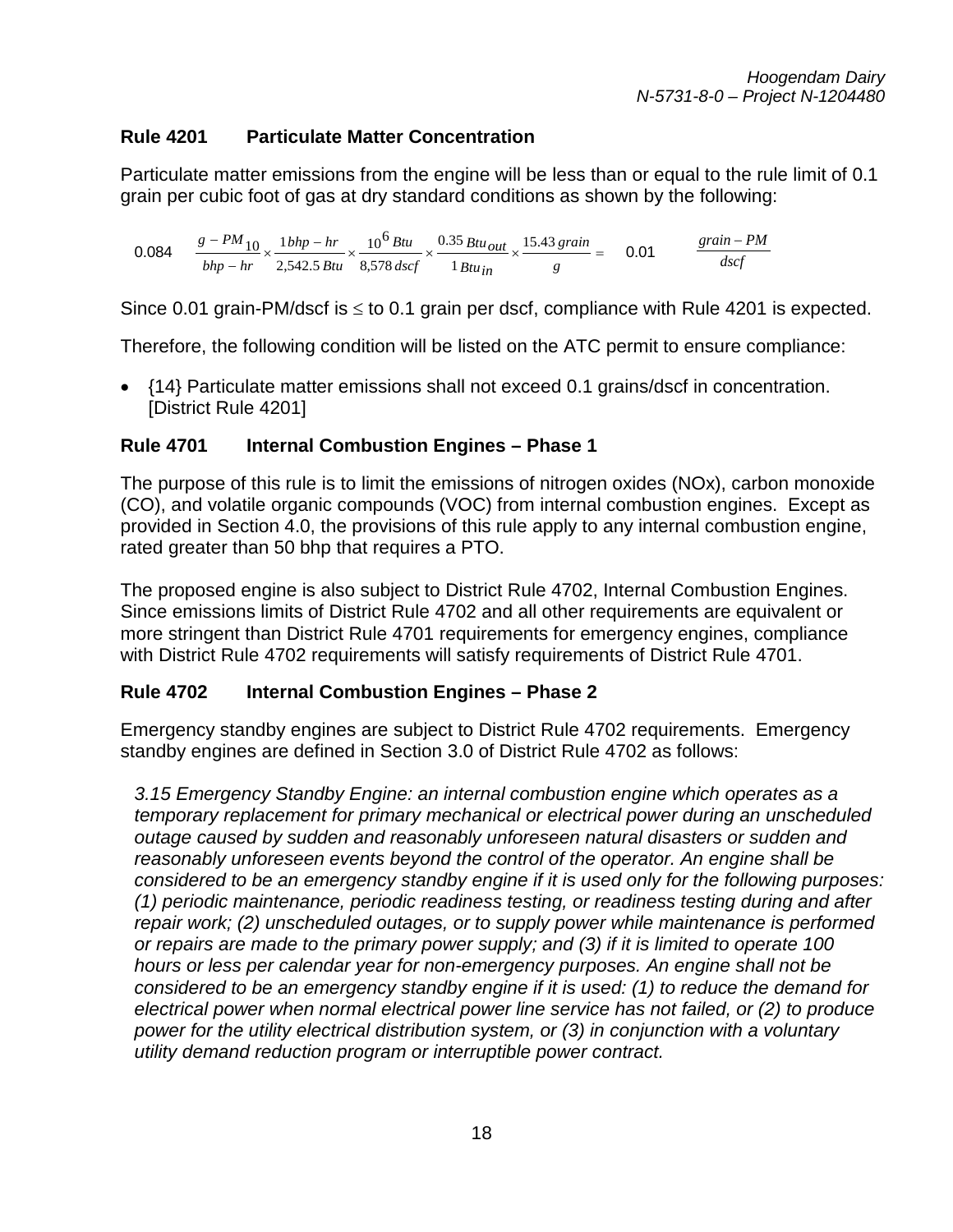Emergency standby engines cannot be used to reduce the demand for electrical power when normal electrical power line service has not failed, or to produce power for the electrical distribution system, or in conjunction with a voluntary utility demand reduction program or interruptible power contract. The following conditions will be included on the permit:

- {3807} An emergency situation is an unscheduled electrical power outage caused by sudden and reasonably unforeseen natural disasters or sudden and reasonably unforeseen events beyond the control of the permittee. [District Rule 4702 and 17 CCR 93115]
- {3808} This engine shall not be used to produce power for the electrical distribution system, as part of a voluntary utility demand reduction program, or for an interruptible power contract. [District Rule 4702 and 17 CCR 93115]

The 100 hour requirement is less stringent than the Air Toxic Control Measure operating limitations for emergency standby engines. Therefore, compliance with the applicable Air Toxic Control Measure requirements ensures compliance with the 100 hour requirement.

Operation of emergency standby engines are limited to 100 hours or less per calendar year for non-emergency purposes. The Air Toxic Control Measure for Stationary Compression Ignition Engines (Stationary ATCM) limits this engine's maintenance and testing to 50 hours/year; therefore, compliance is expected. The following conditions will be included on the permit:

• {4920} This engine shall be operated only for testing and maintenance of the engine, required regulatory purposes, and during emergency situations. Operation of the engine for maintenance, testing, and required regulatory purposes shall not exceed 50 hours per calendar year. [District Rules 2201, 4102, and 4702, and 17 CCR 93115]

The following exemption in Section 4.2 of District Rule 4702 applies to emergency standby engines:

*4.2 Except for the requirements of Section 5.9 and Section 6.2.3, the requirements of this rule shall not apply to:*

*4.2.1 An emergency standby engine as defined in Section 3.0 of this rule, and provided that it is operated with a nonresettable elapsed operating time meter. In lieu of a nonresettable time meter, the owner of an emergency engine may use an alternative device, method, or technique, in determining operating time provided that the alternative is approved by the APCO. The owner of the engine shall properly maintain and operate the time meter or alternative device in accordance with the manufacturer's instructions.*

Pursuant to the exemption in Section 4.2, the following requirements of Section 5.9 are applicable to emergency standby engines Section 5.9 requires the owner to: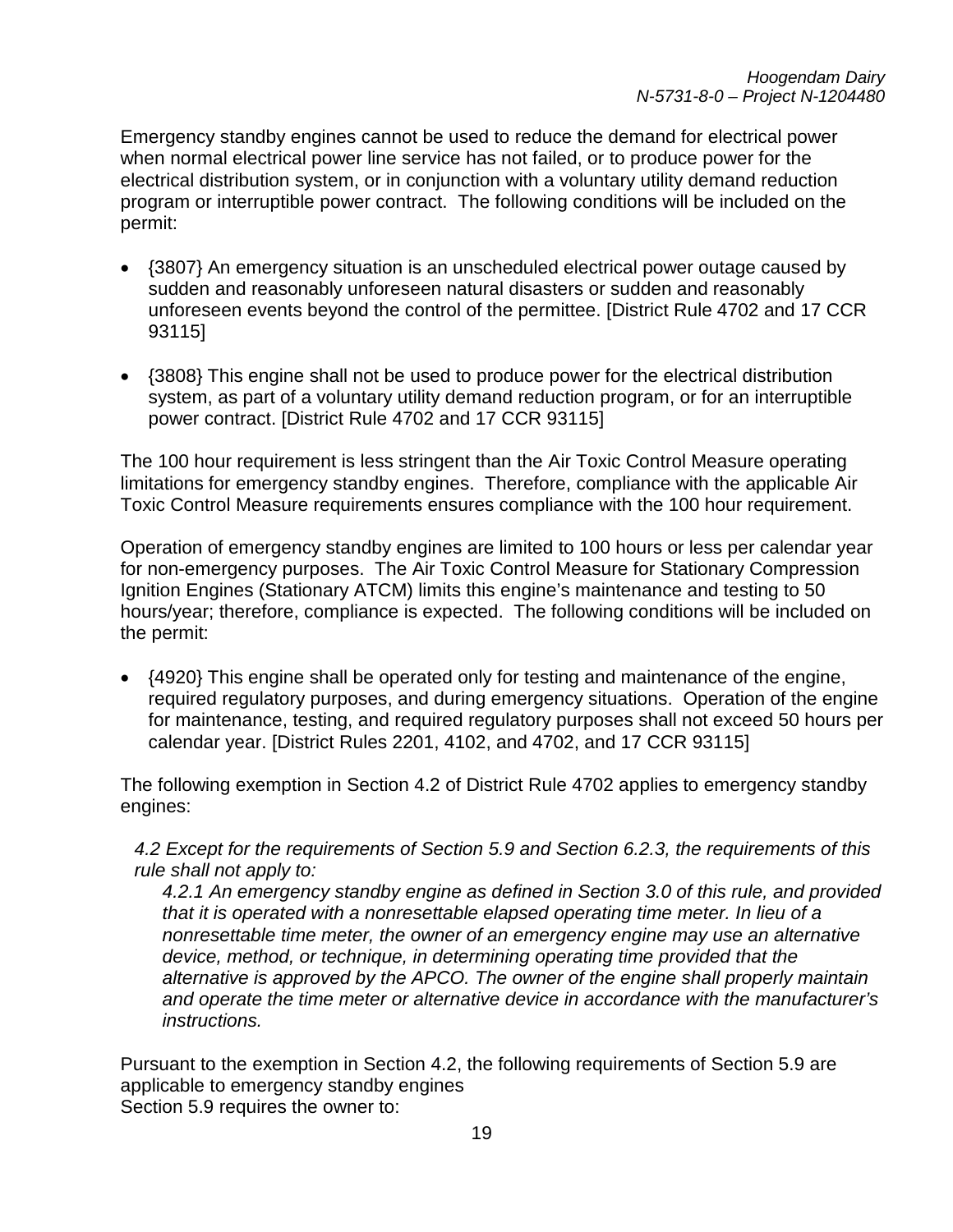*5.9.2 Properly operate and maintain each engine as recommended by the engine manufacturer or emission control system supplier.*

*5.9.3 Monitor the operational characteristics of each engine as recommended by the engine manufacturer or emission control system supplier.*

*5.9.4 Install and operate a nonresettable elapsed operating time meter. In lieu of installing a nonresettable time meter, the owner of an engine may use an alternative device, method, or technique, in determining operating time provided that the alternative is approved by the APCO and is allowed by Permit-to-Operate or Permit-Exempt Equipment Registration condition. The owner of the engine shall properly maintain and operate the time meter or alternative device in accordance with the manufacturer's instructions.*

Properly operate and maintain each engine as recommended by the engine manufacturer or emission control system supplier. The following condition will be included on the permit:

• {4261} This engine shall be operated and maintained in proper operating condition as recommended by the engine manufacturer or emissions control system supplier. [District Rule 4702]

Monitor the operational characteristics of each engine as recommended by the engine manufacturer or emission control system supplier. The following condition will be included on the permit:

•  $\{3478\}$  During periods of operation for maintenance, testing, and required regulatory purposes, the permittee shall monitor the operational characteristics of the engine as recommended by the manufacturer or emission control system supplier (for example: check engine fluid levels, battery, cables and connections; change engine oil and filters; replace engine coolant; and/or other operational characteristics as recommended by the manufacturer or supplier). [District Rule 4702]

Install and operate a nonresettable elapsed time meter. In lieu of installing a nonresettable elapsed time meter, the operator may use an alternative device, method, or technique, in determining operating time provided that the alternative is approved by the APCO and EPA and is allowed by Permit-to-Operate condition. The operator shall properly maintain and operate the nonresettable elapsed time meter or alternative device in accordance with the manufacturer's instructions. The following condition will be included on the permit:

• {4749} This engine shall be equipped with a non-resettable hour meter with a minimum display capability of 9,999 hours, unless the District determines that a non-resettable hour meter with a different minimum display capability is appropriate in consideration of the historical use of the engine and the owner or operator's compliance history. [District Rule 4702 and 17 CCR 93115]

The exemption in Rule 4702 Section 4.2 for emergency standby engines requires the engines to comply with Section 6.2.3, shown below.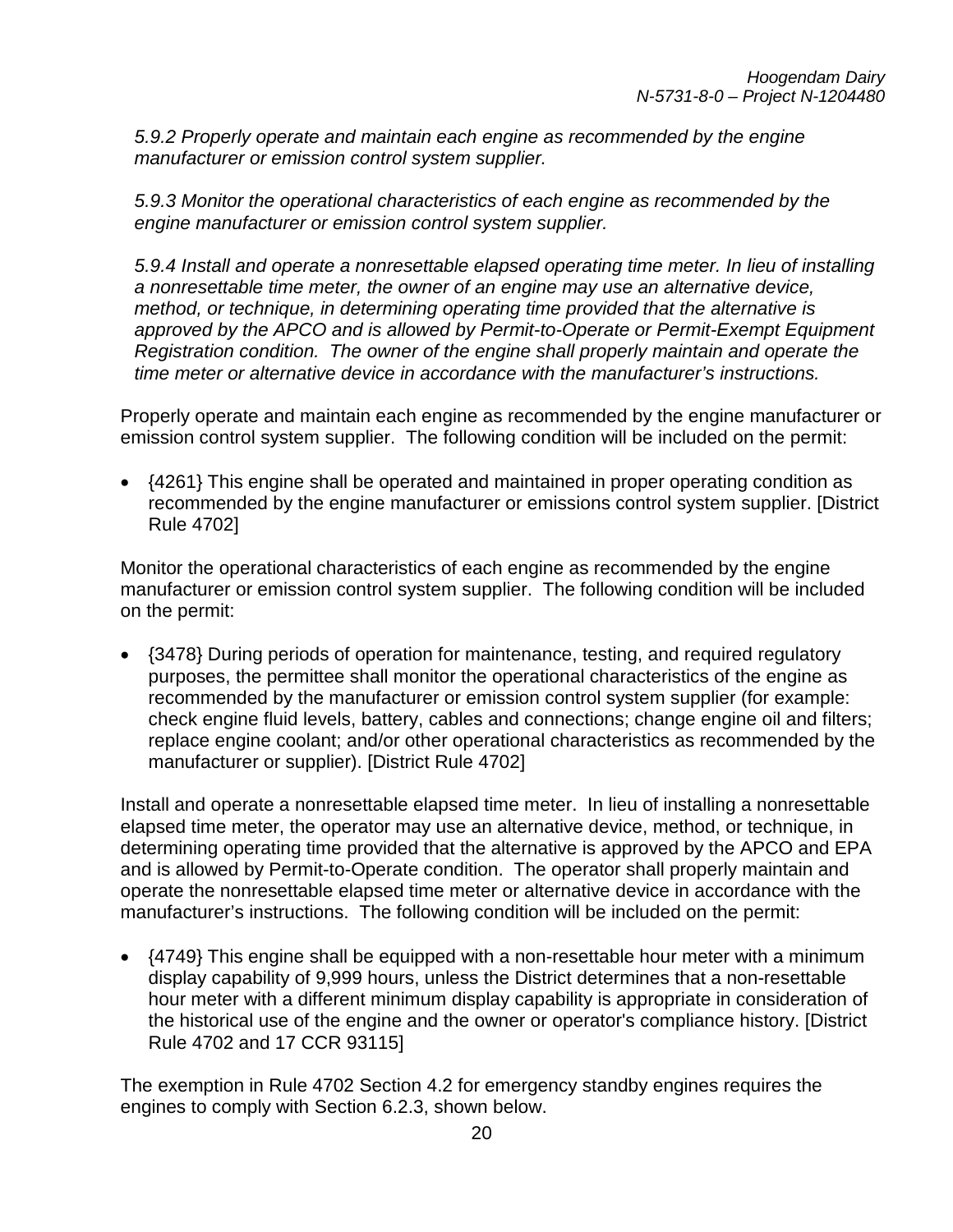*6.2.3 An owner claiming an exemption under Section 4.2 or Section 4.3 shall maintain annual operating records. This information shall be retained for at least five years, shall be readily available, and provided to the APCO upon request. The records shall include, but are not limited to, the following:*

- *6.2.3.1 Total hours of operation,*
- *6.2.3.2 The type of fuel used,*
- *6.2.3.3 The purpose for operating the engine,*
- *6.2.3.4 For emergency standby engines, all hours of non-emergency and emergency operation shall be reported, and*
- *6.2.3.5 Other support documentation necessary to demonstrate claim to the exemption.*

Records of the total hours of operation, type of fuel used, purpose for operating the engine, all hours of non-emergency and emergency operation, and other support documentation must be maintained. All records shall be retained for a period of at least five years, shall be readily available, and be made available to the APCO upon request. The following conditions will be included on the permit:

- {3496} The permittee shall maintain monthly records of emergency and non-emergency operation. Records shall include the number of hours of emergency operation, the date and number of hours of all testing and maintenance operations, the purpose of the operation (for example: load testing, weekly testing, rolling blackout, general area power outage, etc.) and records of operational characteristics monitoring. For units with automated testing systems, the operator may, as an alternative to keeping records of actual operation for testing purposes, maintain a readily accessible written record of the automated testing schedule. [District Rule 4702 and 17 CCR 93115]
- {4263} The permittee shall maintain monthly records of the type of fuel purchased. [District Rule 4702 and 17 CCR 93115]
- {3475} All records shall be maintained and retained on-site for a minimum of five (5) years, and shall be made available for District inspection upon request. [District Rule 4702 and 17 CCR 93115]

#### **Rule 4801 Sulfur Compounds**

Rule 4801 requires that sulfur compound emissions (as  $SO<sub>2</sub>$ ) shall not exceed 0.2% by volume. Using the ideal gas equation, the sulfur compound emissions are calculated as follows:

Volume  $SO_2 = (n \times R \times T) \div P$  $n =$  moles  $SO<sub>2</sub>$ T (standard temperature) = 60 °F or 520 °R R (universal gas constant) =  $\frac{10.73 \text{psi} \cdot \text{ft}^3}{\text{lb} \cdot \text{mol} \cdot ^\circ \text{R}}$  $\cdot$  mol  $\cdot$   $^{\circ}$ ⋅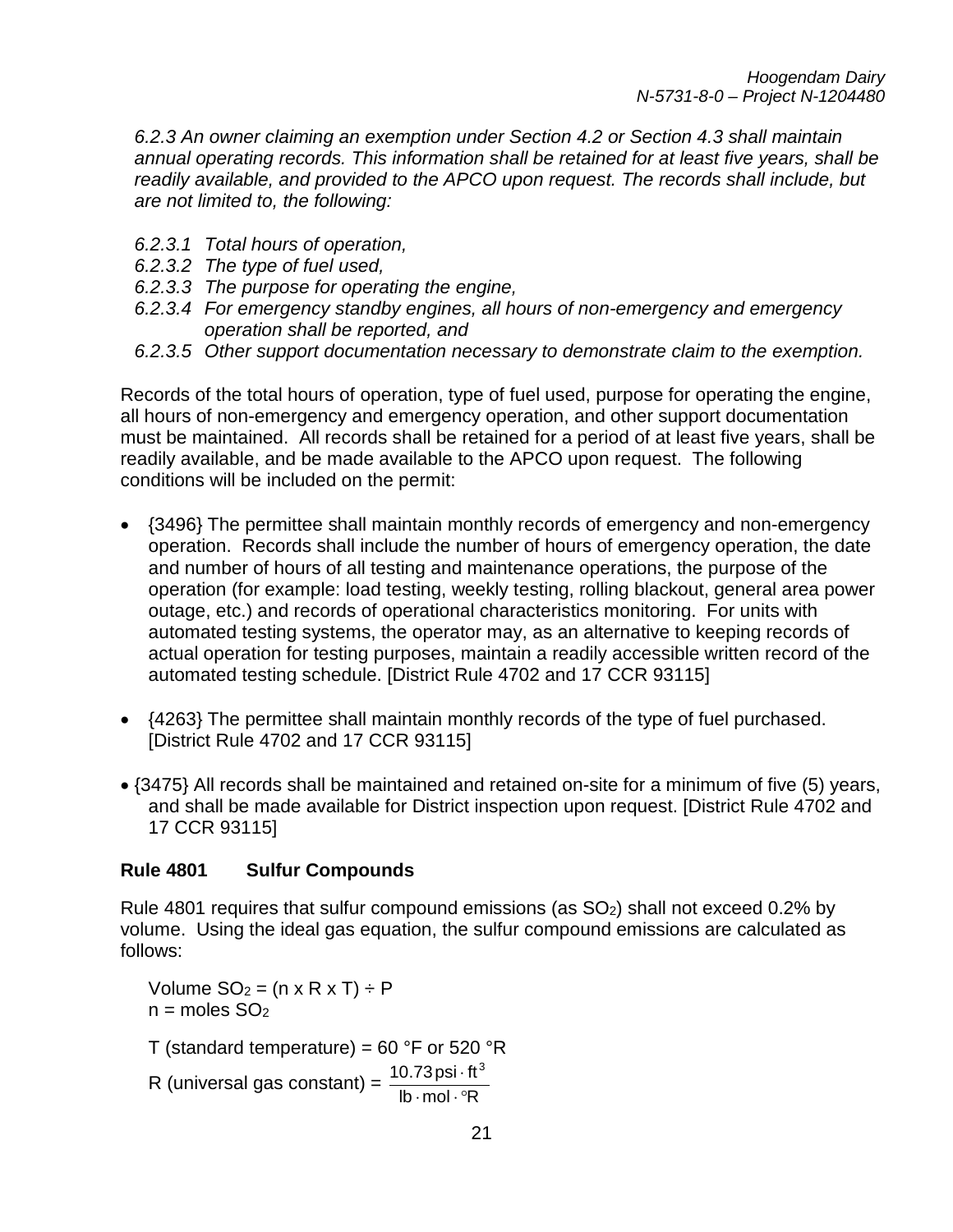|  |  |  | $\frac{0.000015 \text{ lb} - S}{2} \times \frac{7.1 \text{ lb}}{2} \times \frac{64 \text{ lb} - SO_2}{2} \times \frac{1 \text{ MMBtu}}{2} \times \frac{1 \text{ gal}}{2} \times \frac{1 \text{ lb} - \text{ mol}}{2} \times \frac{10.73 \text{ psi} - ft^3}{2} \times \frac{520 \text{°R}}{2} \times 1,000,000 = 1.0 \text{ ppmV}$ |  |  |
|--|--|--|------------------------------------------------------------------------------------------------------------------------------------------------------------------------------------------------------------------------------------------------------------------------------------------------------------------------------------|--|--|
|  |  |  | <i>lb – fuel</i> gal $32 \text{ lb} - S$ 9,051 scf 0.137 MMB tu $64 \text{ lb} - SO_2$ lb – mol – °R 14.7 psi                                                                                                                                                                                                                      |  |  |

Since 1.0 ppm is  $\leq$  2,000 ppm v, each engine is expected to comply with Rule 4801. Therefore, the following condition will be listed on the ATC to ensure compliance:

• Only CARB certified diesel fuel containing not more than 0.0015% sulfur by weight is to be used. [District Rules 2201 and 4801, and 17 CCR 93115]

### **California Health & Safety Code 42301.6 (School Notice)**

The District has verified that this site is not located within 1,000 feet of a school. Therefore, pursuant to California Health and Safety Code 42301.6, a school notice is not required.

## **Title 17 California Code of Regulations (CCR), Section 93115 - Airborne Toxic Control Measure (ATCM) for Stationary Compression-Ignition (CI) Engines**

The following requirements apply to new engines (those installed after 1/1/2005):

| Title 17 CCR Section 93115<br><b>Requirements for New Emergency IC</b><br><b>Engines Powering Electrical Generators</b>                                                                                                                                                                                                     | <b>Proposed Method of Compliance with</b><br><b>Title 17 CCR Section 93115 Requirements</b>                                                                                                                                                                                                                                                                                                                                                                                |  |  |
|-----------------------------------------------------------------------------------------------------------------------------------------------------------------------------------------------------------------------------------------------------------------------------------------------------------------------------|----------------------------------------------------------------------------------------------------------------------------------------------------------------------------------------------------------------------------------------------------------------------------------------------------------------------------------------------------------------------------------------------------------------------------------------------------------------------------|--|--|
| Emergency engines must be fired on<br>CARB diesel fuel, or an approved<br>alternative diesel fuel.                                                                                                                                                                                                                          | The applicant has proposed the use of CARB certified<br>diesel fuel. The proposed permit condition, requiring<br>the use of CARB certified diesel fuel, is included on<br>each permit.<br>{4258} Only CARB certified diesel fuel containing<br>$\bullet$<br>not more than 0.0015% sulfur by weight is to be<br>used. [District Rules 2201 and 4801, and 17 CCR<br>931151                                                                                                   |  |  |
| The engine must meet the emission<br>standards in Table 1 of the ATCM for the<br>specific power rating and model year of<br>the proposed engine.                                                                                                                                                                            | The applicant has proposed the use of an engine that<br>is certified to the latest EPA Tier Certification standards<br>for the applicable horsepower range, guaranteeing<br>compliance with the emission standards of the ATCM.<br>Additionally, the proposed diesel PM emissions rate is<br>less than or equal to 0.15 g/bhp-hr.                                                                                                                                          |  |  |
| The engine may not be operated more<br>than 50 hours per year for maintenance<br>and testing purposes unless the PM<br>emissions are $\leq$ 0.01 g/bhp-hr, then the<br>engine is allowed 100 hours per year.<br>Emissions from this engine are certified at<br>0.084 g/bhp-hr, therefore the engine is<br>allowed 50 hours. | The following conditions will be included on the permit:<br>Emissions from this IC engine shall not exceed<br>$\bullet$<br>0.084 g-PM10/bhp-hr based on USEPA certification<br>using ISO 8178 test procedure. [District Rules 2201<br>and 4102, and 17 CCR 93115]<br>{4920} This engine shall be operated only for<br>$\bullet$<br>testing and maintenance of the engine, required<br>regulatory purposes, and during emergency<br>situations. Operation of the engine for |  |  |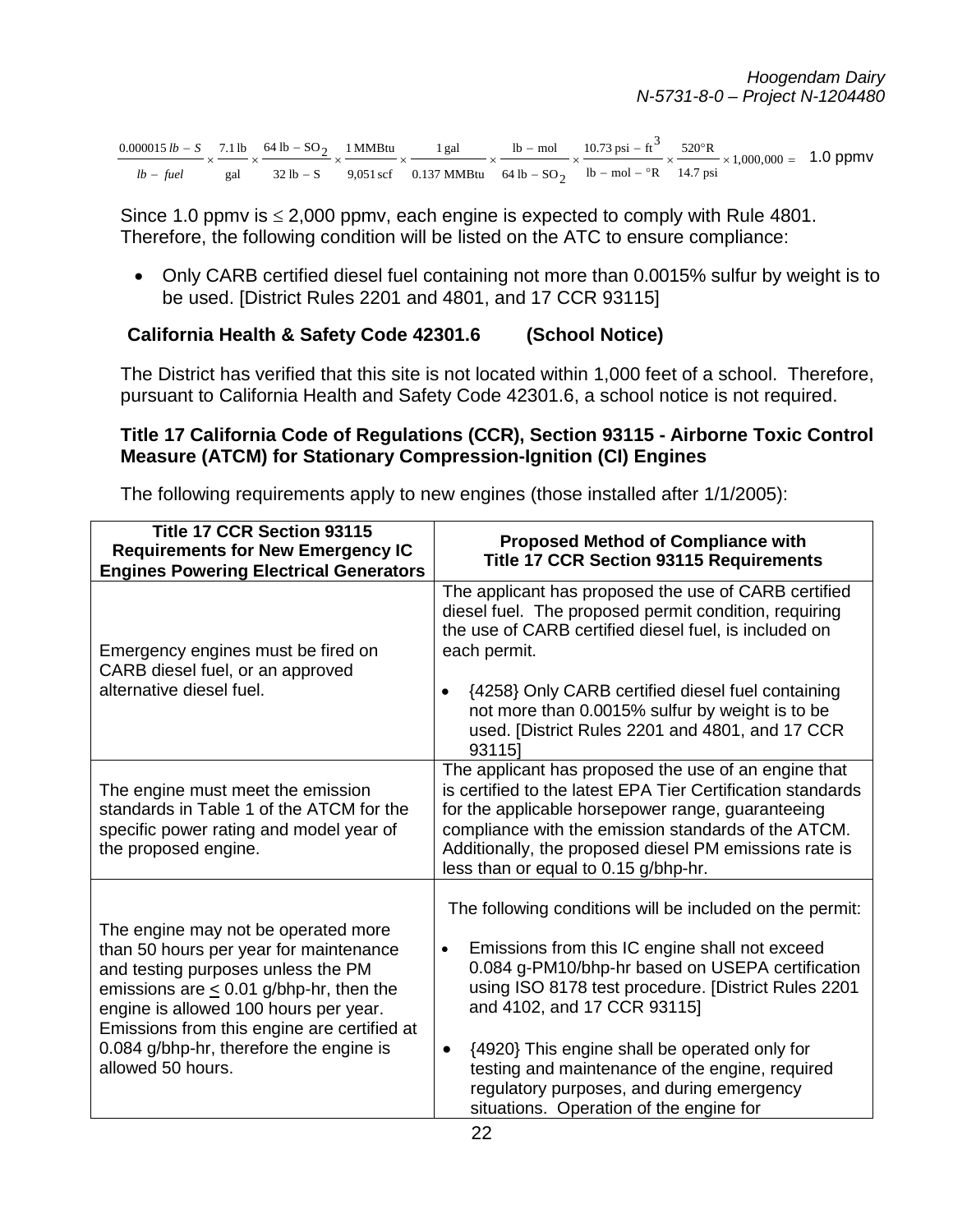|                                                                                                                                                                                                                                                                                                                                                                                                                                                                                                                                                                  | maintenance, testing, and required regulatory<br>purposes shall not exceed 50 hours per calendar<br>year. [District Rules 2201, 4102, and 4702, and 17<br>CCR 93115]                                                                                                                                                                                                                                                                                                                                                                                                                                                                                                                                                                                                                                                                                                                                                                                                                                                                                                                                                                              |
|------------------------------------------------------------------------------------------------------------------------------------------------------------------------------------------------------------------------------------------------------------------------------------------------------------------------------------------------------------------------------------------------------------------------------------------------------------------------------------------------------------------------------------------------------------------|---------------------------------------------------------------------------------------------------------------------------------------------------------------------------------------------------------------------------------------------------------------------------------------------------------------------------------------------------------------------------------------------------------------------------------------------------------------------------------------------------------------------------------------------------------------------------------------------------------------------------------------------------------------------------------------------------------------------------------------------------------------------------------------------------------------------------------------------------------------------------------------------------------------------------------------------------------------------------------------------------------------------------------------------------------------------------------------------------------------------------------------------------|
| A non-resettable hour meter with a<br>minimum display capability of 9,999 hours<br>shall be installed upon engine installation,<br>or by no later than January 1, 2005, on all<br>engines subject to all or part of the<br>requirements of sections 93115.6,<br>93115.7, or 93115.8(a) unless the District<br>determines on a case-by-case basis that a<br>non-resettable hour meter with a different<br>minimum display capability is appropriate<br>in consideration of the historical use of the<br>engine and the owner or operator's<br>compliance history. | The following condition will be included on the permit:<br>{4749} This engine shall be equipped with a non-<br>$\bullet$<br>resettable hour meter with a minimum display<br>capability of 9,999 hours, unless the District<br>determines that a non-resettable hour meter with a<br>different minimum display capability is appropriate<br>in consideration of the historical use of the engine<br>and the owner or operator's compliance history.<br>[District Rule 4702 and 17 CCR 93115]                                                                                                                                                                                                                                                                                                                                                                                                                                                                                                                                                                                                                                                       |
| An owner or operator shall maintain<br>monthly records of the following:<br>emergency use hours of operation;<br>maintenance and testing hours of<br>operation; hours of operation for emission<br>testing; initial start-up testing hours; hours<br>of operation for all other uses; and the type<br>of fuel used. All records shall be retained<br>for a minimum of 36 months.                                                                                                                                                                                 | The following conditions will be included on the permit:<br>{3496} The permittee shall maintain monthly<br>records of emergency and non-emergency<br>operation. Records shall include the number of<br>hours of emergency operation, the date and number<br>of hours of all testing and maintenance operations,<br>the purpose of the operation (for example: load<br>testing, weekly testing, rolling blackout, general<br>area power outage, etc.) and records of operational<br>characteristics monitoring. For units with<br>automated testing systems, the operator may, as an<br>alternative to keeping records of actual operation for<br>testing purposes, maintain a readily accessible<br>written record of the automated testing schedule.<br>[District Rule 4702 and 17 CCR 93115]<br>{4263} The permittee shall maintain monthly records<br>of the type of fuel purchased. [District Rule 4702 and<br>17 CCR 93115]<br>{3475} All records shall be maintained and retained<br>on-site for a minimum of five (5) years, and shall be<br>made available for District inspection upon request.<br>[District Rule 4702 and 17 CCR 93115] |

# **California Environmental Quality Act (CEQA)**

The California Environmental Quality Act (CEQA) requires each public agency to adopt objectives, criteria, and specific procedures consistent with CEQA Statutes and the CEQA Guidelines for administering its responsibilities under CEQA, including the orderly evaluation of projects and preparation of environmental documents. The San Joaquin Valley Unified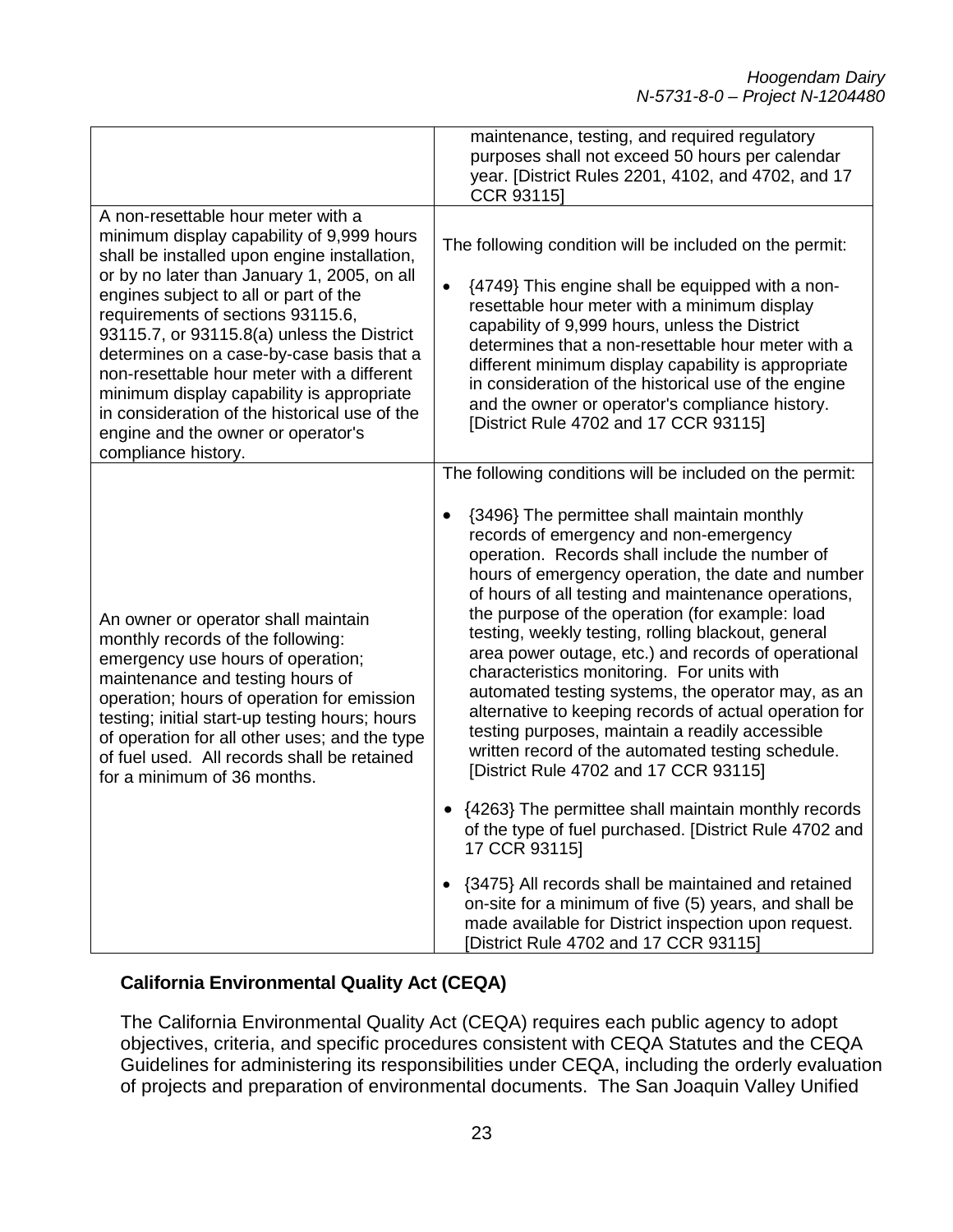Air Pollution Control District (District) adopted its *Environmental Review Guidelines* (ERG) in 2001.

The basic purposes of CEQA are to:

- Inform governmental decision-makers and the public about the potential, significant environmental effects of proposed activities.
- Identify the ways that environmental damage can be avoided or significantly reduced.
- Prevent significant, avoidable damage to the environment by requiring changes in projects through the use of alternatives or mitigation measures when the governmental agency finds the changes to be feasible.
- Disclose to the public the reasons why a governmental agency approved the project in the manner the agency chose if significant environmental effects are involved.

The District performed an Engineering Evaluation (this document) for the proposed project and determined that the project qualifies for ministerial approval under the District's Guideline for Expedited Application Review (GEAR). Section 21080 of the Public Resources Code exempts from the application of CEQA those projects over which a public agency exercises only ministerial approval. Therefore, the District finds that this project is exempt from the provisions of CEQA.

#### **Indemnification Agreement/Letter of Credit Determination**

According to District Policy APR 2010 (CEQA Implementation Policy), when the District is the Lead or Responsible Agency for CEQA purposes, an indemnification agreement and/or a letter of credit may be required. The decision to require an indemnity agreement and/or a letter of credit is based on a case-by-case analysis of a particular project's potential for litigation risk, which in turn may be based on a project's potential to generate public concern, its potential for significant impacts, and the project proponent's ability to pay for the costs of litigation without a letter of credit, among other factors.

The criteria pollutant emissions and toxic air contaminant emissions associated with the proposed project are not significant, and there is minimal potential for public concern for this particular type of facility/operation. Therefore, an Indemnification Agreement and/or a Letter of Credit will not be required for this project in the absence of expressed public concern.

#### **IX. Recommendation:**

Compliance with all applicable prohibitory rules and regulations is expected. Issue the Authority to Construct permit subject to the conditions on the attached permit.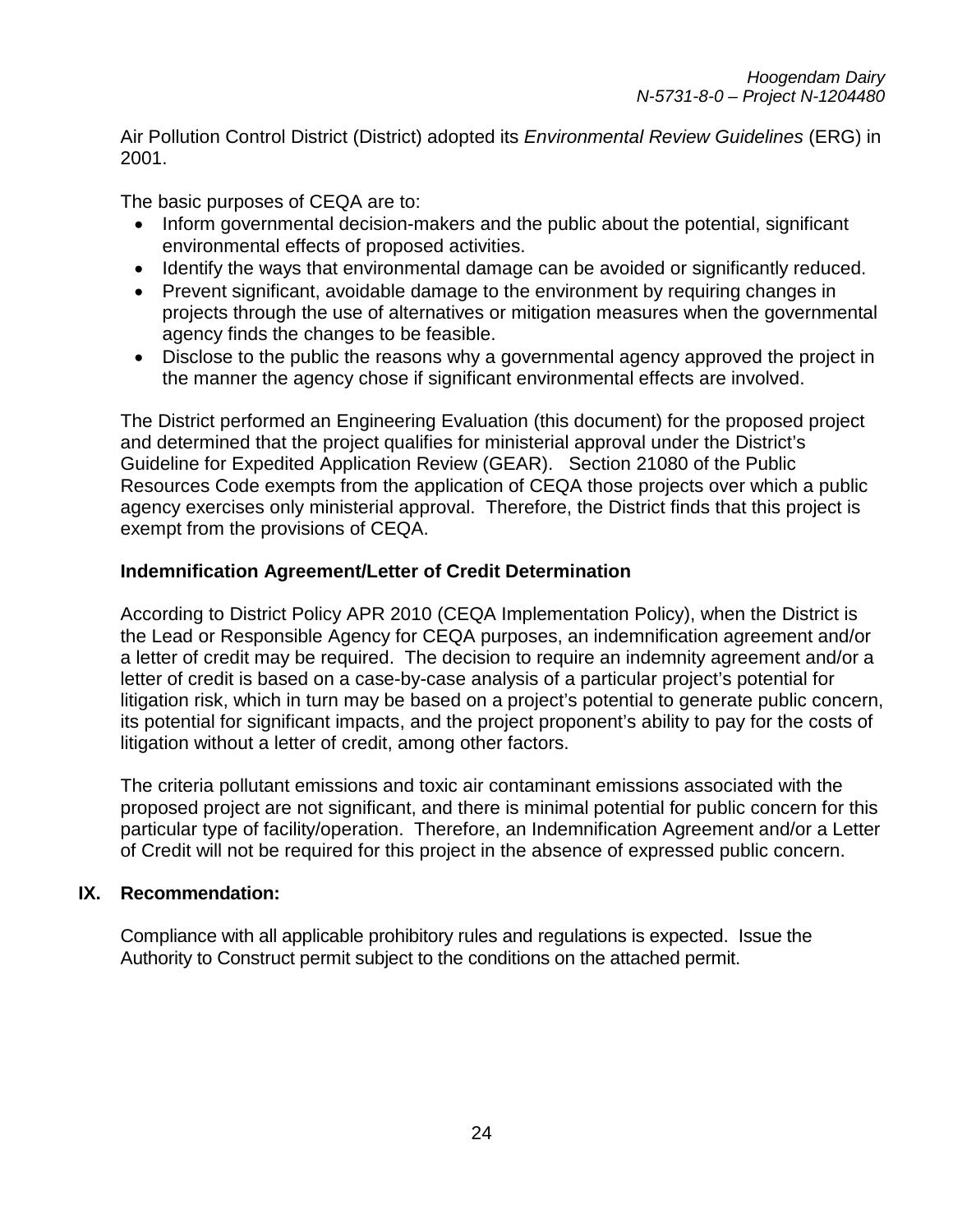# **X. Billing Information:**

| <b>Permit Number</b> | <b>Fee Schedule</b> | <b>Fee Description</b> |
|----------------------|---------------------|------------------------|
| N-5731-8-0           | 3020-10-F           | 768 bhp (\$900)        |

Appendix A - Authority to Construct permit N-5731-8-0 Appendix B - QNEC Calculations Appendix C -RMR Summary Appendix D – BACT Guideline and Top-down Analysis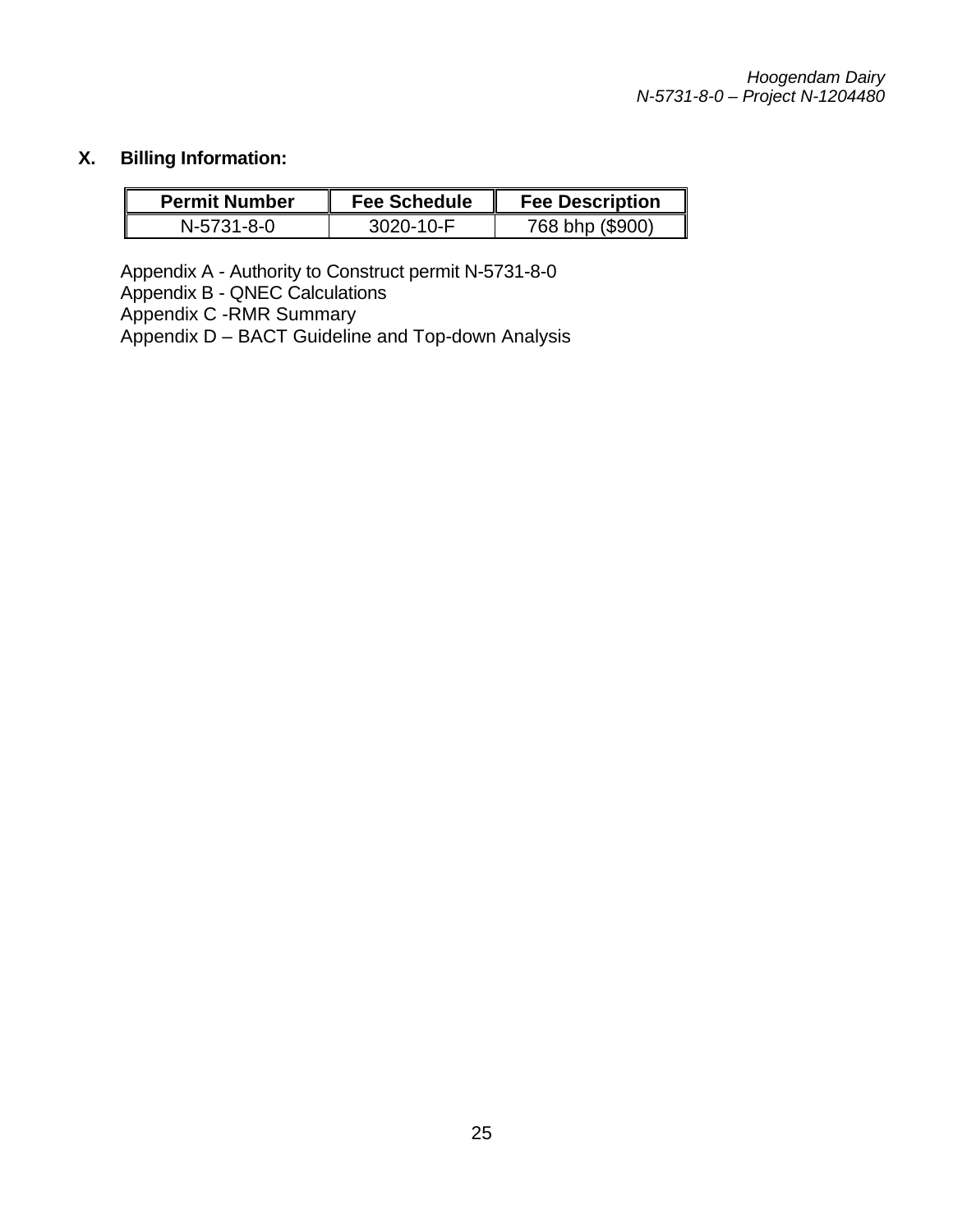# **Appendix A**

Authority to Construct Permit N-5731-8-0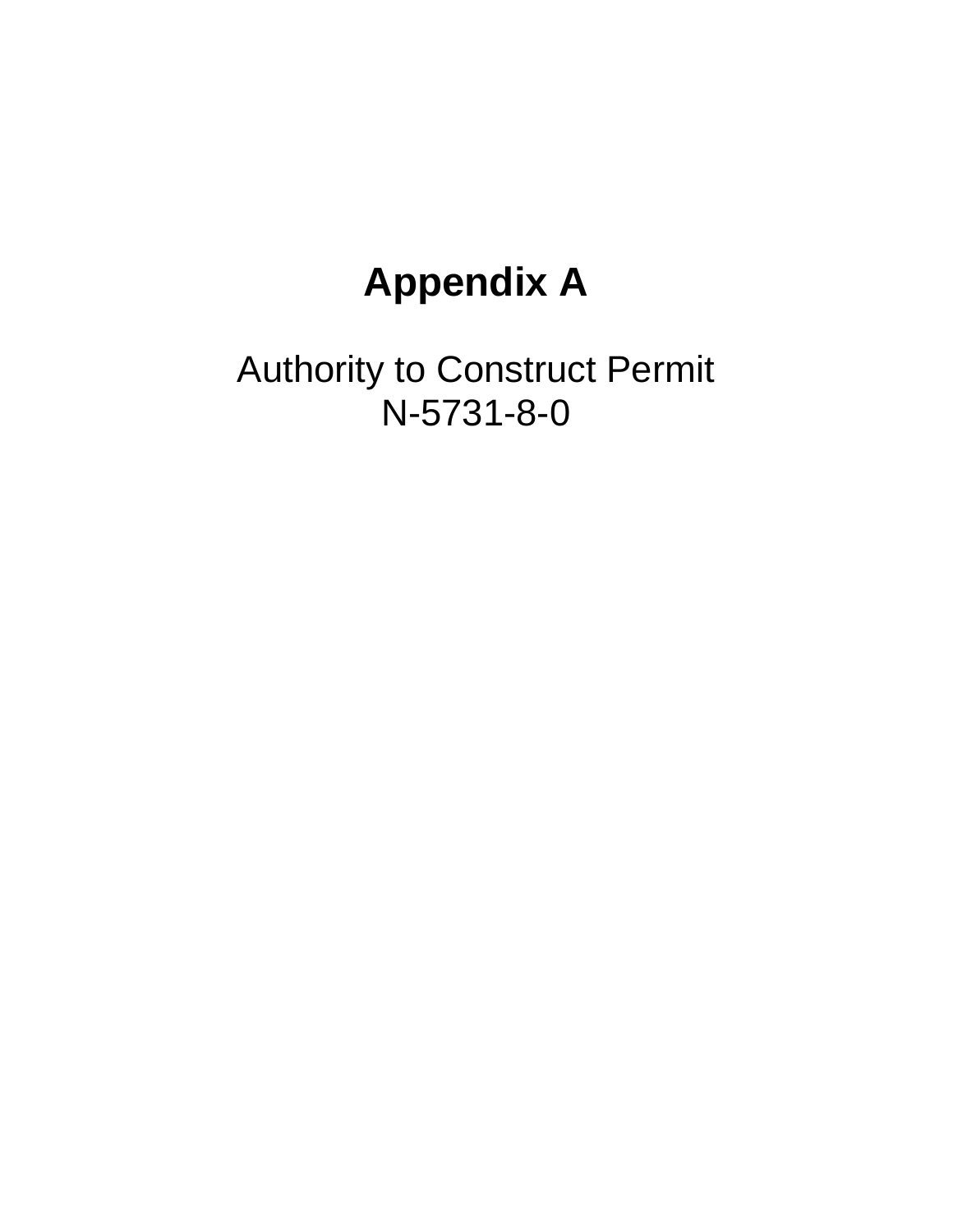San Joaquin Valley Air Pollution Control District

# AUTHORITY TO CONSTRUCT

PERMIT NO: N-5731-8-0 ISSUANCE DATE: DRAFTING: NEWSLET

LEGAL OWNER OR OPERATOR: HOOGENDAM DAIRY MAILING ADDRESS: 1650 MCNAMARA RD MERCED, CA 95341

LOCATION: 1650 MCNAMARA RD MERCED, CA 95341

#### EQUIPMENT DESCRIPTION:

768 BHP VOLVO PENTA MODEL TAD1641GE DIESEL-FIRED EMERGENCY ENGINE (TIER 2 CERTIFIED) POWERING A 500 KW ELECTRICAL GENERATOR

# CONDITIONS

- 1. {98} No air contaminant shall be released into the atmosphere which causes a public nuisance. [District Rule 4102]
- 2. {15} No air contaminant shall be discharged into the atmosphere for a period or periods aggregating more than three minutes in any one hour which is as dark as, or darker than, Ringelmann 1 or 20% opacity. [District Rule 4101]
- 3. {14} Particulate matter emissions shall not exceed 0.1 grains/dscf in concentration. [District Rule 4201]
- 4. {1898} The exhaust stack shall vent vertically upward. The vertical exhaust flow shall not be impeded by a rain cap (flapper ok), roof overhang, or any other obstruction. [District Rule 4102]
- 5. {4749} This engine shall be equipped with a non-resettable hour meter with a minimum display capability of 9,999 hours, unless the District determines that a non-resettable hour meter with a different minimum display capability is appropriate in consideration of the historical use of the engine and the owner or operator's compliance history. [District Rule 4702 and 17 CCR 93115]
- 6. {4258} Only CARB certified diesel fuel containing not more than 0.0015% sulfur by weight is to be used. [District Rules 2201 and 4801, and 17 CCR 93115]
- 7. Emissions from this IC engine shall not exceed any of the following limits: 3.872 NOx/bhp-hr, 0.515 g-CO/bhp-hr, or 0.119 g-VOC/bhp-hr. [District Rule 2201 and 17 CCR 93115]
- 8. Emissions from this IC engine shall not exceed 0.084 g-PM10/bhp-hr based on USEPA certification using ISO 8178 test procedure. [District Rules 2201 and 4102, and 17 CCR 93115]

#### CONDITIONS CONTINUE ON NEXT PAGE

YOU MUST NOTIFY THE DISTRICT COMPLIANCE DIVISION AT (209) 557-6400 WHEN CONSTRUCTION IS COMPLETED AND PRIOR TO OPERATING THE EQUIPMENT OR MODIFICATIONS AUTHORIZED BY THIS AUTHORITY TO CONSTRUCT. This is NOT a PERMIT TO OPERATE. Approval or denial of a PERMIT TO OPERATE will be made after an inspection to verify that the equipment has been constructed in accordance with the approved plans, specifications and conditions of this Authority to Construct, and to determine if the equipment can be operated in compliance with all Rules and Regulations of the San Joaquin Valley Unified Air Pollution Control District. Unless construction has commenced pursuant to Rule 2050, this Authority to Construct shall expire and application shall be cancelled two years from the date of issuance. The applicant is responsible for complying with all laws, ordinances and regulations of all other governmental agencies which may pertain to the above equipment.

Samir Sheikh, Executive Director / APCO  $\cup$ 

Brian Clements, Director of Permit Services N-5731-8-0 : Mar 5 2021 2:23PM -- CRUZF : Joint Inspection NOT Required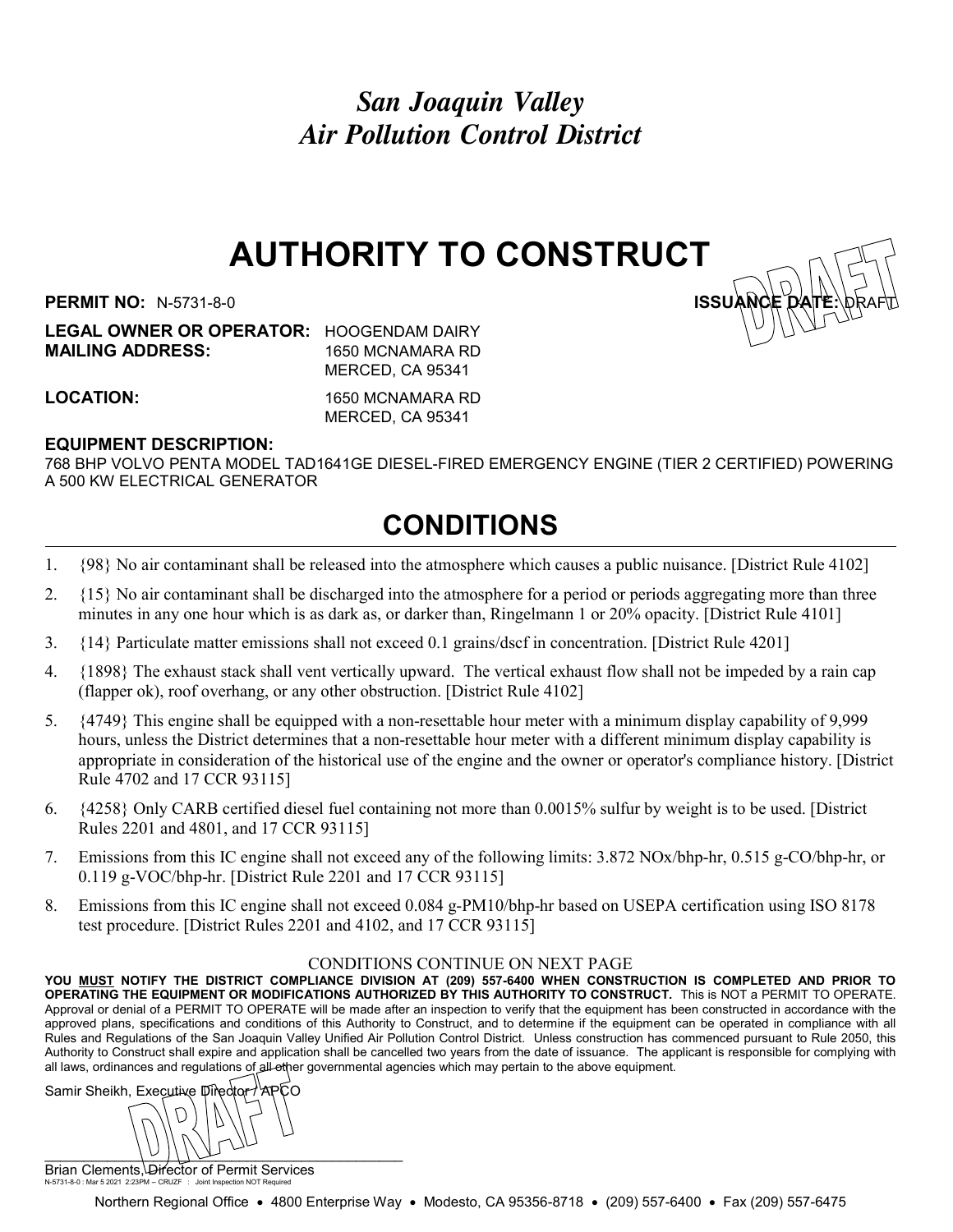- 9. {4261} This engine shall be operated and maintained in proper operating condition as recommended by the engine manufacturer or emissions control system supplier. [District Rule 4702]
- 10. {3478} During periods of operation for maintenance, testing, and required regulatory purposes, the permittee shall monitor the operational characteristics of the engine as recommended by the manufacturer or emission control system supplier (for example: check engine fluid levels, battery, cables and connections; change engine oil and filters; replace engine coolant; and/or other operational characteristics as recommended by the manufacturer or supplier). [District Rule 4702]
- 11. {3807} An emergency situation is an unscheduled electrical power outage caused by sudden and reasonably unforeseen natural disasters or sudden and reasonably unforeseen events beyond the control of the permittee. [District Rule 4702 and 17 CCR 93115]
- 12. {3808} This engine shall not be used to produce power for the electrical distribution system, as part of a voluntary utility demand reduction program, or for an interruptible power contract. [District Rule 4702 and 17 CCR 93115]
- 13. {3496} The permittee shall maintain monthly records of emergency and non-emergency operation. Records shall include the number of hours of emergency operation, the date and number of hours of all testing and maintenance operations, the purpose of the operation (for example: load testing, weekly testing, rolling blackout, general area power outage, etc.) and records of operational characteristics monitoring. For units with automated testing systems, the operator may, as an alternative to keeping records of actual operation for testing purposes, maintain a readily accessible written record of the automated testing schedule. [District Rule 4702 and 17 CCR 93115]
- 14. {4920} This engine shall be operated only for testing and maintenance of the engine, required regulatory purposes, and during emergency situations. Operation of the engine for maintenance, testing, and required regulatory purposes shall not exceed 50 hours per calendar year. [District Rules 2201, 4102, and 4702, and 17 CCR 93115]
- 15. {4263} The permittee shall maintain monthly records of the type of fuel purchased. [District Rule 4702 and 17 CCR 93115]
- 16. {3475} All records shall be maintained and retained on-site for a minimum of five (5) years, and shall be made available for District inspection upon request. [District Rule 4702 and 17 CCR 93115]

DRAFT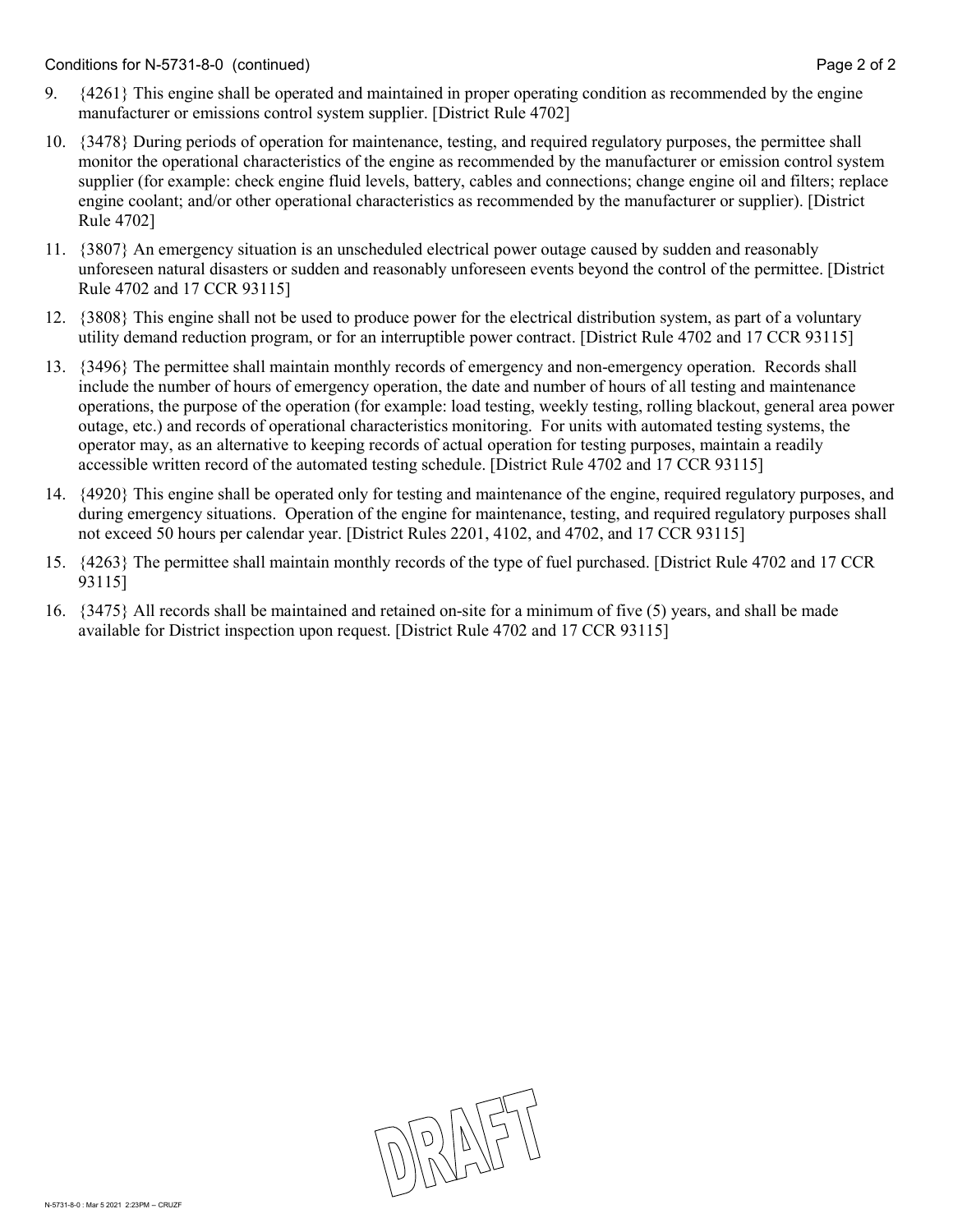# Appendix B QNEC Calculations

### **Quarterly Net Emissions Change (QNEC)**

The Quarterly Net Emissions Change is used to complete the emission profile screen for the District's PAS database. The QNEC shall be calculated as follows:

 $QNEC = PE2 - PE1$ , where:

| QNEC            | $=$ | Quarterly Net Emissions Change for each emissions unit, Ib/qtr |
|-----------------|-----|----------------------------------------------------------------|
| PE <sub>2</sub> | $=$ | Post-Project Potential to Emit for each emissions unit, Ib/qtr |
| PE <sub>1</sub> | $=$ | Pre-Project Potential to Emit for each emissions unit, Ib/qtr  |

Using the emission calculations in this evaluation, PE2<sub>quarterly</sub> and BE<sub>quarterly</sub> can be calculated as follows:

This calculation is required for application emission profile purposes. It is assumed that each unit's annual emissions are evenly distributed throughout the year as follows: ∆PE (lb/qtr) = PE  $(lb/yr) \div 4$  qtr/yr

| N-5731-8-0: |                                                               |                 |
|-------------|---------------------------------------------------------------|-----------------|
|             | $\Delta$ PE <sub>NOx</sub> = 328 lb-NOx/year – 0 lb-NOx/year  | $=$ 328 lb/year |
|             | $\triangle PECO$ = 44 lb-CO/year - 0 lb-CO/year               | $=$ 44 lb/year  |
|             | $\triangle$ PEvoc = 10 lb-VOC/year - 0 lb-VOC/year            | $= 10$ lb/year  |
|             | $\Delta$ PE <sub>PM10</sub> = 7 lb-PM10/year - 0 lb-PM10/year | $= 7$ lb/year   |
|             | $\Delta$ PE <sub>SOx</sub> = 0 lb-SOx/year – 0 lb-SOx/year    | $=$ 0 lb/year   |

|                       | <b>Quarter 1</b> | <b>Quarter 2</b> | <b>Quarter 3</b> | <b>Quarter 4</b> |
|-----------------------|------------------|------------------|------------------|------------------|
| <b>NOx</b>            | 82               | RΩ               | 82               | 82               |
| CO                    |                  |                  |                  |                  |
| <b>VOC</b>            |                  |                  |                  |                  |
| <b>PM10</b>           |                  |                  |                  |                  |
| <b>SO<sub>x</sub></b> |                  |                  |                  |                  |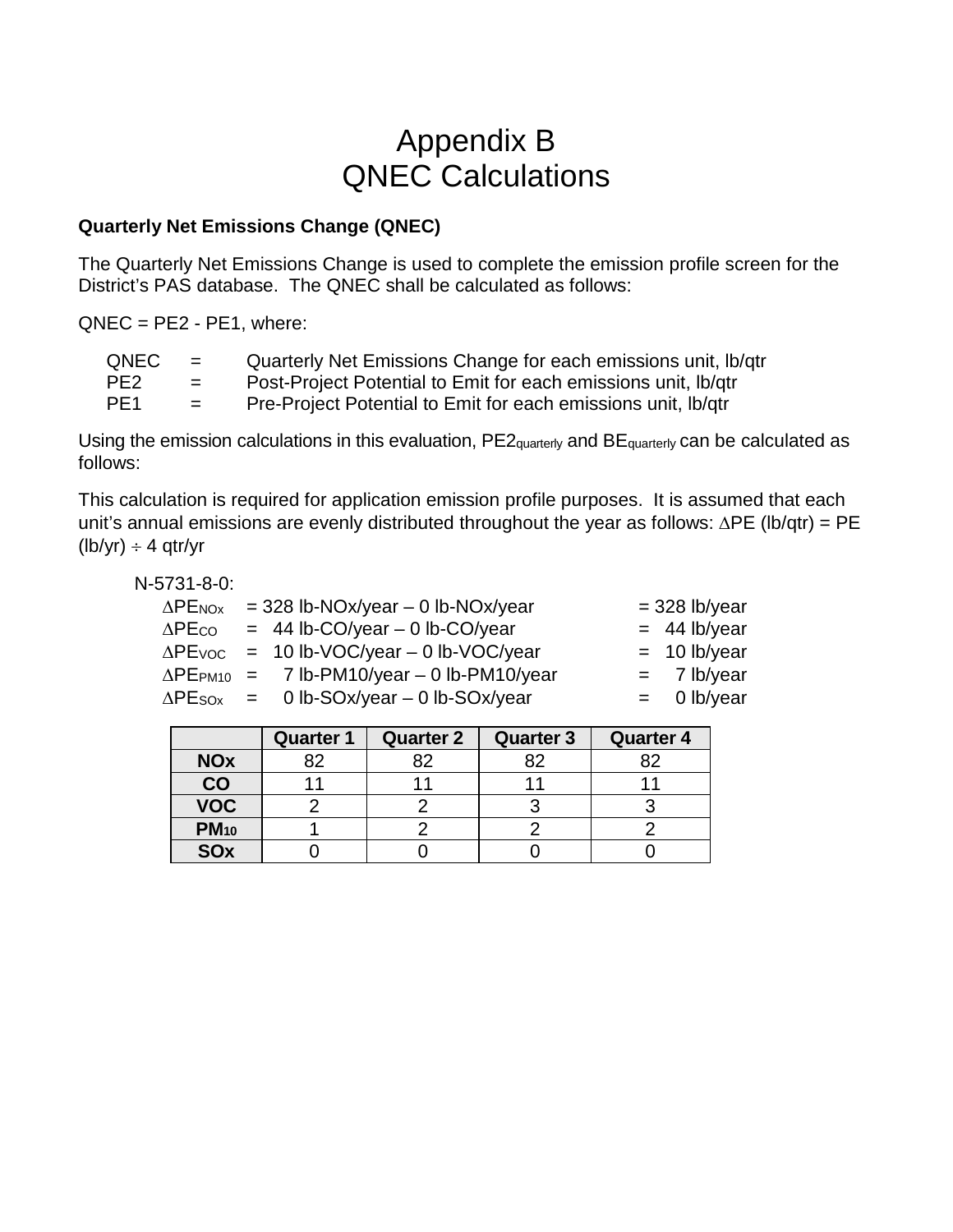# **Appendix C** RMR Summary

| January 6, 2021<br>Date:                    |  |
|---------------------------------------------|--|
| <b>Facility Name:</b><br>Hoogendam Dairy    |  |
| 1650 McNamara Road, Merced, CA<br>Location: |  |
| Application $#(s)$ :<br>N-5731-8-0          |  |
| N-1204480<br>Project #:                     |  |

#### **Summary;**

#### **RMR:**

| <b>Units</b>                                | Prioritization<br><b>Score</b> | Acute<br>Hazard<br><b>Index</b> | <b>Chronic</b><br><b>Hazard</b><br><b>Index</b> | <b>Maximum</b><br><b>Individual</b><br><b>Cancer</b><br><b>Risk</b> | <b>T-BACT</b><br><b>Required</b> | <b>Special</b><br>Permit<br><b>Requirements</b> |
|---------------------------------------------|--------------------------------|---------------------------------|-------------------------------------------------|---------------------------------------------------------------------|----------------------------------|-------------------------------------------------|
| -8-0                                        | N/A <sup>1</sup>               | N/A <sup>2</sup>                | 0.00                                            | 8.28E-08                                                            | No                               | Yes                                             |
| <b>Project Totals</b>                       | N/A <sup>1</sup>               | N/A <sup>2</sup>                | 0.00                                            | 8.28E-08                                                            |                                  |                                                 |
| <b>Facility Totals</b><br>$1.1 - 1.2 - 1.1$ | >1                             | 0.00                            | 0.00                                            | 8.28E-08                                                            |                                  |                                                 |

Notes:

1. Prioritization for this unit was not conducted since it has been determined that all diesel-fired IC engines will result in a prioritization score greater than 1.0.

2. Acute Hazard Indices were not calculated for Unit 8 since there is no risk factor or the risk factor is so low that it has been determined to be insignificant for this type of unit.

| А<br>V | ΑQ<br>, | Δ |  |
|--------|---------|---|--|
|        |         |   |  |

| <b>Pollutant</b> | <b>Air Quality Standard (State/Federal)</b> |           |         |           |        |  |  |  |
|------------------|---------------------------------------------|-----------|---------|-----------|--------|--|--|--|
|                  | 1 Hour                                      | 3 Hours   | 8 Hours | 24 Hours  | Annual |  |  |  |
| CO               | <b>NA</b>                                   |           | ΝA      |           |        |  |  |  |
| NO <sub>x</sub>  | <b>NA</b>                                   |           |         |           | Pass   |  |  |  |
| SO <sub>x</sub>  | <b>NA</b>                                   | <b>NA</b> |         | <b>NA</b> | Pass   |  |  |  |
| <b>PM10</b>      |                                             |           |         | <b>NA</b> | Pass   |  |  |  |
| <b>PM2.5</b>     |                                             |           |         | <b>NA</b> | Pass   |  |  |  |
| Ozone            | NA                                          |           | NA      |           |        |  |  |  |

Notes:

1. Results were taken from the attached AAQA Report.<br>2. The project is an intermittent source as

The project is an intermittent source as defined in APR-1920. In accordance with APR-1920, compliance with short-term (i.e., 1-hour, 3-hour, 8-hour and 24-hour) standards is not required.

 $3.$ The criteria pollutants are below EPA's level of significance as found in 40 CFR Part 51.165 (b)(2) unless otherwise noted.

4. Modeled PM10 concentrations were below the District SIL for non-fugitive sources of 1 μg/m<sup>3</sup> for the annual concentration.

5. Modeled PM2.5 concentrations were below the District SIL for non-fugitive sources of 0.2 μg/m3 for the annual concentration.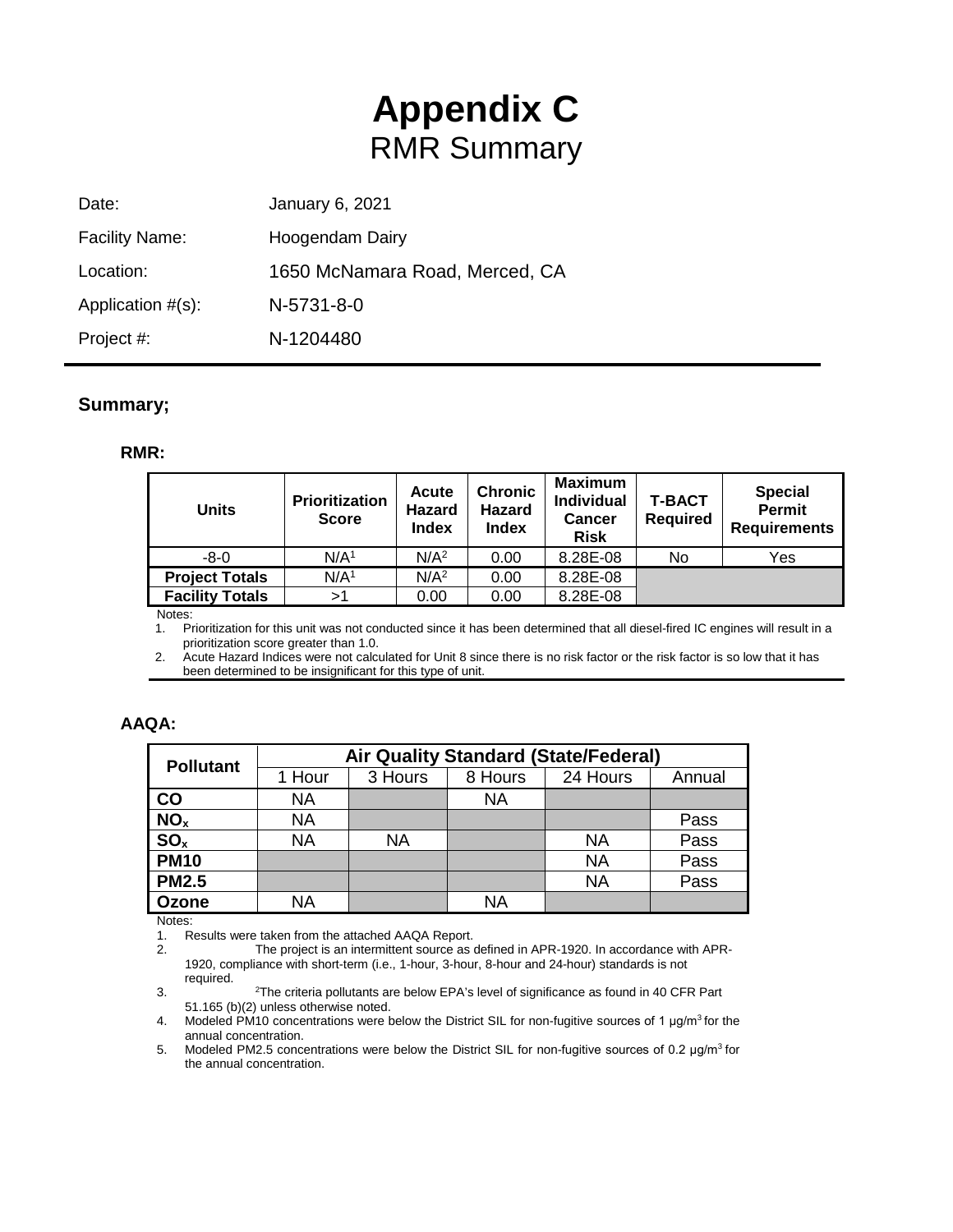#### **Proposed Permit Requirements:**

To ensure that human health risks will not exceed District allowable levels; the following shall be included as requirements for:

Unit # 8 - 0

- 1. The PM<sub>10</sub> emissions rate shall not exceed 0.084 g/bhp-hr based on US EPA certification using ISO 8178 test procedure.
- 2. The exhaust stack shall vent vertically upward. The vertical exhaust flow shall not be impeded by a rain cap (flapper ok), roof overhang, or any other obstruction.
- 3. This engine shall be operated only for testing and maintenance of the engine, required regulatory purposes, and during emergency situations. Operation of the engine for maintenance, testing, and required regulatory purposes shall not exceed 50 hours per calendar year.

#### **Project Description:**

Technical Services received a request on January 06, 2021 to perform a Risk Management Review (RMR) and Ambient Air Quality Analysis (AAQA) for the following:

• Unit -8-0: 768 BHP VOLVO PENTA MODEL TAD1641GE DIESEL-FIRED EMERGENCY ENGINE (TIER 2 CERTIFIED) POWERING A 500 KW ELECTRICAL GENERATOR

#### **RMR Report:**

#### **Analysis:**

The District performed an analysis pursuant to the District's Risk Management Policy for Permitting New and Modified Sources (APR 1905, May 28, 2015) to determine the possible cancer and non-cancer health impact to the nearest resident or worksite. This policy requires that an assessment be performed on a unit by unit basis, project basis, and on a facility-wide basis. If a preliminary prioritization analysis demonstrates that:

- A unit's prioritization score is less than the District's significance threshold and;
- The project's prioritization score is less than the District's significance threshold and;
- The facility's total prioritization score is less than the District's significance threshold

Then, generally no further analysis is required.

The District's significant prioritization score threshold is defined as being equal to or greater than 1.0. If a preliminary analysis demonstrates that either the unit's or the project's or the facility's total prioritization score is greater than the District threshold, a screening or a refined assessment is required

If a refined assessment is greater than one in a million but less than 20 in one million for carcinogenic impacts (Cancer Risk) and less than 1.0 for the Acute and Chronic hazard indices(Non-Carcinogenic) on a unit by unit basis, project basis and on a facility-wide basis the proposed application is considered less than significant. For unit's that exceed a cancer risk of 1 in one million, Toxic Best Available Control Technology (TBACT) must be implemented.

Toxic emissions for this project were calculated using the following methods:

• Toxic emissions for the proposed unit were calculated and provided by the processing engineer.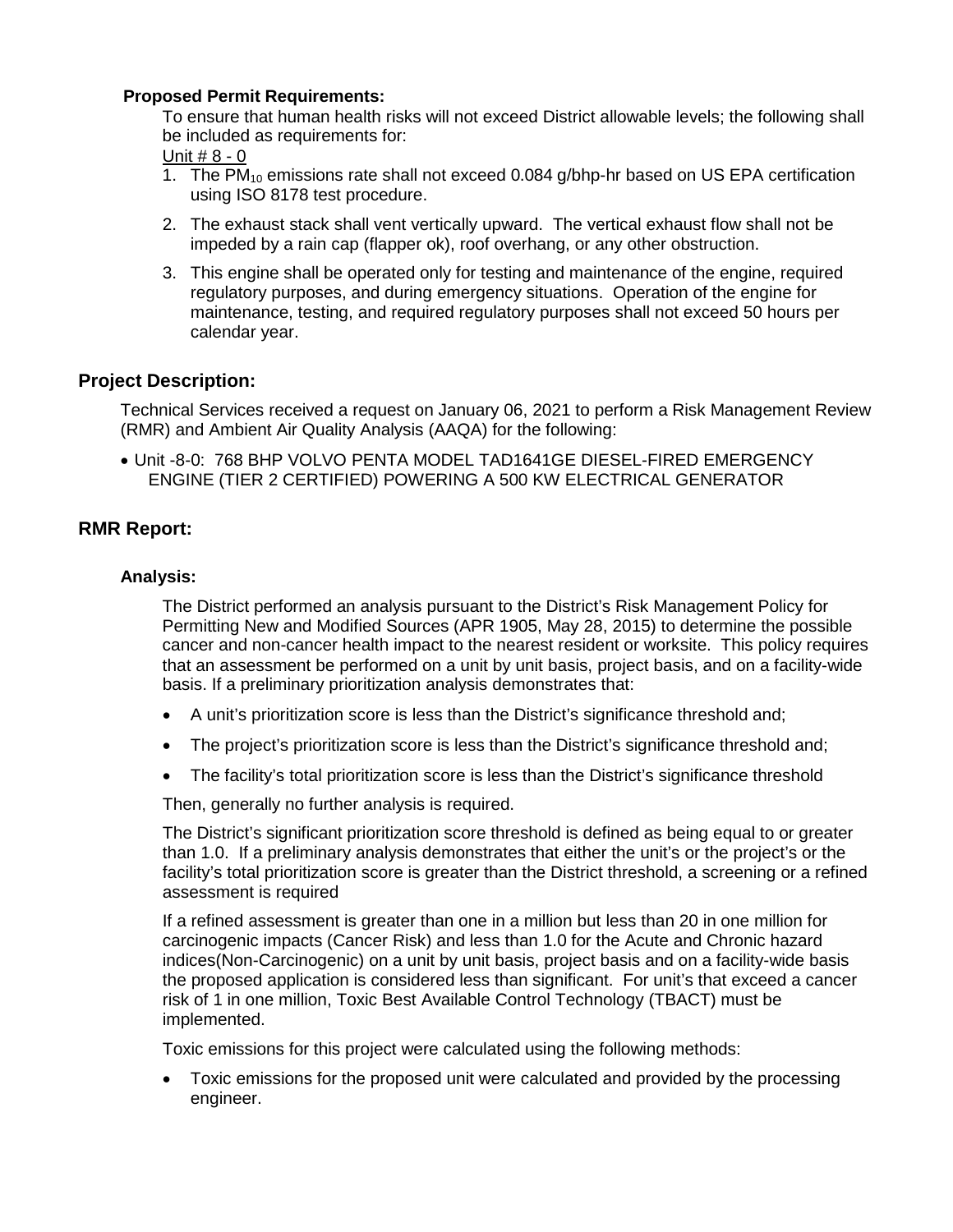These emissions were input into the San Joaquin Valley APCD's Hazard Assessment and Reporting Program (SHARP). In accordance with the District's Risk Management Policy, risks from the proposed unit's toxic emissions were prioritized using the procedure in the 2016 CAPCOA Facility Prioritization Guidelines. The prioritization score for this proposed facility was greater than 1.0 (see RMR Summary Table). Therefore, a refined health risk assessment was required.

The AERMOD model was used, with the parameters outlined below and meteorological data for 2013-2017 from Merced (rural dispersion coefficient selected) to determine the dispersion factors (i.e., the predicted concentration or Χ divided by the normalized source strength or Q) for a receptor grid. These dispersion factors were input into the SHARP Program, which then used the Air Dispersion Modeling and Risk Tool (ADMRT) of the Hot Spots Analysis and Reporting Program Version 2 (HARP 2) to calculate the chronic and acute hazard indices and the carcinogenic risk for the project.

| THE IDIOWING PARAMETERS WELE USED TOF THE FEVIEW.<br><b>Source Process Rates</b> |  |             |                                |                                         |                                  |
|----------------------------------------------------------------------------------|--|-------------|--------------------------------|-----------------------------------------|----------------------------------|
| <b>Process Material</b><br>Unit Id<br><b>Process Id</b>                          |  |             | <b>Process</b><br><b>Units</b> | <b>Hourly</b><br><b>Process</b><br>Rate | Annual<br><b>Process</b><br>Rate |
|                                                                                  |  | <b>PM10</b> | lbs                            | 0.14                                    |                                  |

The following parameters were used for the review:

| <b>Vertical/</b><br>Horizontal/<br><b>Diameter</b><br>Capped |
|--------------------------------------------------------------|
| Vertical                                                     |
| <b>Stack</b><br>(m)<br>0.20                                  |

#### **AAQA Report:**

The District modeled the impact of the proposed project on the National Ambient Air Quality Standard (NAAQS) and/or California Ambient Air Quality Standard (CAAQS) in accordance with District Policy APR-1925 (Policy for District Rule 2201 AAQA Modeling) and EPA's Guideline for Air Quality Modeling (Appendix W of 40 CFR Part 51). The District uses a progressive three level approach to perform AAQAs. The first level (Level 1) uses a very conservative approach. If this analysis indicates a likely exceedance of an AAQS or Significant Impact Level (SIL), the analysis proceeds to the second level (Level 2) which implements a more refined approach. For the 1-hour NO<sub>2</sub> standard, there is also a third level that can be implemented if the Level 2 analysis indicates a likely exceedance of an AAQS or SIL.

The modeling analyses predicts the maximum air quality impacts using the appropriate emissions for each standard's averaging period. Required model inputs for a refined AAQA include background ambient air quality data, land characteristics, meteorological inputs, a receptor grid, and source parameters including emissions. These inputs are described in the sections that follow. Ambient air concentrations of criteria pollutants are recorded at monitoring stations throughout the San Joaquin Valley. Monitoring stations may not measure all necessary pollutants, so background data may need to be collected from multiple sources. The following stations were used for this evaluation: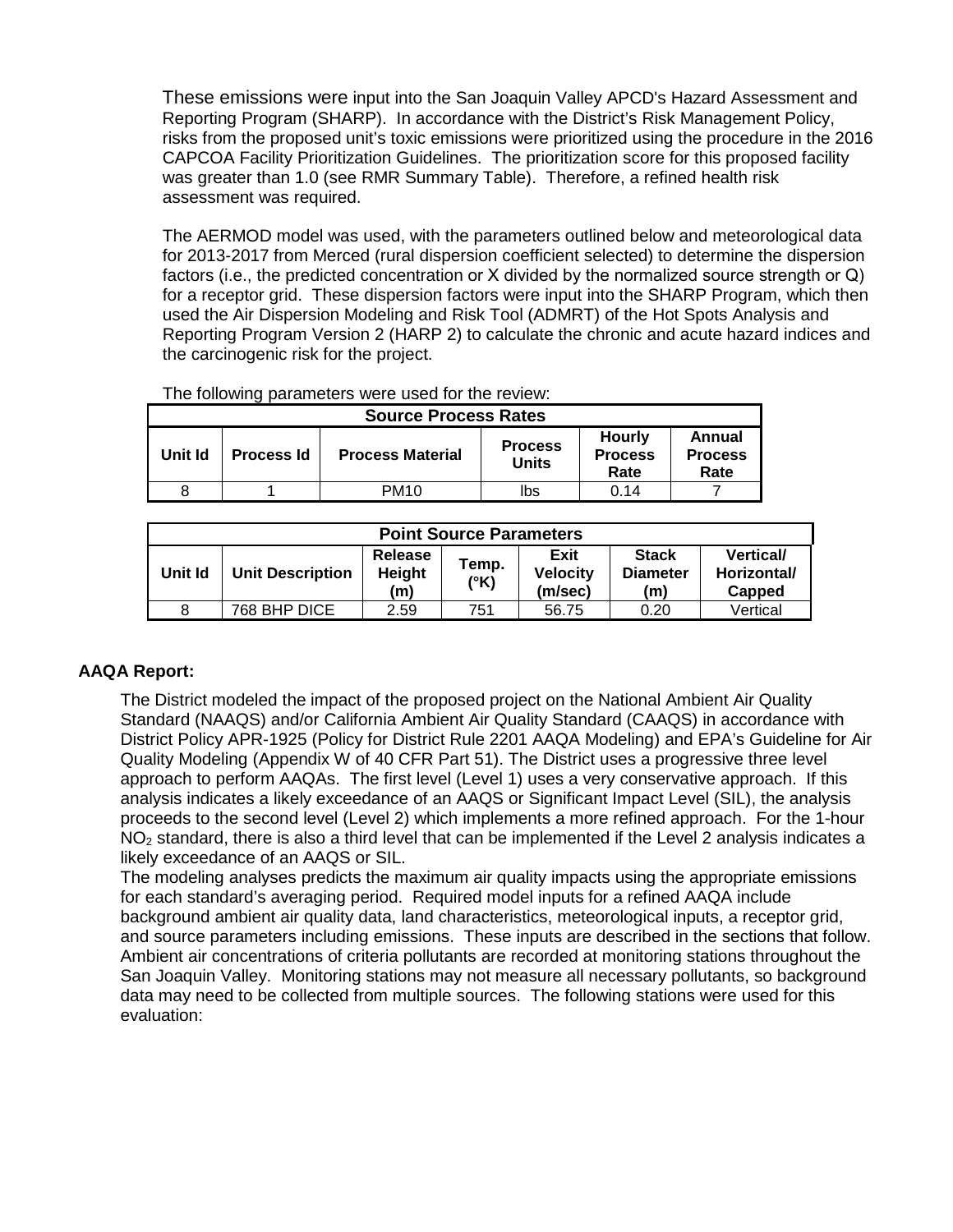| <b>Monitoring Stations</b> |                     |        |        |                            |  |  |
|----------------------------|---------------------|--------|--------|----------------------------|--|--|
| <b>Pollutant</b>           | <b>Station Name</b> | County | City   | <b>Measurement</b><br>Year |  |  |
| CO                         | Madera-Pump Yard    | Madera | Madera | 2018                       |  |  |
| <b>NO<sub>x</sub></b>      | Merced-Coffee       | Merced | Merced | 2018                       |  |  |
| <b>PM10</b>                | 2334 'M' ST.        | Merced | Merced | 2018                       |  |  |
| <b>PM2.5</b>               | Merced-Coffee       | Merced | Merced | 2018                       |  |  |
| SO <sub>x</sub>            | Fresno - Garland    | Fresno | Fresno | 2018                       |  |  |

Technical Services performed modeling for directly emitted criteria pollutants with the emission rates below:

| <b>Emission Rates (Ibs/hour)</b> |                |                  |                  |                  |                  |                   |
|----------------------------------|----------------|------------------|------------------|------------------|------------------|-------------------|
| Unit ID                          | <b>Process</b> | <b>NOx</b>       | SOx              | CO               | $PM_{10}$        | PM <sub>2.5</sub> |
|                                  |                | N/A <sup>1</sup> | N/A <sup>1</sup> | N/A <sup>1</sup> | N/A <sup>1</sup> | N/A <sup>1</sup>  |

Notes:

1. The project is an intermittent source as defined in APR-1920. In accordance with APR-1920, compliance with short-term (i.e., 1-hour, 3-hour, 8-hour and 24-hour) standards is not required.

| <b>Emission Rates (Ibs/year)</b> |                |            |     |    |           |                        |
|----------------------------------|----------------|------------|-----|----|-----------|------------------------|
| Unit Id                          | <b>Process</b> | <b>NOx</b> | SOx | CO | $PM_{10}$ | $\mathsf{^{D}M}_{2.5}$ |
|                                  |                | 328        | 0.4 | 44 |           |                        |

The AERMOD model was used to determine if emissions from the project would cause or contribute to an exceedance of any state of federal air quality standard. The parameters outlined below and meteorological data for 2013-2017 from Merced (rural dispersion coefficient selected) were used for the analysis:

The following parameters were used for the review:

| <b>Point Source Parameters</b> |                         |                                 |               |                                    |                                        |                                          |
|--------------------------------|-------------------------|---------------------------------|---------------|------------------------------------|----------------------------------------|------------------------------------------|
| Unit Id                        | <b>Unit Description</b> | <b>Release</b><br>Height<br>(m) | Temp.<br>(°K) | Exit<br><b>Velocity</b><br>(m/sec) | <b>Stack</b><br><b>Diameter</b><br>(m) | <b>Vertical</b><br>Horizontal/<br>Capped |
| 8                              | 755 BHP DICE            | 2.59                            | 751           | 56.75                              | 0.20                                   | Vertical                                 |

#### **Conclusion:**

#### **RMR:**

The cumulative acute and chronic indices for this facility, including this project, are below 1.0; and the cumulative cancer risk for this facility, including this project, is less than 20 in a million. In addition, the cancer risk for each unit in this project is less than 1.0 in a million. **In accordance with the District's Risk Management Policy, the project is approved without Toxic Best Available Control Technology (T-BACT).**

To ensure that human health risks will not exceed District allowable levels; the permit requirements listed on page 1 of this report must be included for this proposed unit. These conclusions are based on the data provided by the applicant and the project engineer. Therefore, this analysis is valid only as long as the proposed data and parameters do not change.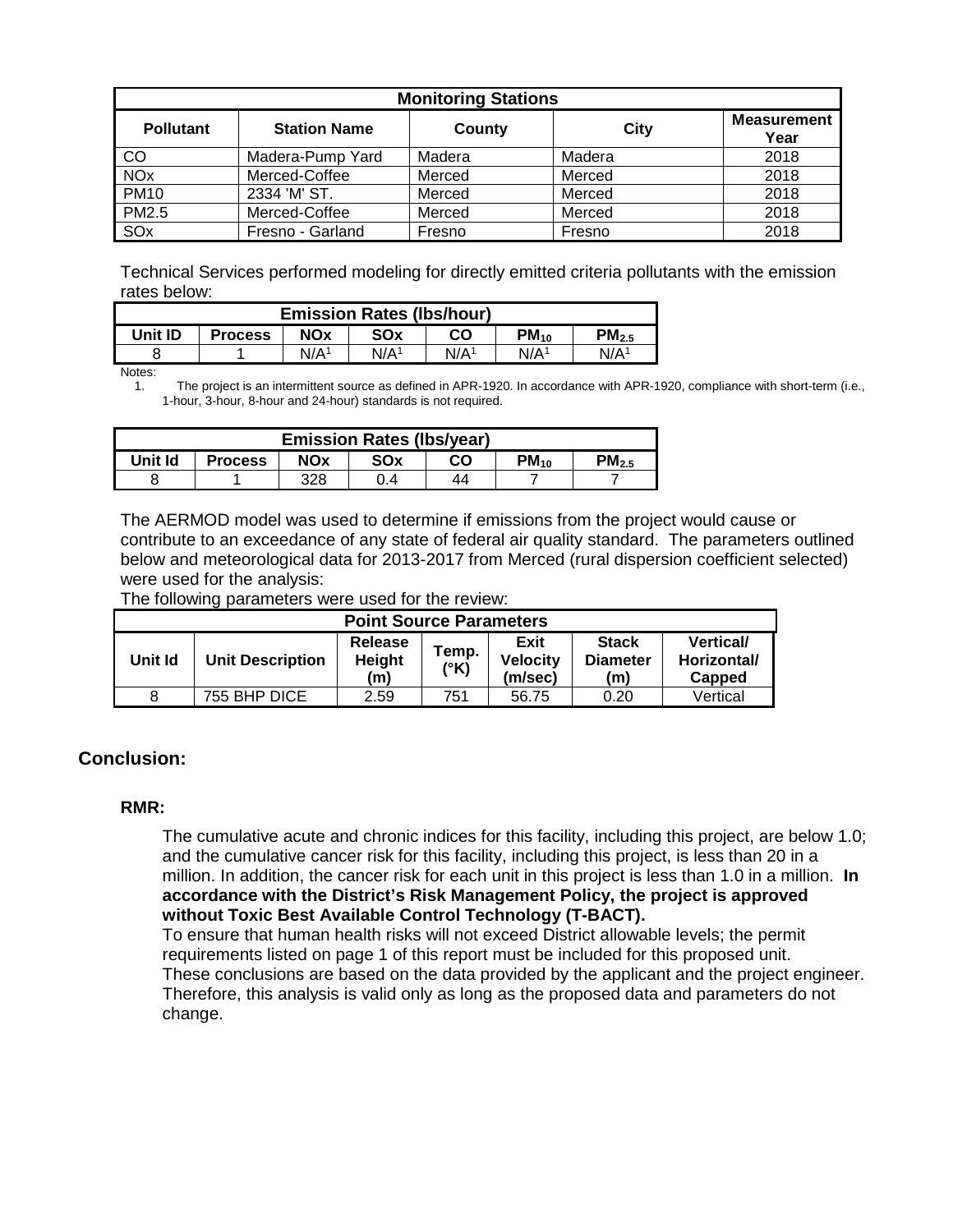#### **AAQA:**

The emissions from the proposed equipment will not cause or contribute significantly to a violation of the State and National AAQS.

#### **Attachments**

- A. Modeling request from the project engineer
- B. Additional information from the applicant/project engineer
- C. Prioritization score with toxic emissions summary
- D. Facility Summary
- E. AAQA results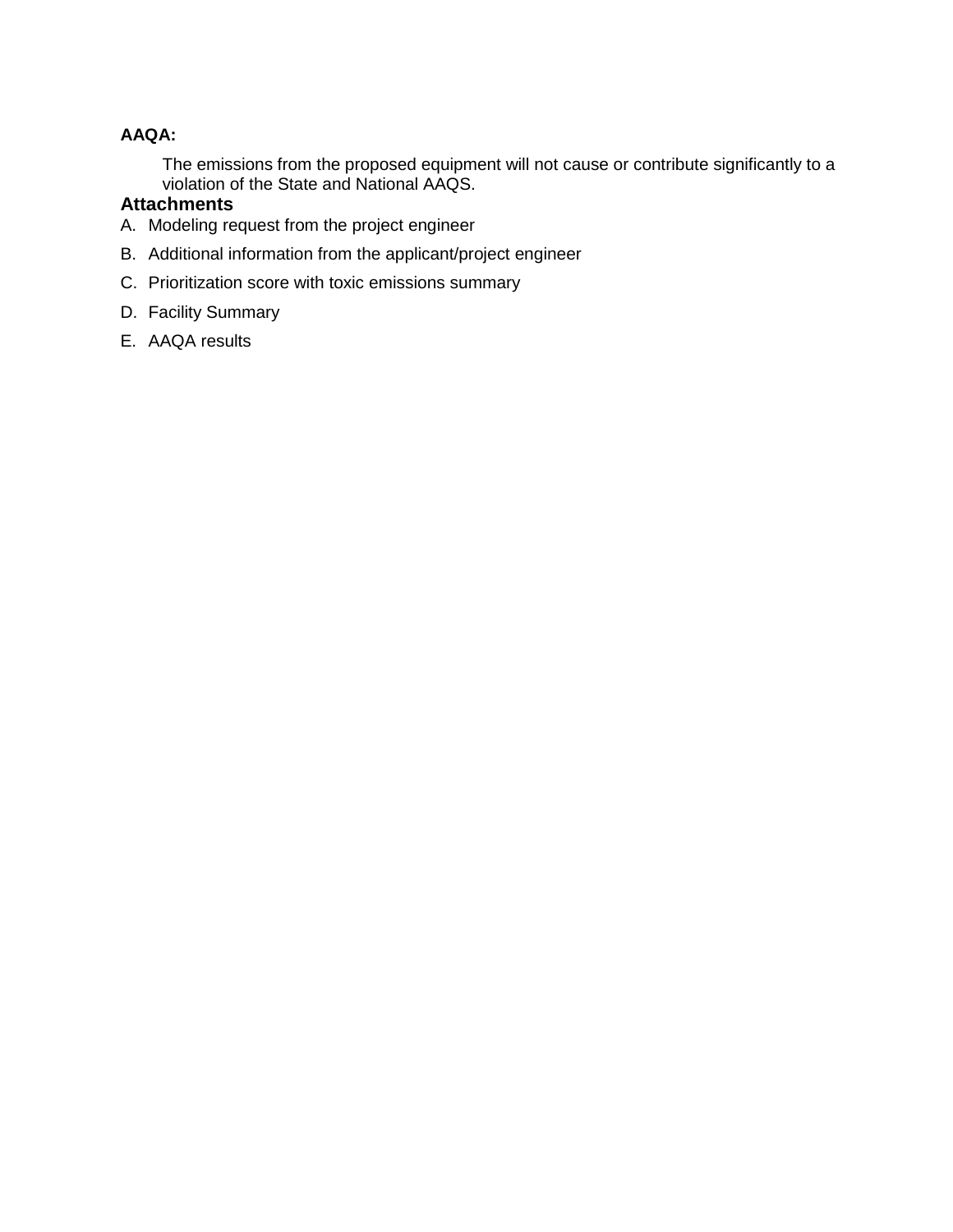# **Appendix D**

BACT Guideline and BACT Analysis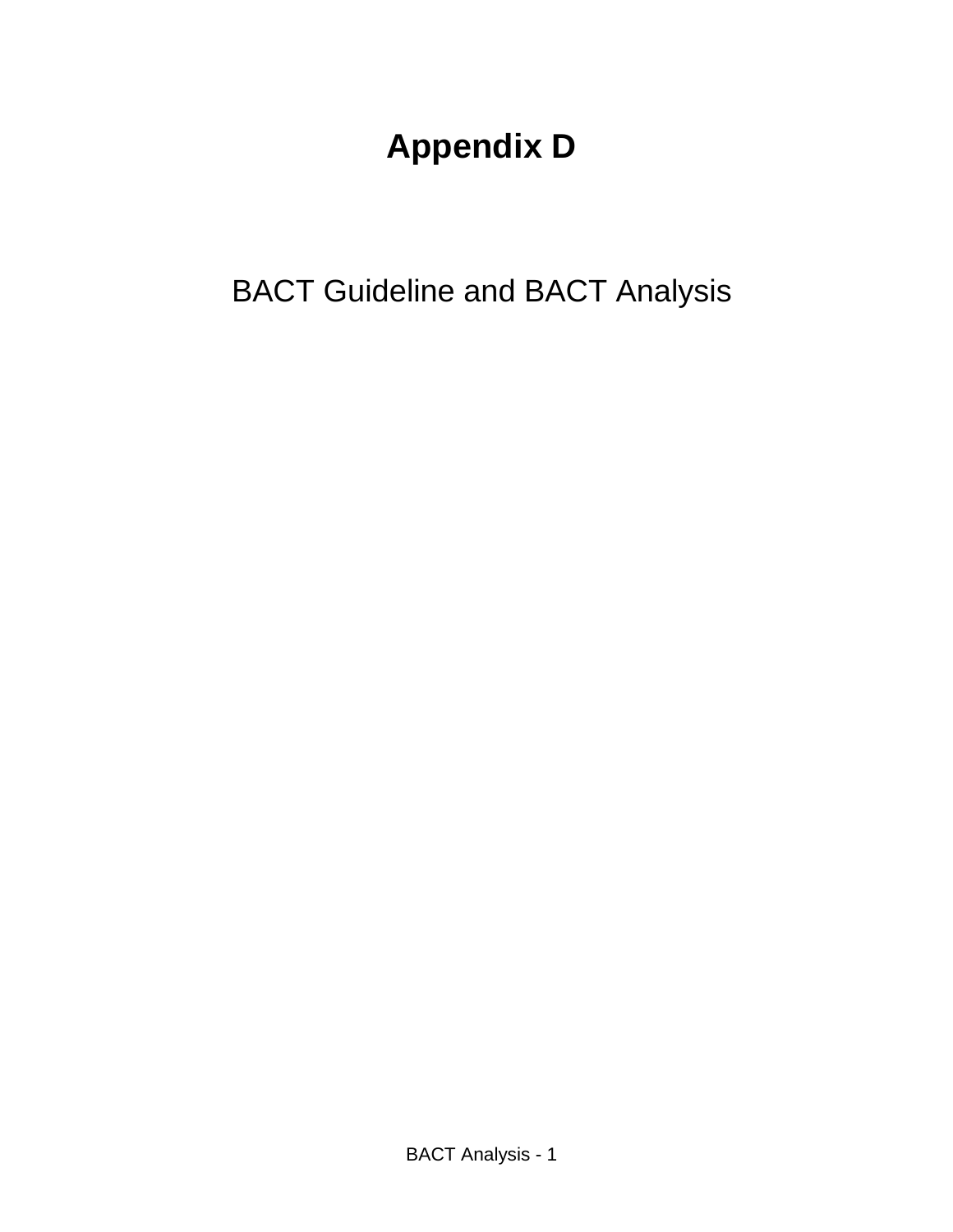# San Joaquin Valley Unified Air Pollution Control District

| <b>Best Available Control Technology (BACT) Guideline 3.1.1</b><br>Last Update: 6/13/2019<br><b>Emergency Diesel IC Engine</b> |                                                                                                                                                  |                                 |                                  |  |  |  |
|--------------------------------------------------------------------------------------------------------------------------------|--------------------------------------------------------------------------------------------------------------------------------------------------|---------------------------------|----------------------------------|--|--|--|
| <b>Pollutant</b>                                                                                                               | <b>Achieved in Practice or in</b><br>the SIP                                                                                                     | <b>Technologically Feasible</b> | <b>Alternate Basic Equipment</b> |  |  |  |
| CO                                                                                                                             | Latest EPA Tier Certification<br>level for applicable horsepower<br>range                                                                        |                                 |                                  |  |  |  |
| <b>NO<sub>x</sub></b>                                                                                                          | Latest EPA Tier Certification<br>level for applicable horsepower<br>range                                                                        |                                 |                                  |  |  |  |
| $PM_{10}$                                                                                                                      | 0.15 g/bhp-hr or the Latest<br><b>EPA Tier Certification level for</b><br>applicable horsepower range,<br>whichever is more stringent.<br>(ATCM) |                                 |                                  |  |  |  |
| SOx                                                                                                                            | Very low sulfur diesel fuel (15<br>ppmw sulfur or less)                                                                                          |                                 |                                  |  |  |  |
| VOC                                                                                                                            | Latest EPA Tier Certification<br>level for applicable horsepower<br>range                                                                        |                                 |                                  |  |  |  |

BACT is the most stringent control technique for the emissions unit and class of source. Control techniques that are not achieved in practice or contained in a state implementation plan must be cost effective as well as feasible. Economic analysis to demonstrate cost effectiveness is required for all determinations that are not achieved in practice or contained in an EPA approved State Implementation Plan.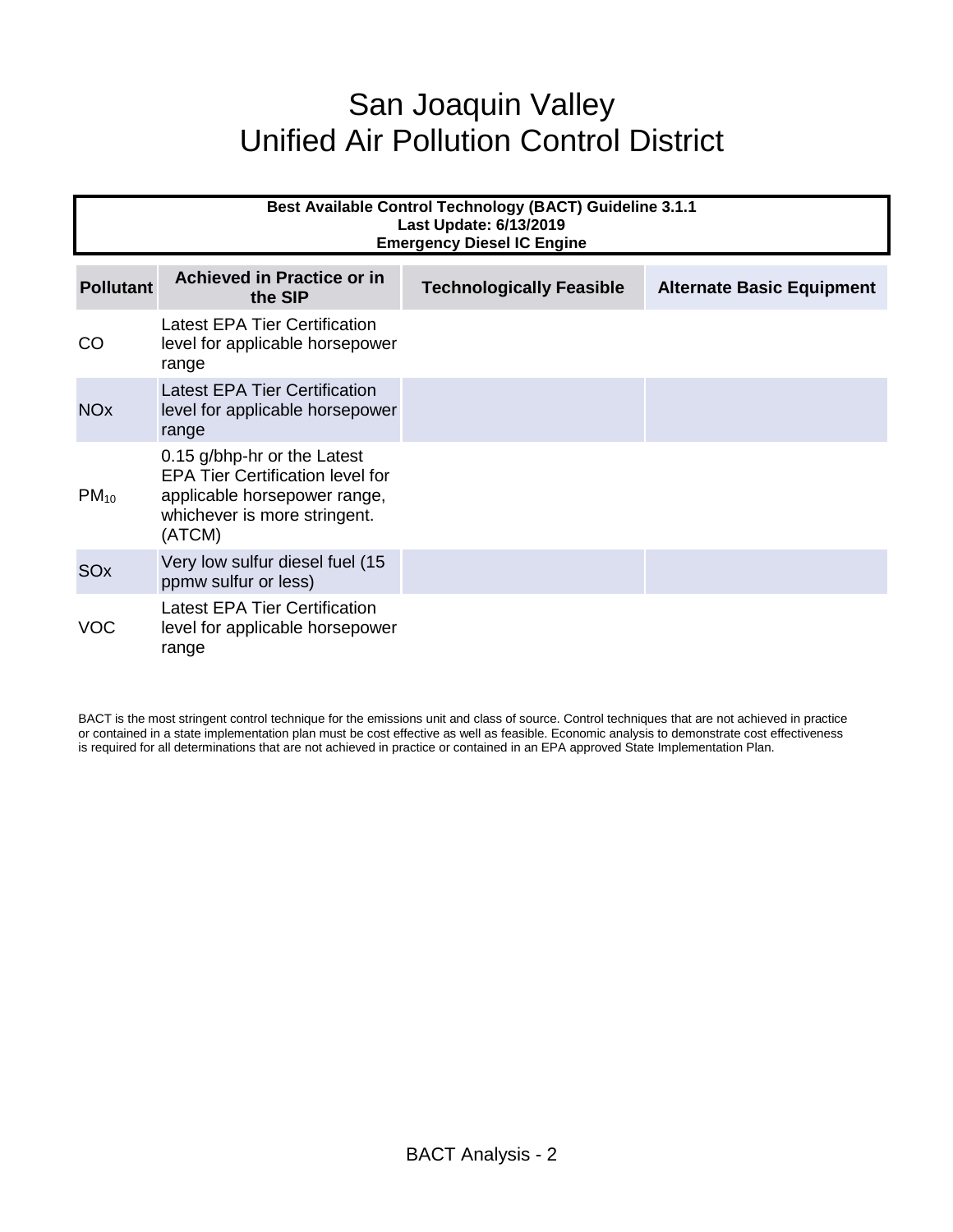# **Top Down BACT Analysis for the Emergency IC Engine**

This application was deemed complete on December 9, 2020. Therefore, BACT Guideline 3.1.1 (June 13, 2019) was in effect at the time the project was deemed complete and will be used for this emergency diesel IC engine. In accordance with the District BACT policy, information from that guideline will be utilized without further analysis.

# 1. **BACT Analysis for NO<sub>X</sub> and VOC Emissions:**

### **a. Step 1 - Identify all control technologies**

BACT Guideline 3.1.1 identifies only the following option:

• *Latest EPA Tier Certification level for applicable horsepower range*

To determine the latest applicable Tier level, the following steps were taken:

- Conduct a survey of all the emergency IC engines permitted in the District to determine the latest EPA Tier certification level that has been permitted for the proposed engine size
- Conduct a survey of the major IC engine manufacturers/genset vendors to determine the latest EPA Tier certification level that is readily available for the proposed engine size and use
- Review Title 17 CCR, Section 93115 Airborne Toxic Control Measure (ATCM) for Stationary Compression-Ignition (CI) Engines to determine the latest Tier certification level required in California for the proposed engine size

#### Survey of Permitted Units:

The proposed emergency IC engine is rated at 768 BHP. Based on the latest survey of all permitted emergency IC engines powering electrical generators in the horsepower range applicable to the proposed unit, the District found that a Tier 2 certification level is the highest certification level that has been permitted for an IC engine of the size associated with an emergency engine at a dairy.

#### Survey of IC Engine Manufacturers/Genset Vendors:

Based on the latest survey of the major IC engine/genset manufacturers and vendors (Cummins, Caterpillar, Kohler, MQ Power, etc.) to determine the availability of Tier 4F certified units in the size range associated with the proposed project that are suitable for stationary emergency standby applications, the District concluded that no Tier 4F certified unit is suitable and available for stationary emergency standby use in the size range appropriate for the proposed project. Pursuant to the engine manufacturer's, a Tier 4F certified engine is not appropriate for dairy emergency IC engines that supply backup power to a milking parlor. Certified Tier 4F engines may shutdown if a fault in the emissions system is detected, which may result in the loss of cooling to the milk tank in the milking parlor at the dairy. Thus, the engine manufacturer's only recommend a Tier 3 unit for this specific application.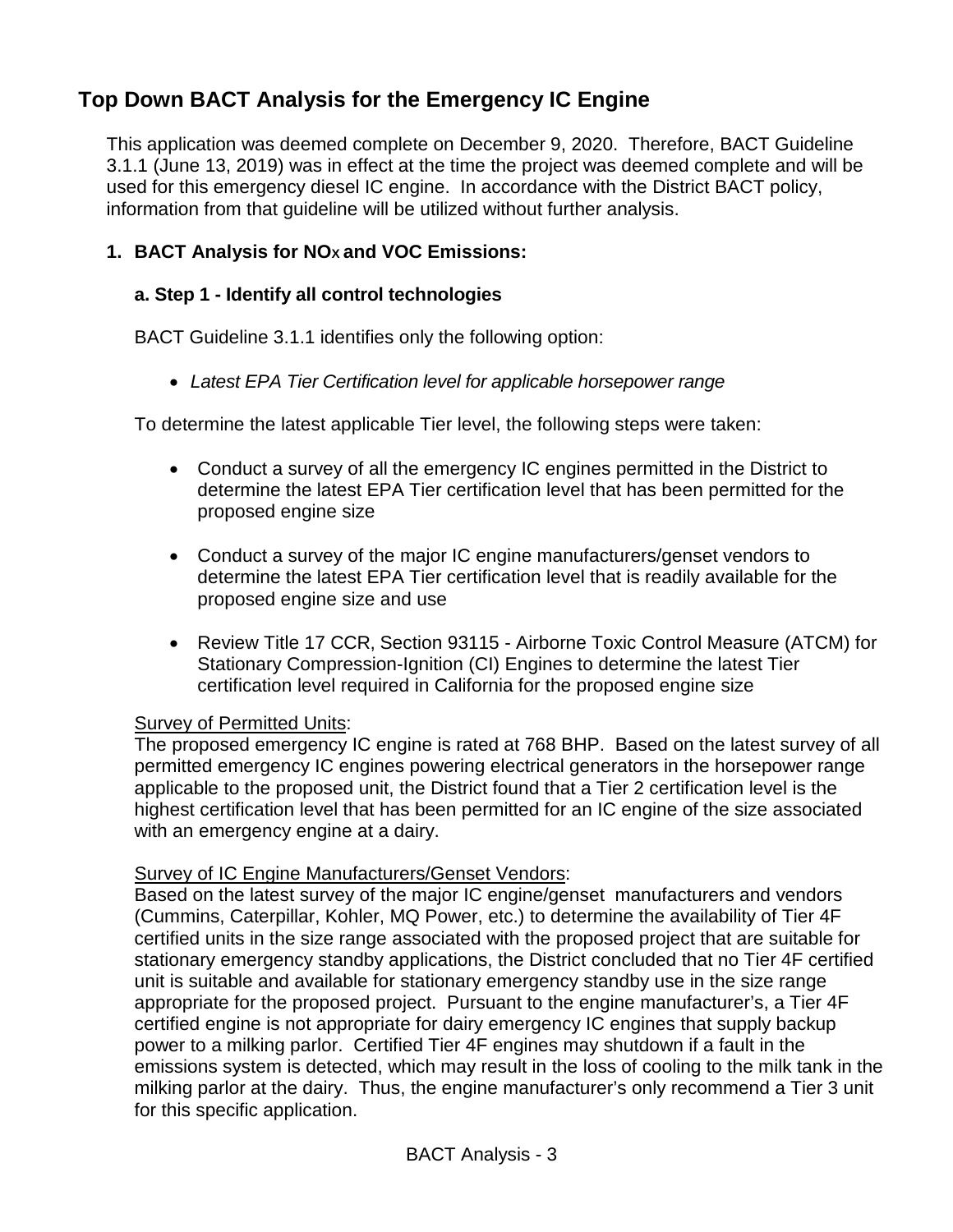# Stationary ATCM:

Table 1 of the CARB Stationary Air Toxic Control Measure (ATCM) for stationary emergency standby diesel-fired IC engines requires a Tier 2 certification level for IC engines rated greater than 750 bhp. The ATCM does not require a Tier certification level higher than Tier 2 for engines rated greater than 750 bhp.

#### Summary:

The proposed emergency IC engine is rated at 768 BHP. Based on the above analysis, the District finds that a Tier 4F emergency IC engine/generator with a rating of approximately 768 bhp is not readily available for this specific application.

Consequently, the District considers a Tier 2 certification level to be the latest available Tier certification level for the proposed engine size. Furthermore, a Tier 2 certification level satisfies the stationary ATCM requirement for emergency standby IC engines rated greater than 750 bhp.

# **b. Step 2 - Eliminate technologically infeasible options**

The control option listed in Step 1 is not technologically infeasible.

### **c. Step 3 - Rank remaining options by control effectiveness**

Ranking is not necessary since there is only one control option listed in Step 1.

# **d. Step 4 - Cost Effectiveness Analysis**

The applicant has proposed the only control option remaining under consideration. Therefore, a cost effectiveness analysis is not required.

# **e. Step 5 - Select BACT**

BACT for NOx and VOC will be the use of an EPA Tier 2 certified engine. The applicant is proposing such a unit. Therefore, BACT will be satisfied.